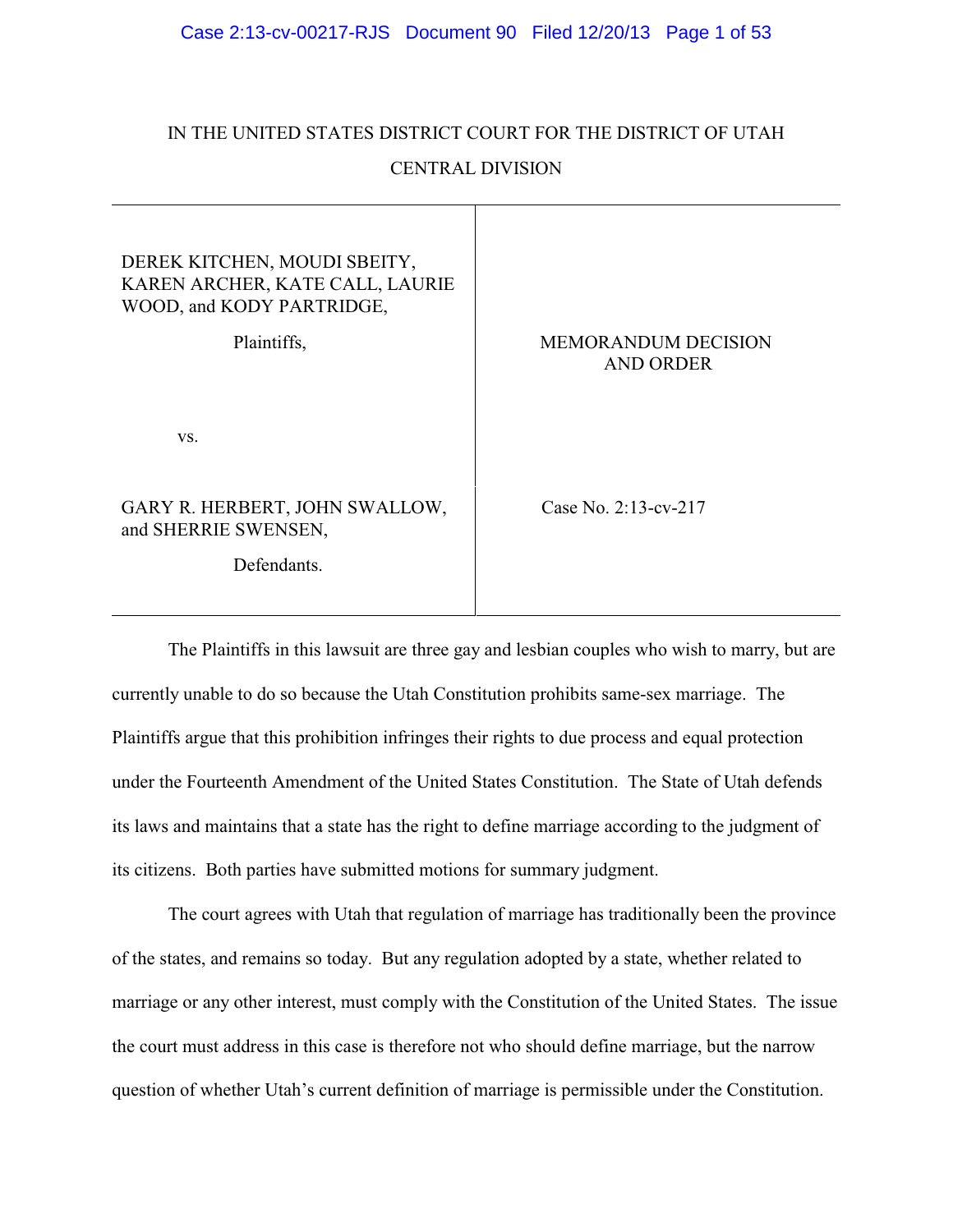# Case 2:13-cv-00217-RJS Document 90 Filed 12/20/13 Page 2 of 53

Few questions are as politically charged in the current climate. This observation is especially true where, as here, the state electorate has taken democratic action to participate in a popular referendum on this issue. It is only under exceptional circumstances that a court interferes with such action. But the legal issues presented in this lawsuit do not depend on whether Utah's laws were the result of its legislature or a referendum, or whether the laws passed by the widest or smallest of margins. The question presented here depends instead on the Constitution itself, and on the interpretation of that document contained in binding precedent from the Supreme Court and the Tenth Circuit Court of Appeals.

Applying the law as it is required to do, the court holds that Utah's prohibition on samesex marriage conflicts with the United States Constitution's guarantees of equal protection and due process under the law. The State's current laws deny its gay and lesbian citizens their fundamental right to marry and, in so doing, demean the dignity of these same-sex couples for no rational reason. Accordingly, the court finds that these laws are unconstitutional.

# BACKGROUND

# **I. The Plaintiffs**

The three couples in this lawsuit either desire to be married in Utah or are already legally married elsewhere and wish to have their marriage recognized in Utah. The court summarizes below the relevant facts from the affidavits that the couples filed in support of their Motion for Summary Judgment.

# A. Derek Kitchen and Moudi Sbeity

Derek Kitchen is a twenty-five-year-old man who was raised in Utah and obtained a B.A. in political science from the University of Utah. Moudi Sbeity is also twenty-five years old and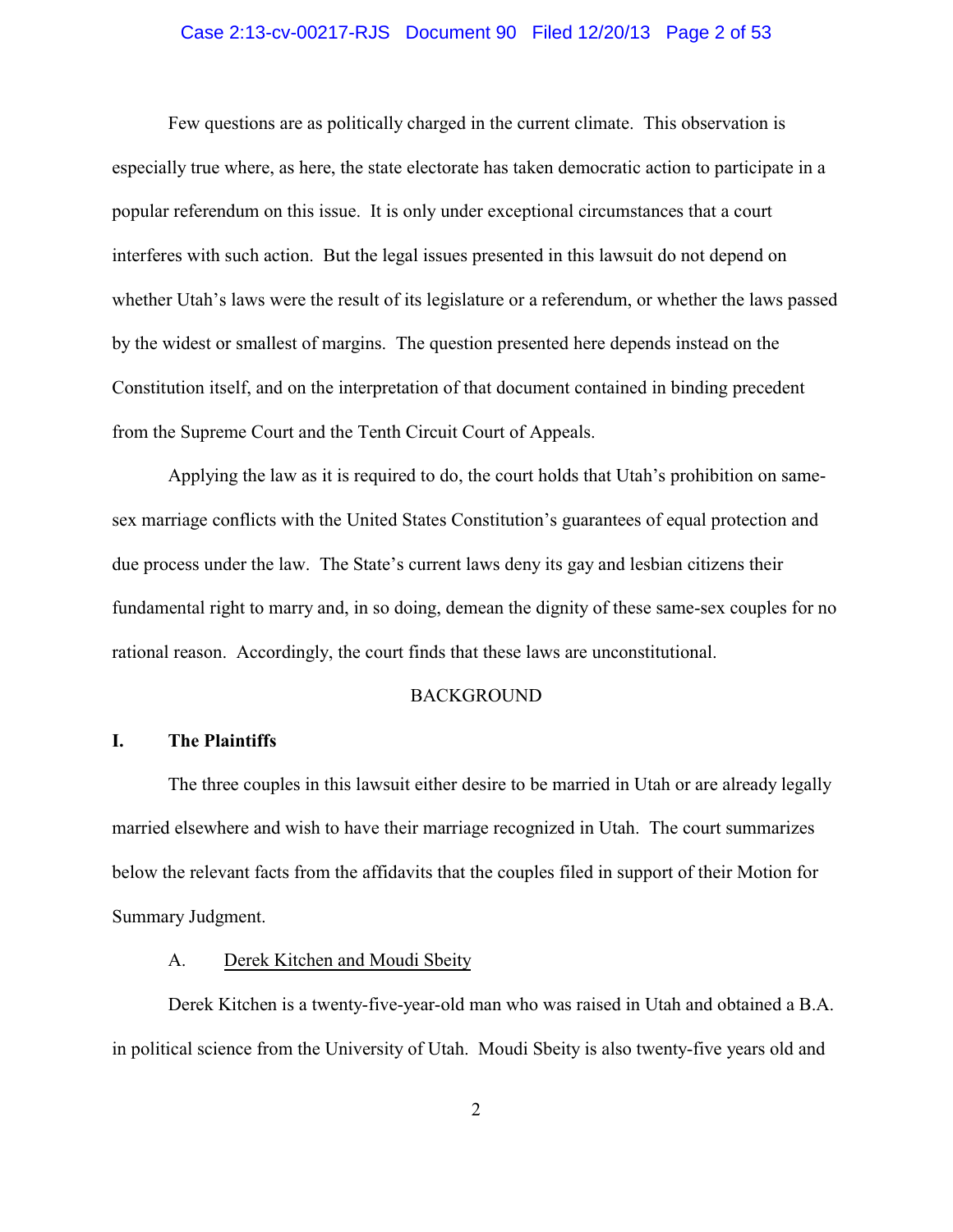#### Case 2:13-cv-00217-RJS Document 90 Filed 12/20/13 Page 3 of 53

was born in Houston, Texas. He grew up in Lebanon, but left that country in 2006 during the war between Lebanon and Israel. Moudi came to Logan, Utah, where he received a B.S. in economics from Utah State University. He is currently enrolled in a Master's program in economics at the University of Utah.

Derek testifies that he knew he was gay from a young age, but that he did not come out publicly to his friends and family for several years while he struggled to define his identity. Moudi also knew he was gay when he was young and came out to his mother when he was sixteen. Moudi's mother took him to a psychiatrist because she thought he was confused, but the psychiatrist told her that there was nothing wrong with Moudi. After that visit, Moudi's mother found it easier to accept Moudi's identity, and Moudi began telling his other friends and family members. Moudi testifies that he was careful about whom he told because he was concerned that he might expose his mother to ridicule.

Derek and Moudi met each other in 2009 and fell in love shortly after meeting. After dating for eighteen months, the two moved in together in Salt Lake City. Derek and Moudi run a business called "Laziz" that they jointly started. Laziz produces and sells Middle Eastern spreads such as hummus, muhammara, and toum to Utah businesses like Harmon's and the Avenues Bistro. Having maintained a committed relationship for over four years, Derek and Moudi desire to marry each other. They were denied a marriage license from the Salt Lake County Clerk's office in March 2013.

# B. Karen Archer and Kate Call

Karen Archer was born in Maryland in 1946, but spent most of her life in Boulder, Colorado. She received a B.A. and an M.D. from the University of Texas, after which she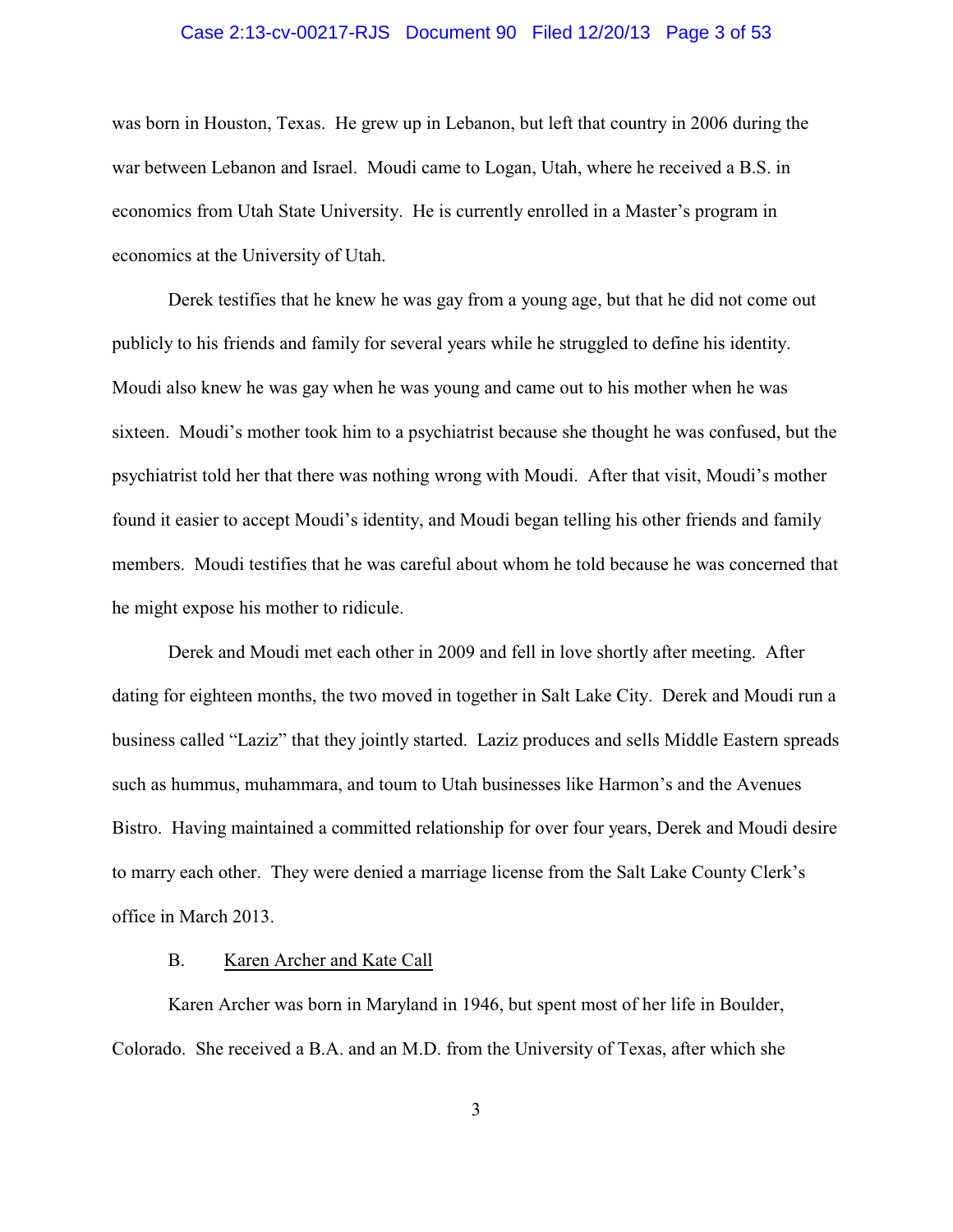# Case 2:13-cv-00217-RJS Document 90 Filed 12/20/13 Page 4 of 53

completed her residency in OB/GYN at the Pennsylvania State University. She worked as a doctor until 2001, when she retired after developing two serious illnesses. Karen experienced a number of hardships due to her sexual identity. Karen came out to her parents when she was twenty-six years old, but her parents believed that her sexual orientation was an abnormality and never accepted this aspect of Karen's identity. Karen was one of thirteen women in a medical school class of 350, and she recalls that her male classmates often referred to the female students as "dykes." Karen also testifies that she was once present at a gay bar when it was raided by the police, who assaulted the bar patrons with their batons.

Kate Call is sixty years old and spent her earliest years in Wisconsin and Mexico, where her parents were mission presidents for the Church of Jesus Christ of Latter-day Saints. When she was eight years old, Kate moved to Provo, Utah, where her father worked as a professor at Brigham Young University. Kate received her B.A. from BYU in 1974. While she was in college, she dated several men and was even engaged twice. Although she hoped that she would begin to feel a more intimate connection if she committed herself to marriage, she broke off both engagements because she never developed any physical attraction to her fiancés. Kate began to realize that she was a lesbian, a feeling that continued to develop while she was serving a mission in Argentina. She wrote a letter sharing these feelings to her mission president, who, without Kate's consent, faxed Kate's message to church authorities and her parents. Kate's family was sad and puzzled at first, but ultimately told her that they loved her unconditionally.

During her professional life, Kate owned a number of businesses. In 2000, she bought a sheep ranch in San Juan County and moved there with D., her partner at the time. Kate worked seasonally for the National Park Service and D. found a job at the Youth Detention facility in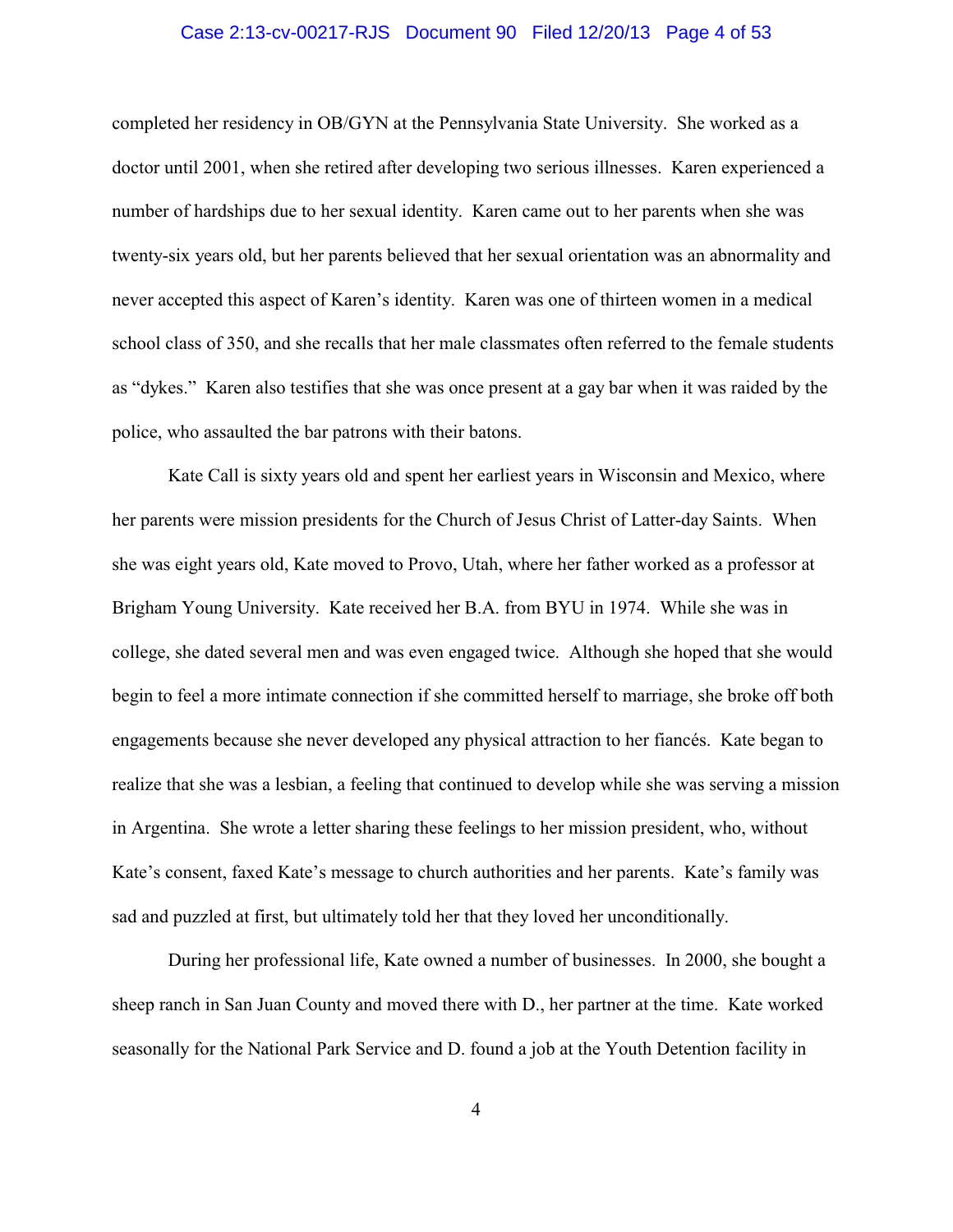# Case 2:13-cv-00217-RJS Document 90 Filed 12/20/13 Page 5 of 53

Blanding. But when rumors surfaced that D. was a lesbian, D.'s boss told her that she needed to move away from Kate's ranch if she wished to keep her job. While Kate was helping D. move, someone from D.'s work saw Kate's vehicle at D.'s new trailer. That person reported the sighting to D.'s boss, and D. was fired. Several weeks later, Kate's supervisor also told her that her services were no longer needed. Kate never found out why she was let go, but she surmises that her supervisor may have been pressured by D.'s boss, who was one of her supervisor's mentors. Kate and D. moved back to the Wasatch Front, and Kate was eventually forced to sell the ranch. Kate testifies that she and D. split up as a result of the difficult challenges they had faced, and Kate eventually moved to Moab.

Karen and Kate met online through a dating website and were immediately attracted to each other when they first met in person. Karen moved from Colorado to Utah, and the couple now lives in Wallsburg. The two are both concerned about how they will support each other in the event that one of them passes away, a consideration that is especially urgent in light of Karen's illness. Karen has had difficult experiences with the legal aspects of protecting a samesex union in the past. Before meeting Kate, Karen had two partners who passed away while she was with them. While partnered to a woman named Diana, Karen had to pay an attorney approximately one thousand dollars to draw up a large number of legal documents to guarantee certain rights: emergency contacts, visitation rights, power of attorney for medical and financial decisions, medical directives, living wills, insurance beneficiaries, and last wills and testaments. Despite these documents, Karen was unable to receive Diana's military pension when Diana died in 2005.

Karen and Kate have drawn up similar legal papers, but they are concerned that these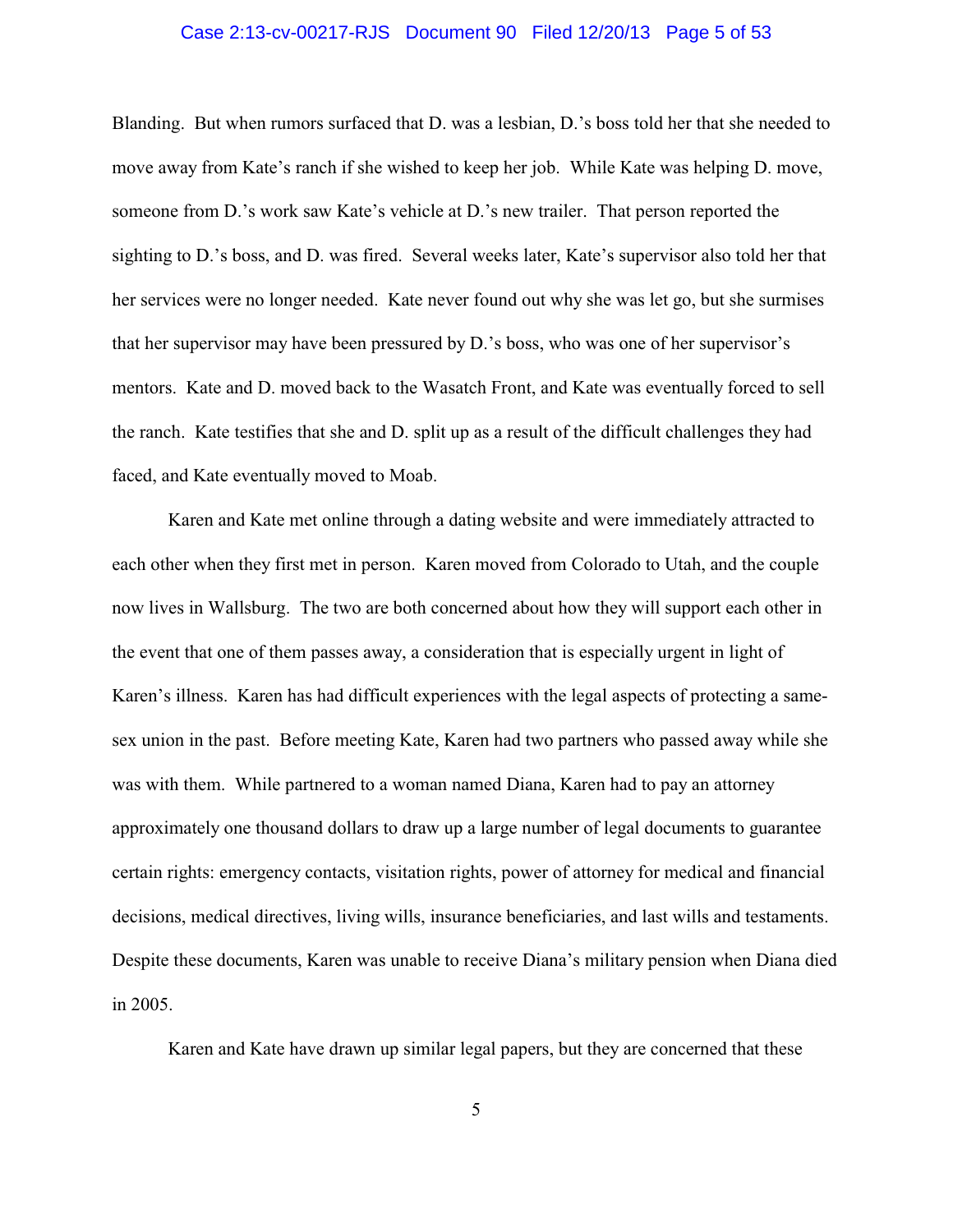# Case 2:13-cv-00217-RJS Document 90 Filed 12/20/13 Page 6 of 53

papers may be subject to challenges because they are not legally recognized as a couple in Utah. In an attempt to protect themselves further, Karen and Kate flew to Iowa to be wed in a city courthouse. Because of the cost of the plane tickets, the couple was not able to have friends and family attend, and the pair had their suitcases by their side when they said, "I do." Kate testifies that the pragmatism of their Iowa wedding was born out of the necessity of providing whatever security they could for their relationship. Under current law, Utah does not recognize their marriage performed in Iowa.

# C. Laurie Wood and Kody Partridge

Laurie Wood has lived in Utah since she was three years old. She grew up in American Fork, received a B.A. from the University of Utah, and received her Master's degree from BYU. She spent over eleven years teaching in the public school system in Utah County and is now employed by Utah Valley University. She teaches undergraduate courses as an Associate Professor of English in the English and Literature Department, and also works as the Concurrent Enrollment Coordinator supervising high school instructors who teach as UVU adjuncts in high schools across Utah County. She has served on the Board of Directors for the American Civil Liberties Union for fifteen years and co-founded the non-profit Women's Redrock Music Festival in 2006. Laurie was not open about her sexual identity while she was a public school teacher because she believed she would be fired if she said anything. She came out when she was hired at UVU. While she dated men in high school and college, she never felt comfortable or authentic in her relationships until she began dating women.

Kody Partridge is forty-seven years old and moved to Utah from Montana in 1984 to attend BYU. She received her B.A. in Spanish and humanities and later obtained a Master's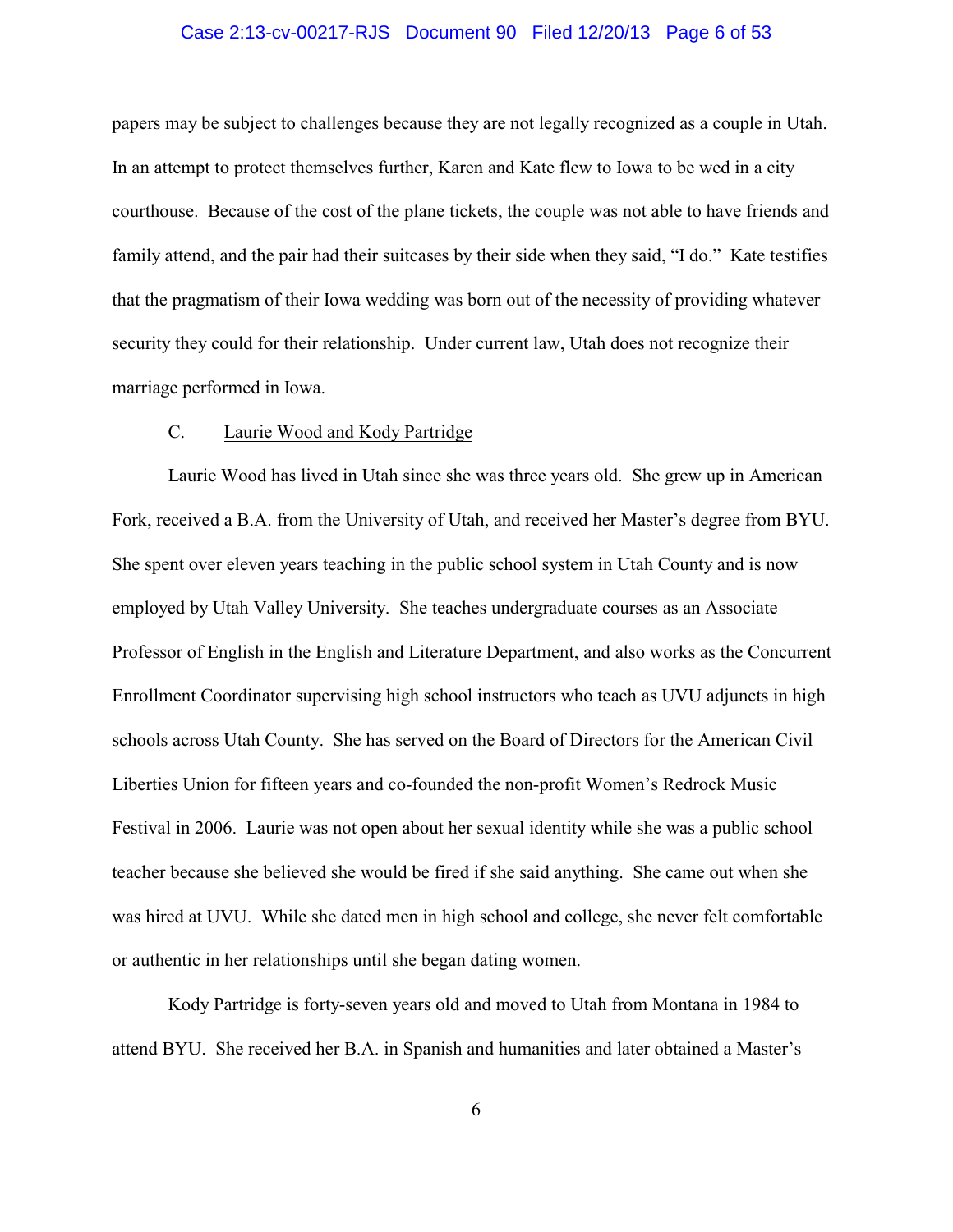# Case 2:13-cv-00217-RJS Document 90 Filed 12/20/13 Page 7 of 53

degree in English. She earned a teaching certificate in 1998 and began teaching at Butler Middle School in Salt Lake County. She realized that she was a lesbian while she was in college, and her family eventually came to accept her identity. She did not feel she could be open about her identity at work because of the worry that her job would be at risk. While she was teaching at Butler, Kody recalls that the story of Wendy Weaver was often in the news. Ms. Weaver was a teacher and coach at a Utah public school who was fired because she was a lesbian. Kody also became aware that the pension she was building in Utah Retirement Systems as a result of her teaching career could not be inherited by a life partner. Given these concerns, Kody applied and was accepted for a position in the English department at Rowland Hall-St. Mark's, a private school that provides benefits for the same-sex partners of its faculty members. Kody volunteers with the Utah AIDS Foundation and has traveled with her students to New Orleans four times after Hurricane Katrina to help build homes with Habitat for Humanity.

Laurie and Kody met and fell in love in 2010. Besides the fact that they are both English teachers, the two share an interest in books and gardening and have the same long-term goals for their committed relationship. They wish to marry, but were denied a marriage license from the Salt Lake County Clerk's office in March 2013.

# **II. History of Amendment 3**

The Utah laws that are at issue in this lawsuit include two statutory prohibitions on samesex unions and an amendment to the Utah Constitution. The court discusses the history of these laws in the context of the ongoing national debate surrounding same-sex marriage.

In 1977, the Utah legislature amended Section 30-1-2 of the Utah Code to state that marriages "between persons of the same sex" were "prohibited and declared void." In 2004, the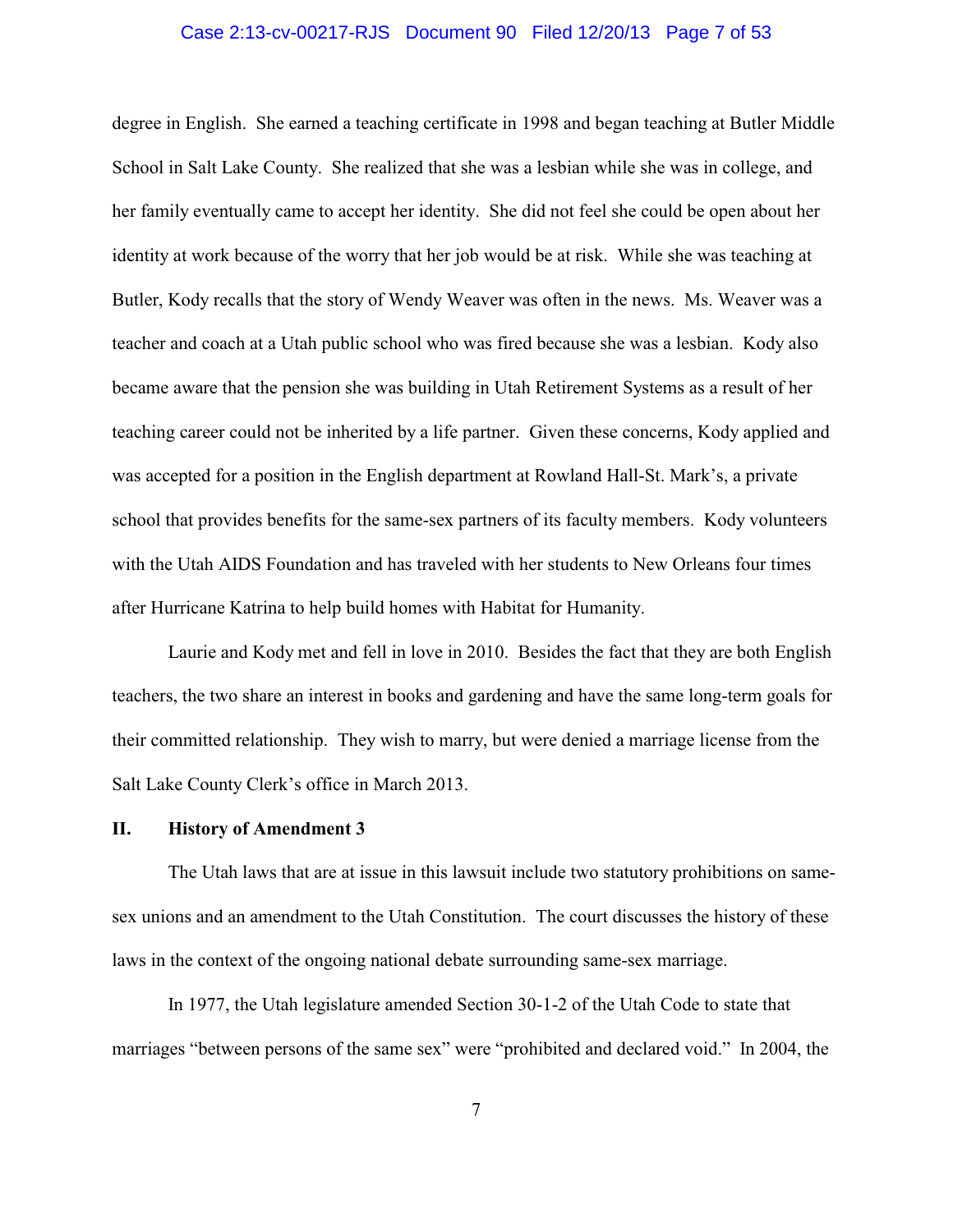# Case 2:13-cv-00217-RJS Document 90 Filed 12/20/13 Page 8 of 53

Utah legislature passed Section 30-1-4.1 of the Utah Code, which provides:

(1) (a) It is the policy of this state to recognize as marriage only the legal union of a man and a woman as provided in this chapter.

(b) Except for the relationship of marriage between a man and a woman recognized pursuant to this chapter, this state will not recognize, enforce, or give legal effect to any law creating any legal status, rights, benefits, or duties that are substantially equivalent to those provided under Utah law to a man and woman because they are married.

In the 2004 General Session, the Utah legislature also passed a Joint Resolution on

Marriage, which directed the Lieutenant Governor to submit the following proposed amendment

to the Utah Constitution to the voters of Utah:

- (1) Marriage consists only of the legal union between a man and a woman.
- (2) No other domestic union, however denominated, may be recognized as a marriage or given the same or substantially equivalent legal effect.

Laws 2004, H.J.R. 25 § 1. The proposed amendment, which became known as Amendment 3, was placed on the ballot for the general election on November 2, 2004. Amendment 3 passed with the support of approximately 66% of the voters. The language in Amendment 3 was then amended to the Utah Constitution as Article I,  $\S 29$ , which went into effect on January 1, 2005.<sup>1</sup>

These developments were influenced by a number of events occurring nationally. In 1993, the Hawaii Supreme Court found that the State of Hawaii's refusal to grant same-sex couples marriage licenses was discriminatory. *Baehr v. Lewin*, 852 P.2d 44, 59 (Haw. 1993).<sup>2</sup>

<sup>&</sup>lt;sup>1</sup>Unless noted otherwise, the court will refer to Amendment 3 in this opinion to mean both the Utah constitutional amendment and the Utah statutory provisions that prohibit same-sex marriage.

 $2$ The Hawaii Supreme Court remanded the case to the trial court to determine if the state could show that its marriage statute was narrowly drawn to further compelling state interests. *Baehr*, 852 P.2d at 68. The trial court ruled that the government failed to make this showing.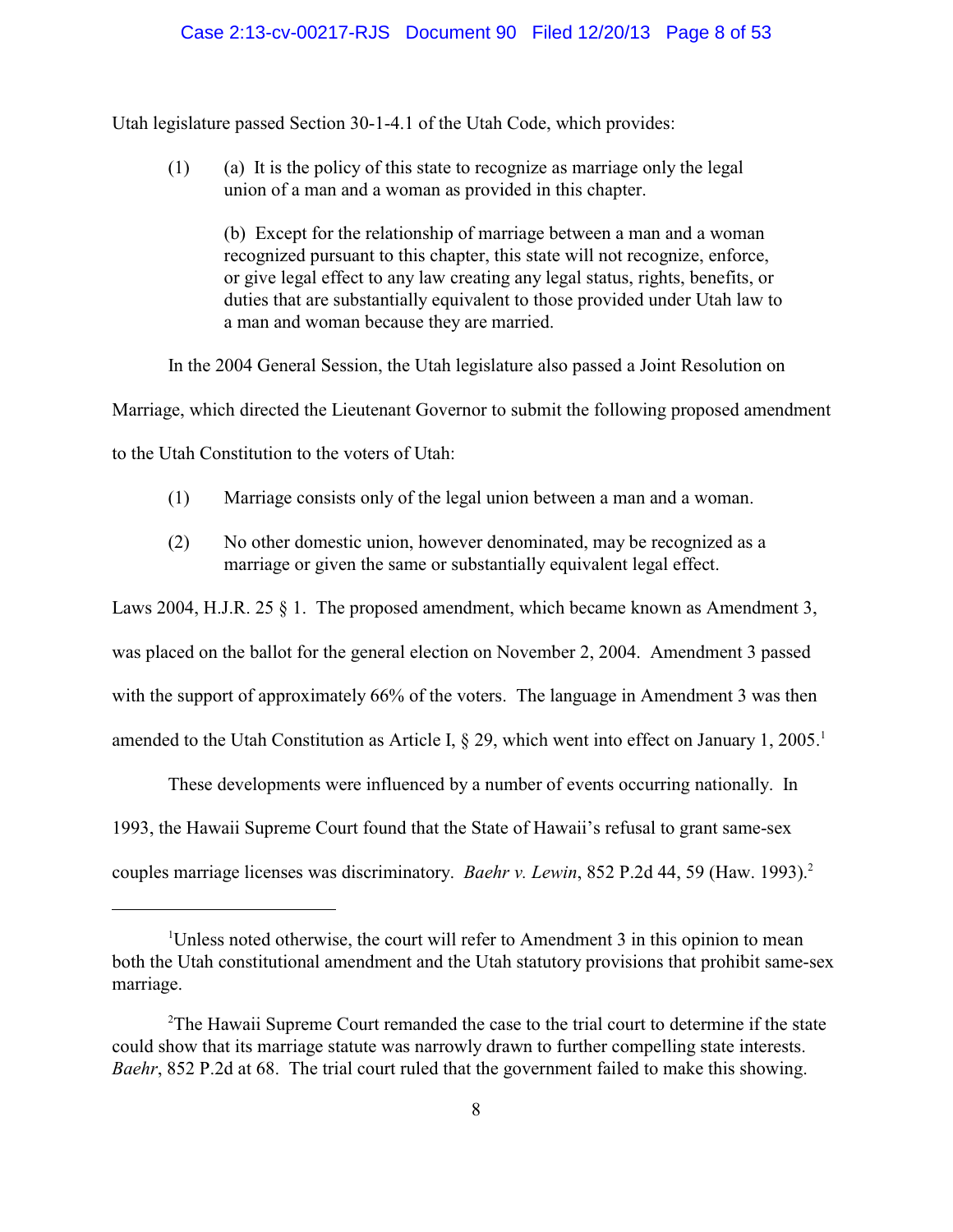# Case 2:13-cv-00217-RJS Document 90 Filed 12/20/13 Page 9 of 53

And in 1999, the Vermont Supreme Court held that the State of Vermont was required to offer all the benefits of marriage to same-sex couples. *Baker v. Vermont*, 744 A.2d 864, 886-87 (Vt. 1999). $3$  Two court cases in 2003 immediately preceded Utah's decision to amend its Constitution. First, the United States Supreme Court ruled that the Due Process Clause of the Fourteenth Amendment protected the sexual relations of gay men and lesbians. *Lawrence v. Texas*, 539 U.S. 558, 578 (2003). Second, the Supreme Court of Massachusetts ruled that the Massachusetts Constitution protected the right of same-sex couples to marry. *Goodridge v. Dep't of Pub. Health*, 798 N.E.2d 941, 948 (Mass. 2003).

Since 2003, every other state has either legalized same-sex marriage<sup>4</sup> or, like Utah, passed a constitutional amendment or other legislation to prohibit same-sex unions. During the past two decades, the federal government has also been involved in the same-sex marriage debate. In 1996, Congress passed the Defense of Marriage Act (DOMA), which allowed states to refuse to recognize same-sex marriages granted in other states and barred federal recognition of same-sex unions for the purposes of federal law. Act of Sept. 21, 1996, Pub. L. 104-199, 110 Stat. 2419.

*Baehr v. Miike*, No. 91-1394, 1996 WL 694235, at \*22 (Haw. Cir. Ct. Dec. 3, 1996). The trial court's decision was rendered moot after Hawaii passed a constitutional amendment that granted the Hawaii legislature the ability to reserve marriage for opposite-sex couples. Recently, the legislature reversed course and legalized same-sex marriage. Same-sex couples began marrying in Hawaii on December 2, 2013.

<sup>&</sup>lt;sup>3</sup>The Vermont legislature complied with this mandate by creating a new legal status called a "civil union." The legislature later permitted same-sex marriage through a statute that went into effect on September 1, 2009.

<sup>&</sup>lt;sup>4</sup>Six states have legalized same-sex marriage through court decisions (California, Connecticut, Iowa, Massachusetts, New Jersey, New Mexico); eight states have passed same-sex marriage legislation (Delaware, Hawaii, Illinois, Minnesota, New Hampshire, New York, Rhode Island, Vermont); and three states have legalized same-sex marriage through a popular vote (Maine, Maryland, Washington). Same-sex marriage is also legal in Washington, D.C.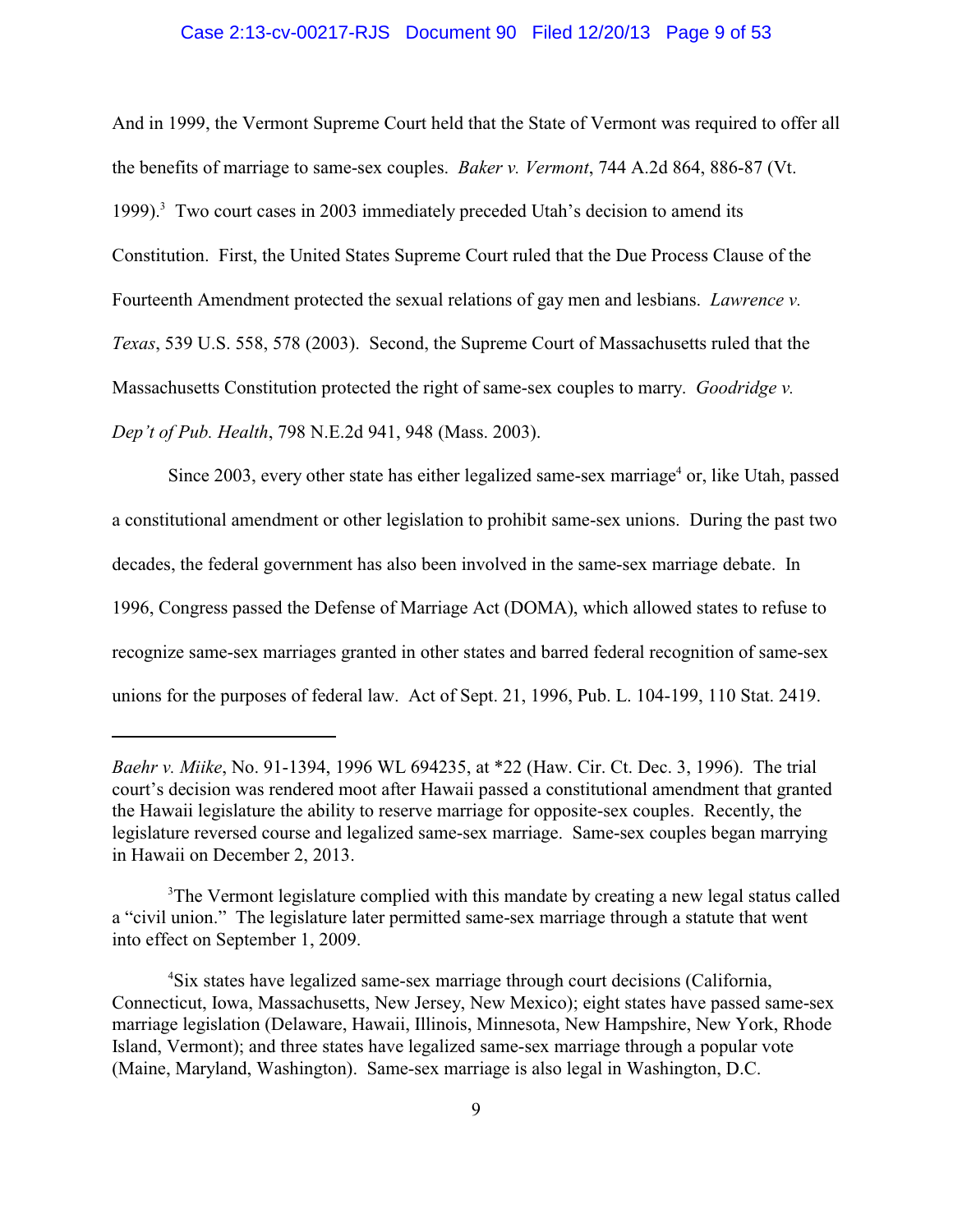In 2013, the Supreme Court held that Section 3 of DOMA was unconstitutional.<sup>5</sup> *Windsor v. United States*, 133 S. Ct. 2675, 2696 (2013).

The Supreme Court also considered an appeal from a case involving California's Proposition 8. After the California Supreme Court held that the California Constitution recognized same-sex marriage, *In re Marriage Cases*, 183 P.3d 384, 453 (Cal. 2008), California voters passed Proposition 8, which amended California's Constitution to prohibit same-sex marriage. The Honorable Vaughn Walker, a federal district judge, determined that Proposition 8 violated the guarantees of equal protection and due process under the United States Constitution. *Perry v. Schwarzenegger*, 704 F. Supp. 2d 921, 1003 (N.D. Cal. 2010). Applying different reasoning, the Ninth Circuit Court of Appeals affirmed Judge Walker's holding that Proposition 8 was unconstitutional. *Perry v. Brown*, 671 F.3d 1052, 1095 (9th Cir. 2012). This issue was appealed to the Supreme Court, but the Court did not address the merits of the question presented. *Hollingsworth v. Perry*, 133 S. Ct. 2652, 2668 (2013). Instead, the Court found that the proponents of Proposition 8 did not have standing to appeal Judge Walker's decision after California officials refused to defend the law. *Id.* Consequently, the Supreme Court vacated the Ninth Circuit's opinion for lack of jurisdiction. *Id.* A number of lawsuits, including the suit currently pending before this court, have been filed across the country to address the question that the Supreme Court left unanswered in the California case. The court turns to that question now.

 ${}^{5}$ As discussed below, Section 3 defined marriage as the union between a man and a woman for purposes of federal law. The Court did not consider a challenge to Section 2, which allows states to refuse to recognize same-sex marriages validly performed in other states. *See* 28 U.S.C. § 1738C.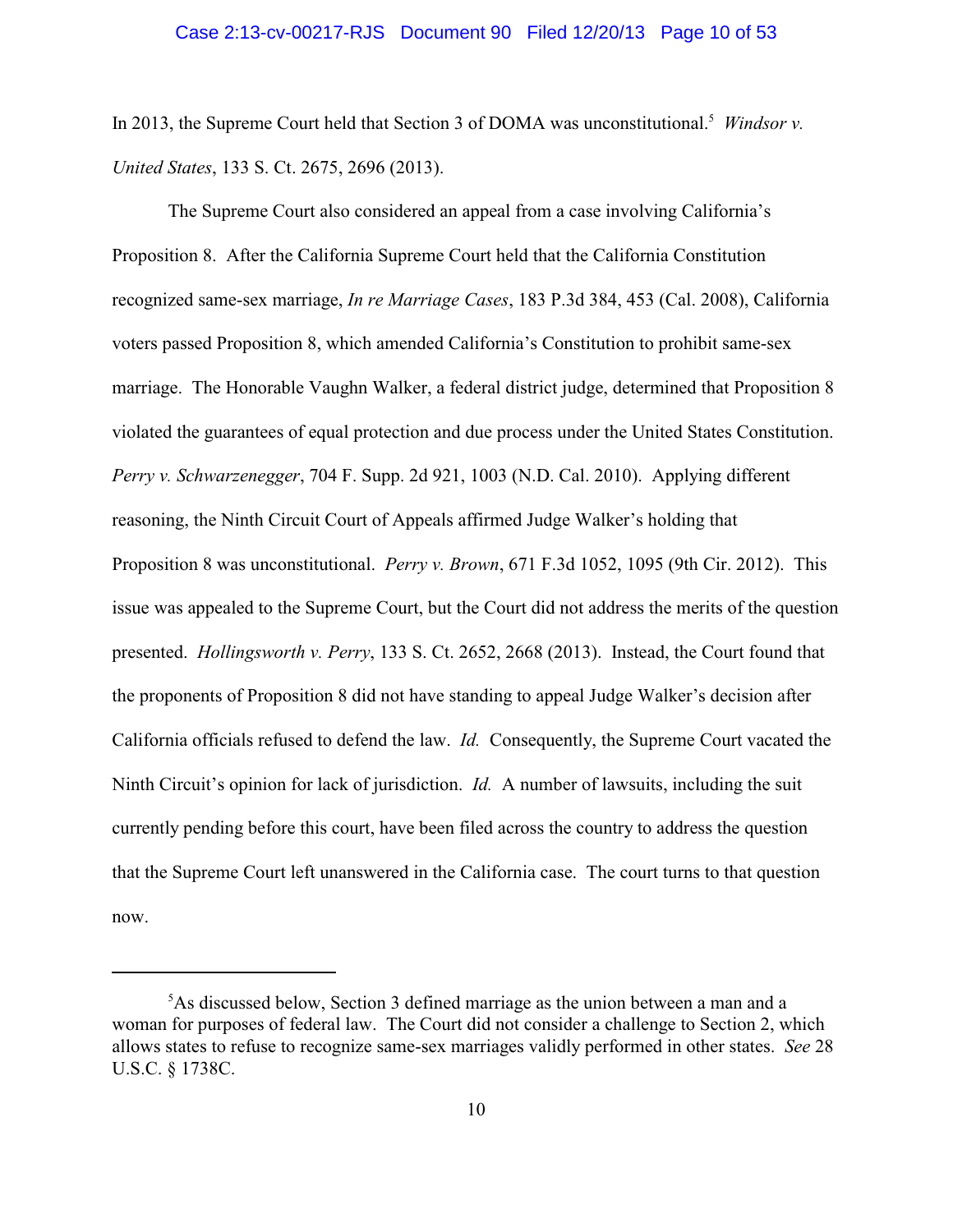### ANALYSIS

#### **I. Standard of Review**

The court grants summary judgment when "there is no genuine dispute as to any material fact and the movant is entitled to judgment as a matter of law." Fed. R. Civ. P. 56(a). The court "view[s] the evidence and make[s] all reasonable inferences in the light most favorable to the nonmoving party." *N. Natural Gas Co. v. Nash Oil & Gas, Inc.*, 526 F.3d 626, 629 (10th Cir. 2008).

# **II. Effect of the Supreme Court's Decision in** *United States v. Windsor*

The court begins its analysis by determining the effect of the Supreme Court's recent decision in *United States v. Windsor*, 133 S. Ct. 2675 (2013). In *Windsor*, the Court considered the constitutionality of Section 3 of DOMA, which defined marriage as the "legal union between one man and one woman as husband and wife" for the purposes of federal law. 1 U.S.C. § 7 (2012). A majority of the Court found that this statute was unconstitutional because it violated the Fifth Amendment of the United States Constitution. *Windsor*, 133 S. Ct. at 2696.

Both parties argue that the reasoning in *Windsor* requires judgment in their favor. The State focuses on the portions of the *Windsor* opinion that emphasize federalism, as well as the Court's acknowledgment of the State's "historic and essential authority to define the marital relation." *Id.* at 2692; *see also id.* at 2691 ("[S]ubject to [constitutional] guarantees, 'regulation of domestic relations' is 'an area that has long been regarded as a virtually exclusive province of the States.'" (quoting *Sosna v. Iowa*, 419 U.S. 393, 404 (1975))). The State interprets *Windsor* to stand for the proposition that DOMA was unconstitutional because the statute departed from the federal government's "history and tradition of reliance on state law to define marriage." *Id.* at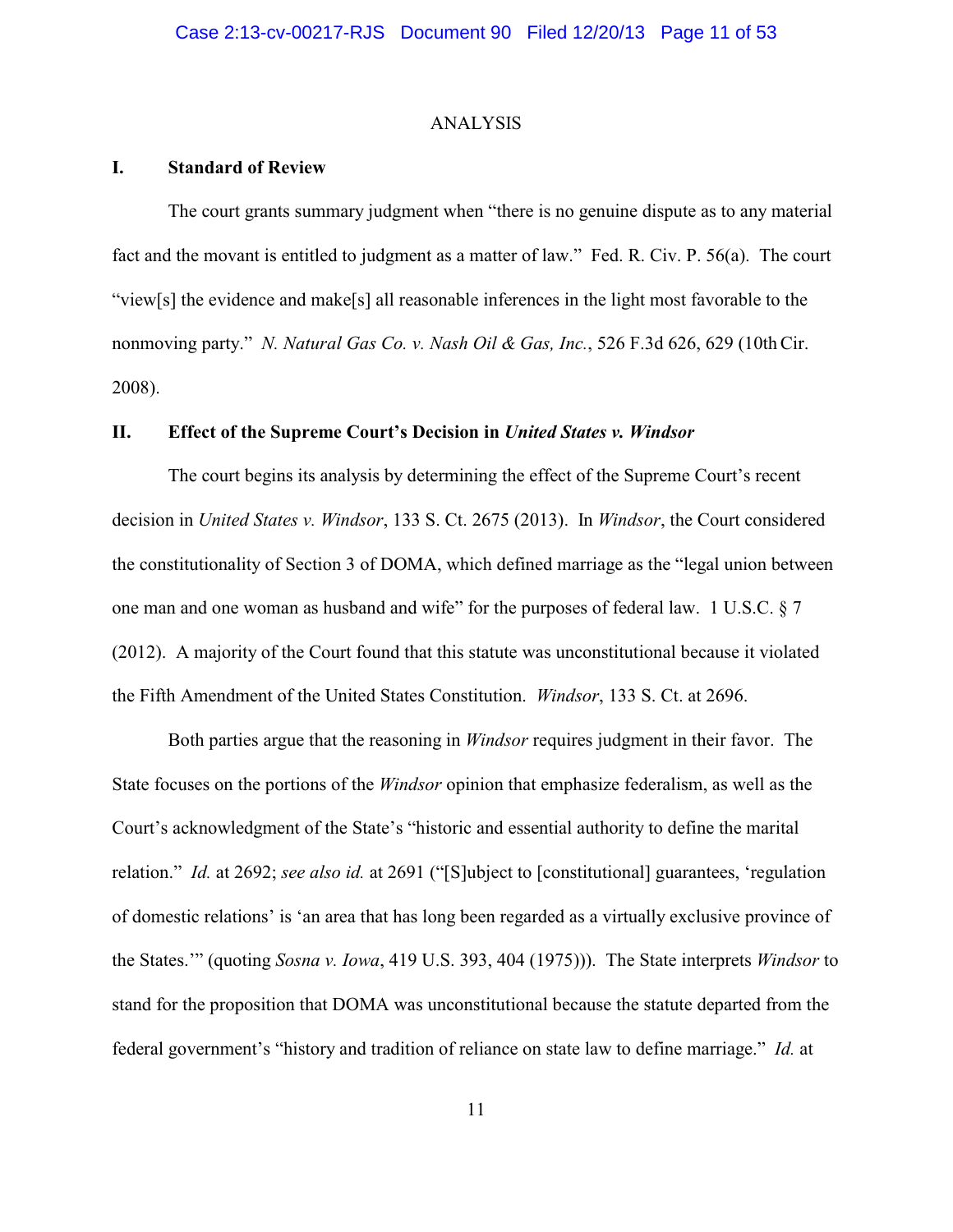# Case 2:13-cv-00217-RJS Document 90 Filed 12/20/13 Page 12 of 53

2692. Just as the federal government cannot choose to disregard a state's decision to recognize same-sex marriage, Utah asserts that the federal government cannot intrude upon a state's decision *not* to recognize same-sex marriage. In other words, Utah believes that it is up to each individual state to decide whether two persons of the same sex may "occupy the same status and dignity as that of a man and woman in lawful marriage." *Id.* at 2689.

The Plaintiffs disagree with this interpretation and point out that the *Windsor* Court did not base its decision on the Tenth Amendment.<sup>6</sup> Instead, the Court grounded its holding in the Due Process Clause of the Fifth Amendment, which protects an individual's right to liberty. *Id.* at 2695 ("DOMA is unconstitutional as a deprivation of the liberty of the person protected by the Fifth Amendment of the Constitution."). The Court found that DOMA violated the Fifth Amendment because the statute "place[d] same-sex couples in an unstable position of being in a second-tier marriage," a differentiation that "demean[ed] the couple, whose moral and sexual choices the Constitution protects[.]" *Id.* at 2694. The Plaintiffs argue that for the same reasons the Fifth Amendment prohibits the federal government from differentiating between same-sex and opposite-sex couples, the Fourteenth Amendment prohibits state governments from making this distinction.

Both parties present compelling arguments, and the protection of states' rights and individual rights are both weighty concerns. In *Windsor*, these interests were allied against the ability of the federal government to disregard a state law that protected individual rights. Here, these interests directly oppose each other. The *Windsor* court did not resolve this conflict in the

 ${}^6$ The Tenth Amendment makes explicit the division between federal and state power: "The powers not delegated to the United States by the Constitution, nor prohibited by it to the States, are reserved to the States respectively, or to the people." U.S. Const. amend. X.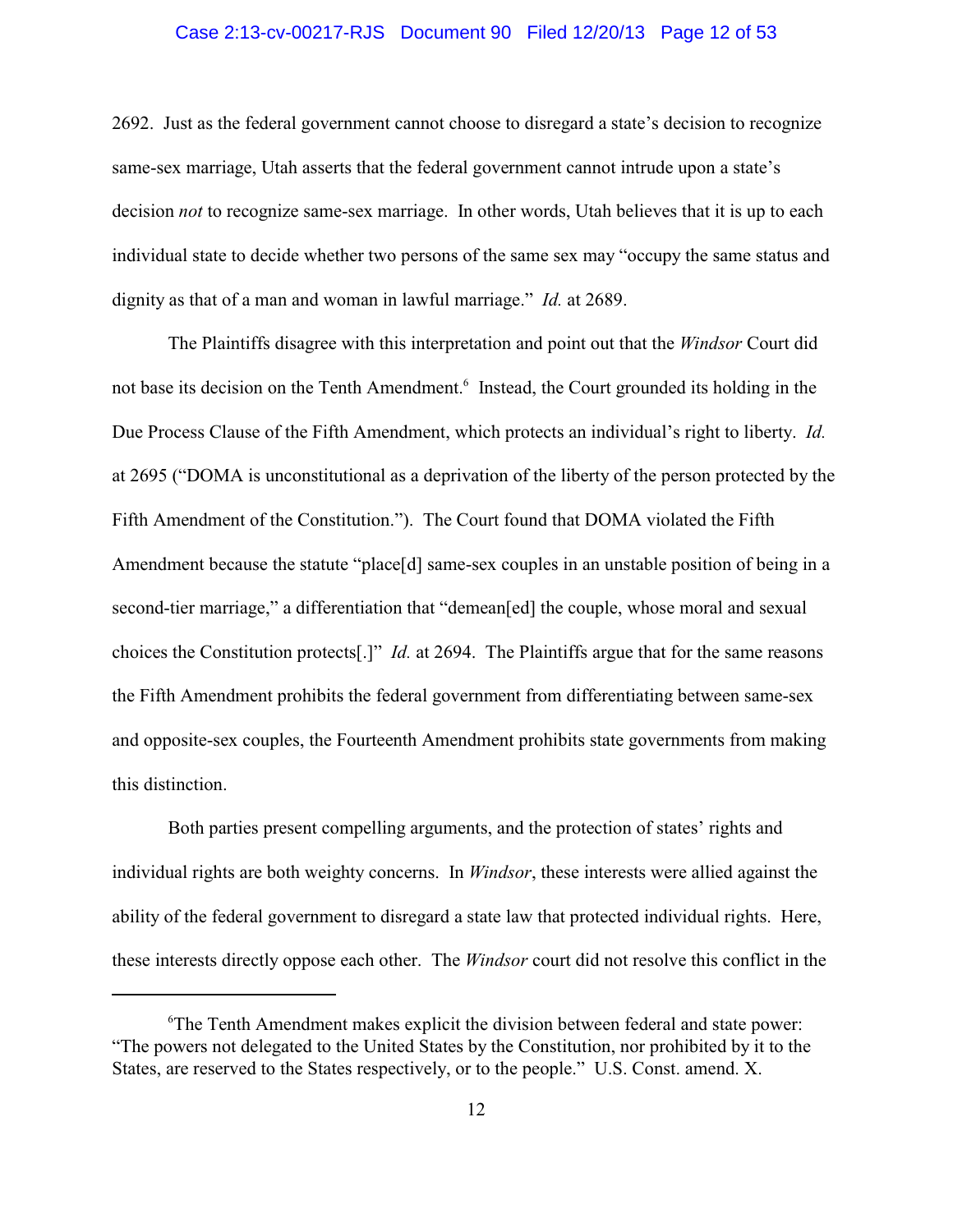#### Case 2:13-cv-00217-RJS Document 90 Filed 12/20/13 Page 13 of 53

context of state-law prohibitions of same-sex marriage. *See id.* at 2696 (Roberts, C.J., dissenting) ("The Court does not have before it . . . the distinct question whether the States . . . may continue to utilize the traditional definition of marriage."). But the Supreme Court has considered analogous questions that involve the tension between these two values in other cases. *See, e.g.*, *Loving v. Virginia*, 388 U.S. 1 (1967) (balancing the state's right to regulate marriage against the individual's right to equal protection and due process under the law). In these cases, the Court has held that the Fourteenth Amendment requires that individual rights take precedence over states' rights where these two interests are in conflict. *See id.* at 7 (holding that a state's power to regulate marriage is limited by the Fourteenth Amendment).

The Constitution's protection of the individual rights of gay and lesbian citizens is equally dispositive whether this protection requires a court to respect a state law, as in *Windsor*, or strike down a state law, as the Plaintiffs ask the court to do here. In his dissenting opinion, the Honorable Antonin Scalia recognized that this result was the logical outcome of the Court's ruling in *Windsor*:

In my opinion, however, the view that *this* Court will take of state prohibition of same-sex marriage is indicated beyond mistaking by today's opinion. As I have said, the real rationale of today's opinion . . . is that DOMA is motivated by "bare . . . desire to harm" couples in same-sex marriages. How easy it is, indeed how inevitable, to reach the same conclusion with regard to state laws denying samesex couples marital status.

133 S. Ct. at 2709 (citations and internal quotation marks omitted). The court agrees with Justice Scalia's interpretation of *Windsor* and finds that the important federalism concerns at issue here are nevertheless insufficient to save a state-law prohibition that denies the Plaintiffs their rights to due process and equal protection under the law.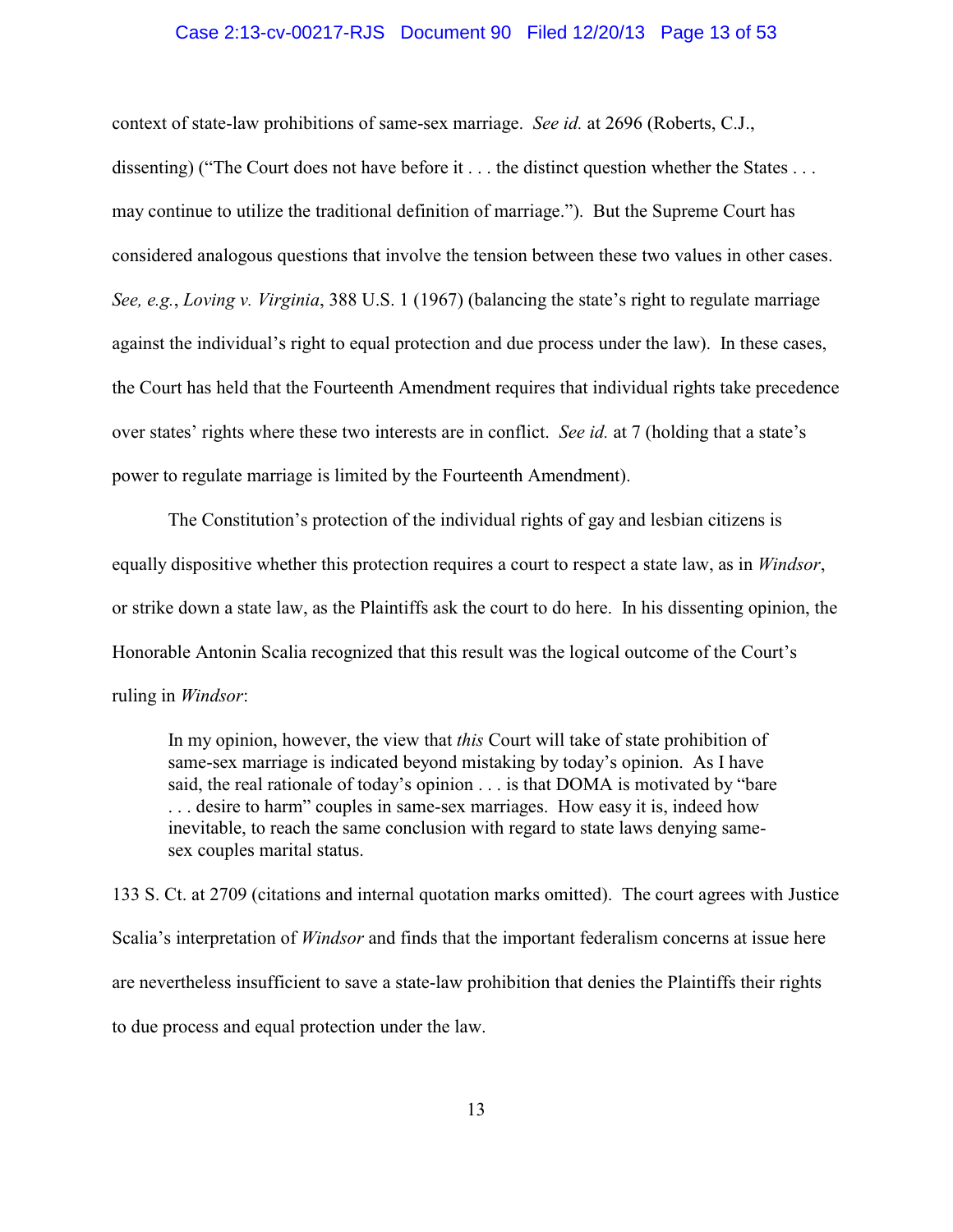# **III.** *Baker v. Nelson* **Is No Longer Controlling Precedent**

In 1971, two men from Minnesota brought a lawsuit in state court arguing that Minnesota was constitutionally required to allow them to marry. *Baker v. Nelson*, 191 N.W.2d 185, 187 (Minn. 1971). The Minnesota Supreme Court found that Minnesota's restriction of marriage to opposite-sex couples did not violate either the Equal Protection Clause or the Due Process Clause of the Fourteenth Amendment. *Id.* at 186-87. On appeal, the United States Supreme Court summarily dismissed the case "for want of a substantial federal question." *Baker v. Nelson*, 409 U.S. 810, 810 (1972).

Utah argues that the Court's summary dismissal in *Baker* is binding on this court and that the present lawsuit should therefore be dismissed for lack of a substantial federal question. But the Supreme Court has stated that a summary dismissal is not binding "when doctrinal developments indicate otherwise." *Hicks v. Miranda*, 422 U.S. 332, 344 (1975).

Here, several doctrinal developments in the Court's analysis of both the Equal Protection Clause and the Due Process Clause as they apply to gay men and lesbians demonstrate that the Court's summary dismissal in *Baker* has little if any precedential effect today. Not only was *Baker* decided before the Supreme Court held that sex is a quasi-suspect classification, *see Craig v. Boren*, 429 U.S. 190, 197 (1976); *Frontiero v. Richardson*, 411 U.S. 677, 688 (1973) (plurality op.), but also before the Court recognized that the Constitution protects individuals from discrimination on the basis of sexual orientation. *See Romer v. Evans*, 517 U.S. 620, 635-36 (1996). Moreover, *Baker* was decided before the Supreme Court held in *Lawrence v. Texas* that it was unconstitutional for a state to "demean [the] existence [of gay men and lesbians] or control their destiny by making their private sexual conduct a crime." 539 U.S. 558, 578 (2003). As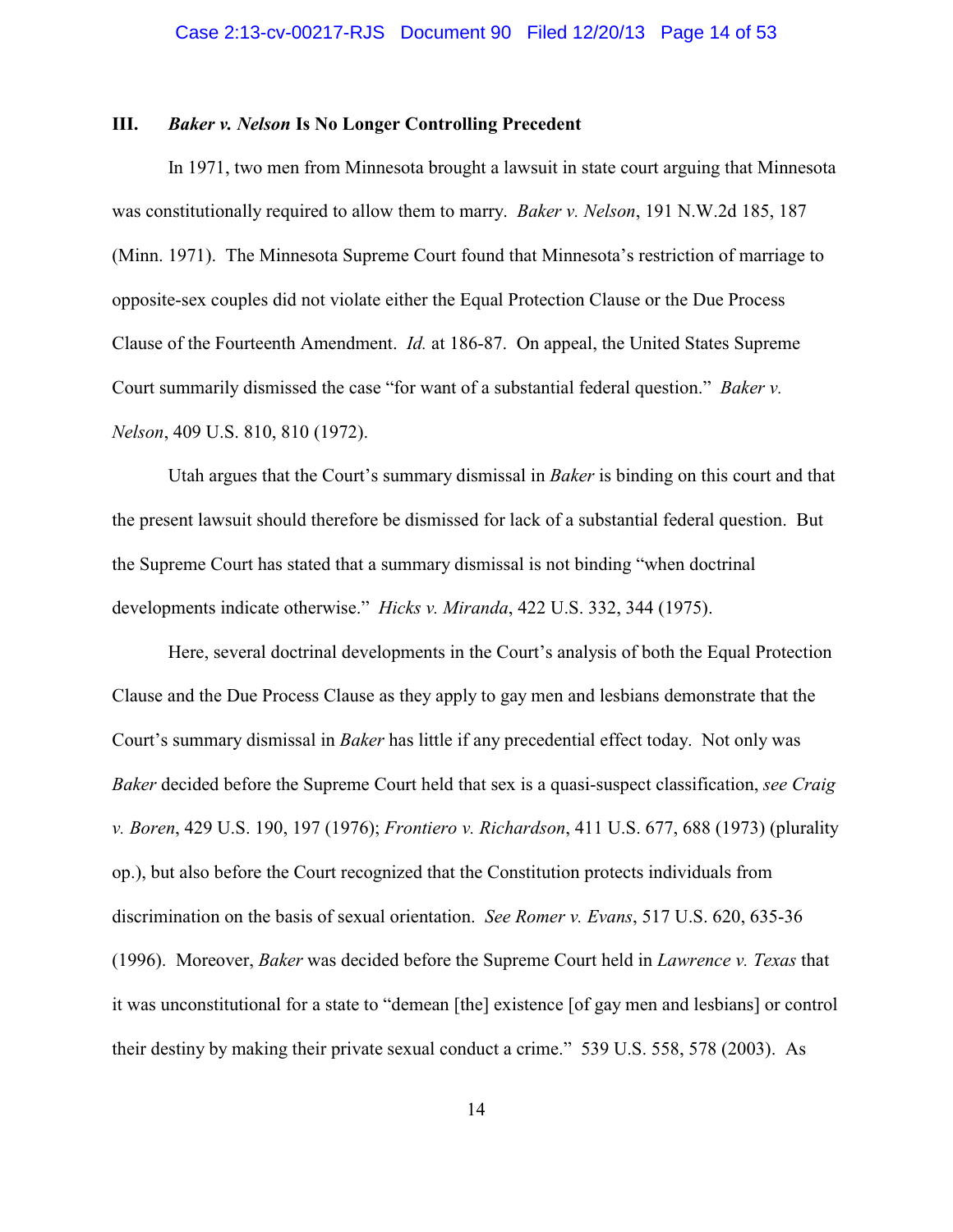# Case 2:13-cv-00217-RJS Document 90 Filed 12/20/13 Page 15 of 53

discussed below, the Supreme Court's decision in *Lawrence* removes a justification that states could formerly cite as a reason to prohibit same-sex marriage.

The State points out that, despite the doctrinal developments in these cases and others, a number of courts have found that *Baker* survives as controlling precedent and therefore precludes consideration of the issues in this lawsuit. *See, e.g.*, *Massachusetts v. U.S. Dep't of Health & Human Servs.*, 682 F.3d 1, 8 (1st Cir. 2012) (holding that *Baker* "limit[s] the arguments to ones that do not presume to rest on a constitutional right to same-sex marriage."); *Sevcik v. Sandoval*, 911 F. Supp. 2d 996, 1002-03 (D. Nev. 2012) (ruling that *Baker* barred the plaintiffs' equal protection claim). Other courts disagree and have decided substantially similar issues without consideration of *Baker*. *See, e.g.*, *Perry v. Schwarzenegger*, 704 F. Supp. 2d 921 (N.D. Cal. 2010) (ruling that California's prohibition of same-sex marriage violated the Due Process and Equal Protection Clauses of the Fourteenth Amendment). In any event, all of these cases were decided before the Supreme Court issued its opinion in *Windsor.*

As discussed above, the Court's decision in *Windsor* does not answer the question presented here, but its reasoning is nevertheless highly relevant and is therefore a significant doctrinal development. Importantly, the *Windsor* Court foresaw that its ruling would precede a number of lawsuits in state and lower federal courts raising the question of a state's ability to prohibit same-sex marriage, a fact that was noted by two dissenting justices. The Honorable John Roberts wrote that the Court "may in the future have to resolve challenges to state marriage definitions affecting same-sex couples." *Windsor*, 133 S. Ct. at 2697 (Roberts, C.J., dissenting). And Justice Scalia even recommended how this court should interpret the *Windsor* decision when presented with the question that is now before it: "I do not mean to suggest disagreement..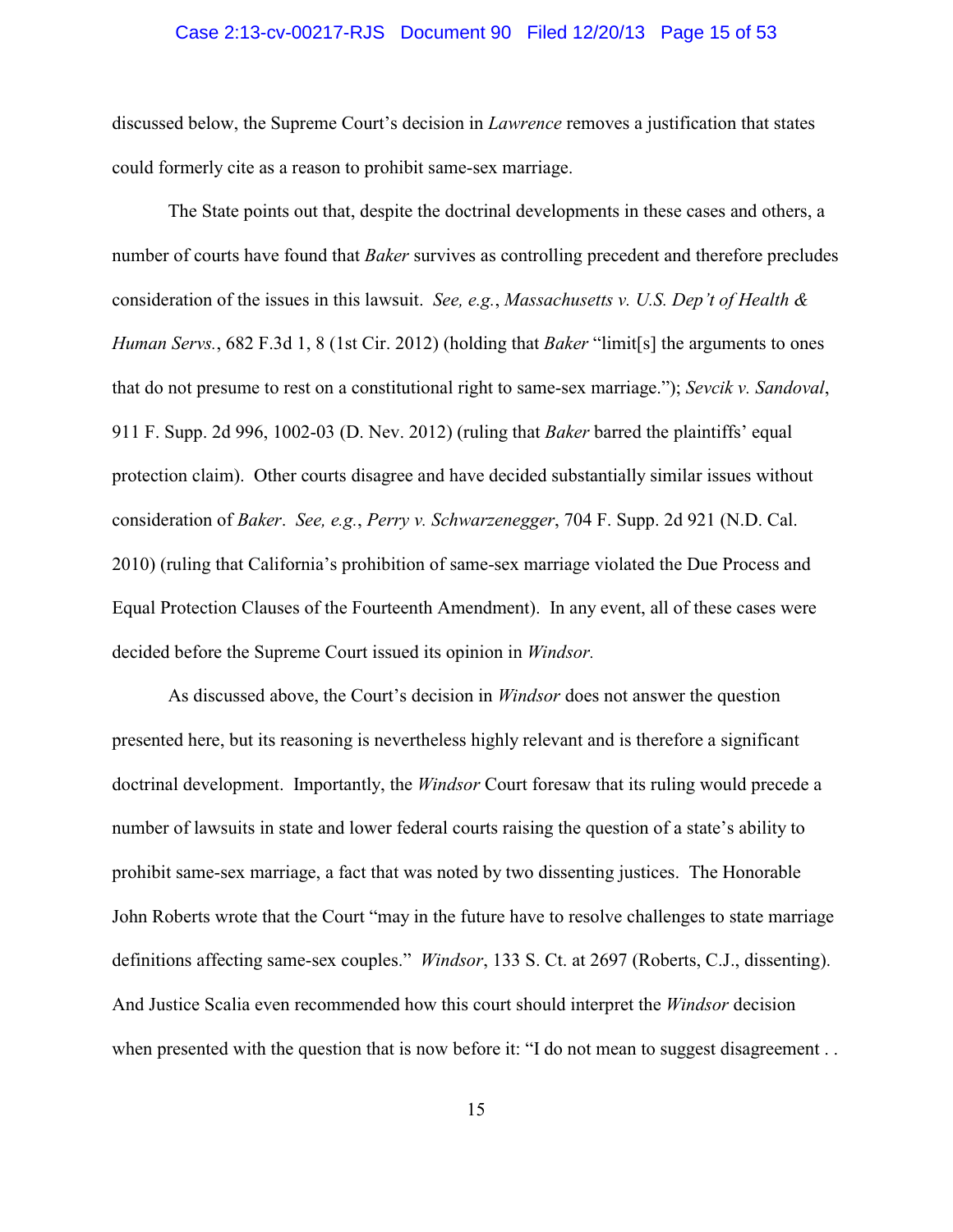#### Case 2:13-cv-00217-RJS Document 90 Filed 12/20/13 Page 16 of 53

. that lower federal courts and state courts can distinguish today's case when the issue before them is state denial of marital status to same-sex couples." *Id.* at 2709 (Scalia, J., dissenting). It is also notable that while the Court declined to reach the merits in *Perry v. Hollingsworth* because the petitioners lacked standing to pursue the appeal, the Court did not dismiss the case outright for lack of a substantial federal question. *See* 133 S. Ct. 2652 (2013). Given the Supreme Court's disposition of both *Windsor* and *Perry*, the court finds that there is no longer any doubt that the issue currently before the court in this lawsuit presents a substantial question of federal law.

As a result, *Baker v. Nelson* is no longer controlling precedent and the court proceeds to address the merits of the question presented here.

# **IV. Amendment 3 Violates the Plaintiffs' Due Process Rights**

The State of Utah contends that what is at stake in this lawsuit is the State's right to define marriage free from federal interference. The Plaintiffs counter that what is really at issue is an individual's ability to protect his or her fundamental rights from unreasonable interference by the state government. As discussed above, the parties have defined the two important principles that are in tension in this matter. While Utah exercises the "unquestioned authority" to regulate and define marriage, *Windsor*, 133 S. Ct. at 2693, it must nevertheless do so in a way that does not infringe the constitutional rights of its citizens. *See id.* at 2692 (noting that the "incidents, benefits, and obligations of marriage" may vary from state to state but are still "subject to constitutional guarantees"). As a result, the court's role is not to define marriage, an exercise that would be improper given the states' primary authority in this realm. Instead, the court's analysis is restricted to a determination of what individual rights are protected by the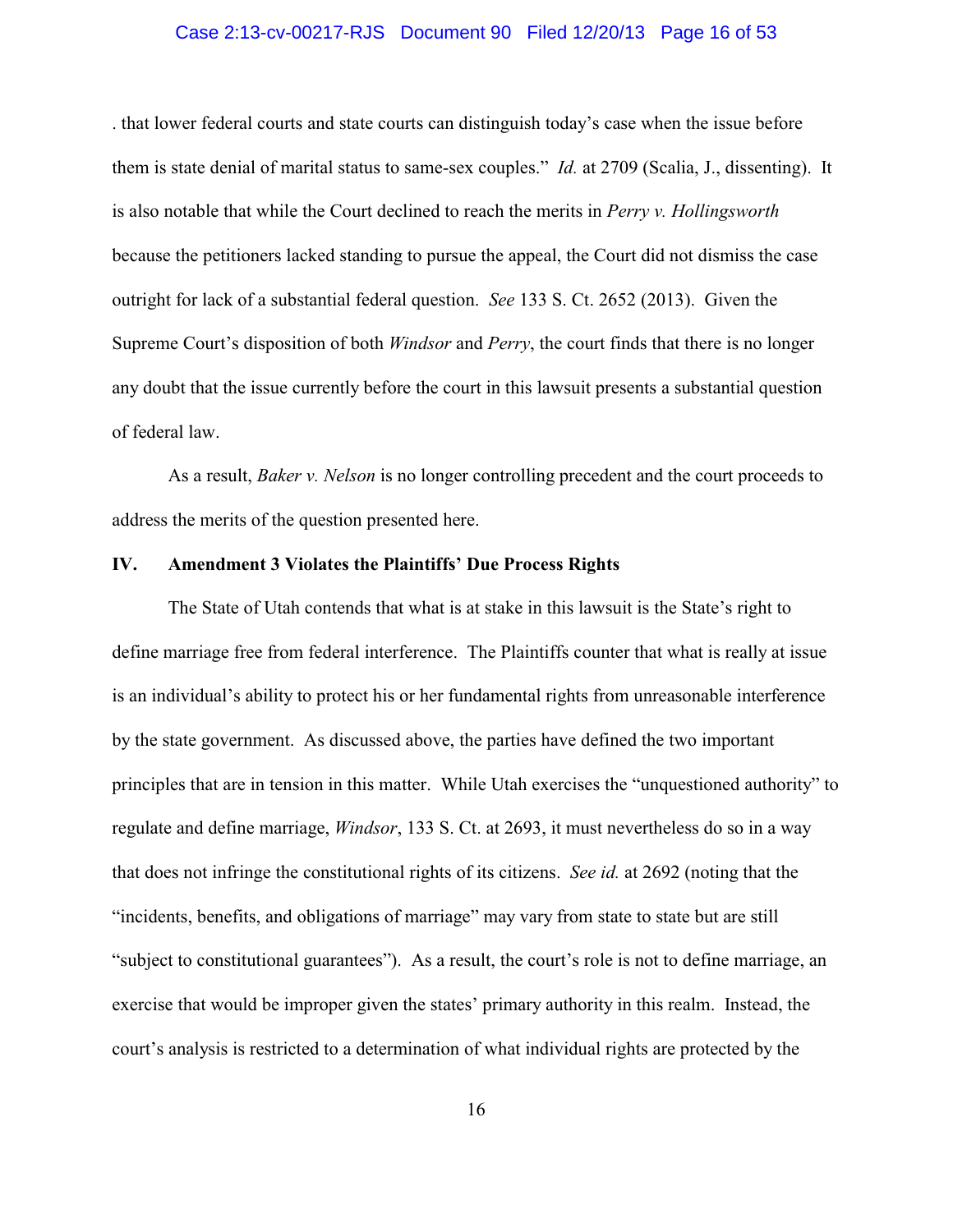# Case 2:13-cv-00217-RJS Document 90 Filed 12/20/13 Page 17 of 53

Constitution. The court must then decide whether the State's definition and regulation of marriage impermissibly infringes those rights.

The Constitution guarantees that all citizens have certain fundamental rights. These rights vest in every person over whom the Constitution has authority and, because they are so important, an individual's fundamental rights "may not be submitted to vote; they depend on the outcome of no elections." *W. Va. State Bd. of Educ. v. Barnette*, 319 U.S. 624, 638 (1943). When the Constitution was first ratified, these rights were specifically articulated in the Bill of Rights and protected an individual from certain actions of the federal government. After the nation's wrenching experience in the Civil War, the people adopted the Fourteenth Amendment, which holds: "No State shall make or enforce any law which shall abridge the privileges and immunities of citizens of the United States; nor shall any State deprive any person of life, liberty or property, without due process of law; nor deny to any person within its jurisdiction the equal protection of the laws." U.S. Const. amend. XIV, § 1. The Supreme Court has held that the Due Process Clause of the Fourteenth Amendment applies to "matters of substantive law as well as to matters of procedure. Thus all fundamental rights comprised within the term liberty are protected by the Federal constitution from invasion by the States." *Planned Parenthood of Se. Pa. v. Casey*, 505 U.S. 833, 846 (1992) (quoting *Whitney v. California*, 274 U.S. 357, 373 (1927) (Brandeis, J., concurring)).

The most familiar of an individual's substantive liberties are those recognized by the Bill of Rights, and the Supreme Court has held that the Due Process Clause of the Fourteenth Amendment incorporates most portions of the Bill of Rights against the States. *See, e.g.*, *Duncan v. Louisiana*, 391 U.S. 145, 147-48 (1968) (discussing incorporation of certain rights from the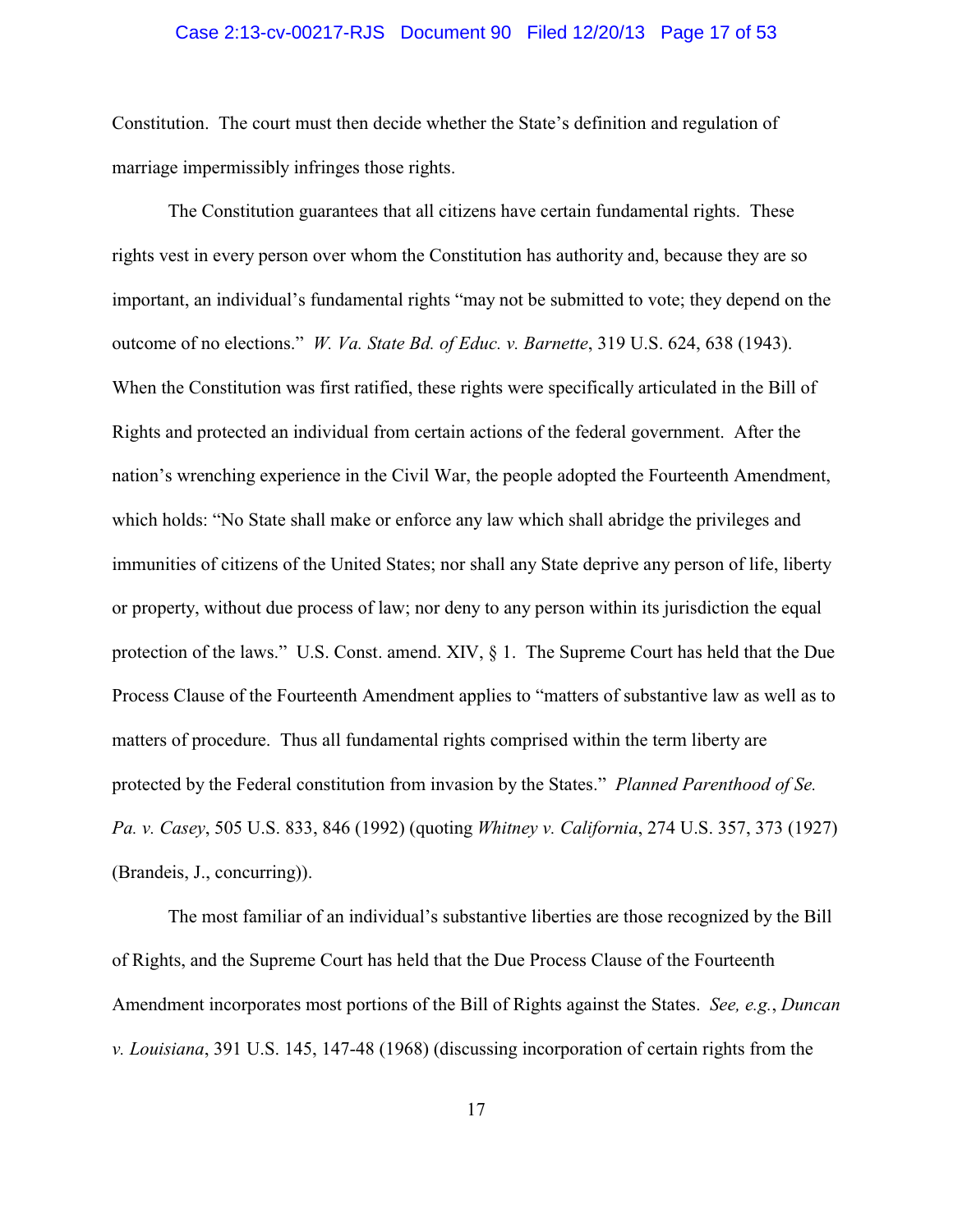# Case 2:13-cv-00217-RJS Document 90 Filed 12/20/13 Page 18 of 53

First, Fourth, Fifth, and Sixth Amendments); *McDonald v. City of Chicago*, 130 S. Ct. 3020, 3050 (2010) (incorporating the Second Amendment). In *Planned Parenthood of Southeastern Pennsylvania v. Casey*, the Supreme Court recognized the authority of an argument first made by the Honorable John Marshall Harlan II that the Due Process Clause also protects a number of unenumerated rights from unreasonable invasion by the State:

[T]he full scope of the liberty guaranteed by the Due Process Clause cannot be found in or limited by the precise terms of the specific guarantees elsewhere provided in the Constitution. This "liberty" is not a series of isolated points pricked out in terms of the taking of property; the freedom of speech, press, and religion; the right to keep and bear arms; the freedom from unreasonable searches and seizures; and so on. It is a rational continuum which, broadly speaking, includes a freedom from all substantial arbitrary impositions and purposeless restraints, . . . and which also recognizes, what a reasonable and sensitive judgment must, that certain interests require particularly careful scrutiny of the state needs asserted to justify their abridgement.

*Poe v. Ullman*, 367 U.S. 497, 543 (1961) (Harlan, J., dissenting from dismissal on jurisdictional grounds), *quoted in Casey*, 505 U.S. at 848-49.

# A. Supreme Court Cases Protecting Marriage as a Fundamental Right

The right to marry is an example of a fundamental right that is not mentioned explicitly in the text of the Constitution but is nevertheless protected by the guarantee of liberty under the Due Process Clause. The Supreme Court has long emphasized that the right to marry is of fundamental importance. In *Maynard v. Hill*, the Court characterized marriage as "the most important relation in life" and as "the foundation of the family and society, without which there would be neither civilization nor progress." 125 U.S. 190, 205, 211 (1888). In *Meyer v. Nebraska*, the Court recognized that the right "to marry, establish a home and bring up children" is a central part of the liberty protected by the Due Process Clause. 262 U.S. 390, 399 (1923).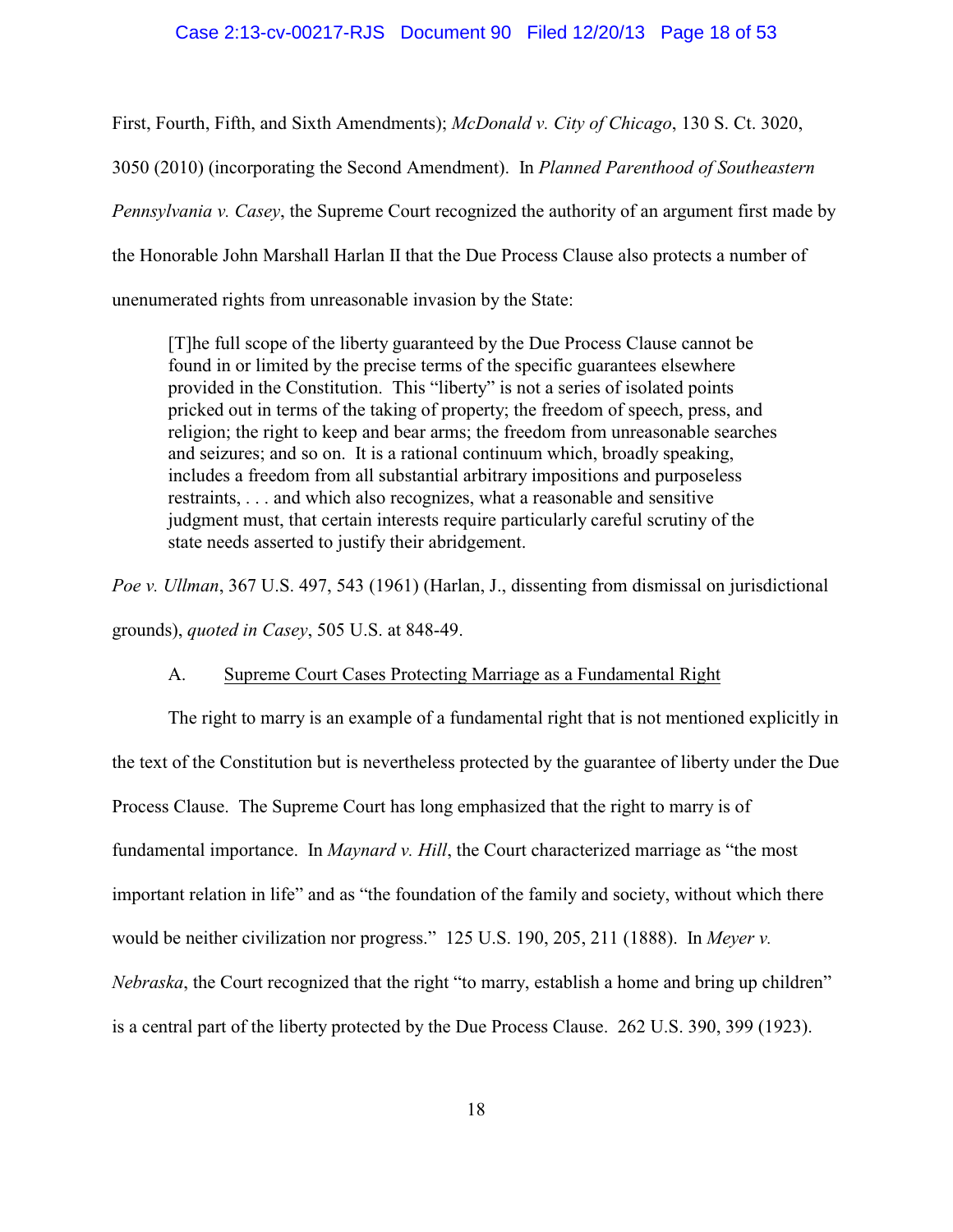And in *Skinner v. Oklahoma ex rel. Williamson*, the Court ruled that marriage is "one of the basic civil rights of man." 316 U.S. 535, 541 (1942).

In more recent cases, the Court has held that the right to marry implicates additional rights that are protected by the Fourteenth Amendment. For instance, the Court's decision in *Griswold v. Connecticut*, in which the Court struck down a Connecticut law that prohibited the use of contraceptives, established that the right to marry is intertwined with an individual's right of privacy. The Court observed:

We deal with a right of privacy older than the Bill of Rights—older than our political parties, older than our school system. Marriage is a coming together for better or for worse, hopefully enduring, and intimate to the degree of being sacred. It is an association that promotes a way of life, not causes; a harmony in living, not political faiths; a bilateral loyalty, not commercial or social projects. Yet it is an association for as noble a purpose as any involved in our prior decisions.

381 U.S. 479, 486 (1965). And in *M.L.B. v. S.L.J.*, the Court described marriage as an associational right: "Choices about marriage, family life, and the upbringing of children are among associational rights this Court has ranked 'of basic importance in our society,' rights sheltered by the Fourteenth Amendment against the State's unwarranted usurpation, disregard, or disrespect." 519 U.S. 102, 116 (1996) (citation omitted).

The Supreme Court has consistently held that a person must be free to make personal decisions related to marriage without unjustified government interference. *See, e.g.*, *Cleveland Bd. of Educ. v. LaFleur*, 414 U.S. 632, 639-40 (1974) ("This Court has long recognized that freedom of personal choice in matters of marriage and family life is one of the liberties protected by the Due Process Clause of the Fourteenth Amendment."); *Carey v. Population Servs. Int'l*, 431 U.S. 678, 684-85 (1977) ("[I]t is clear that among the decisions that an individual may make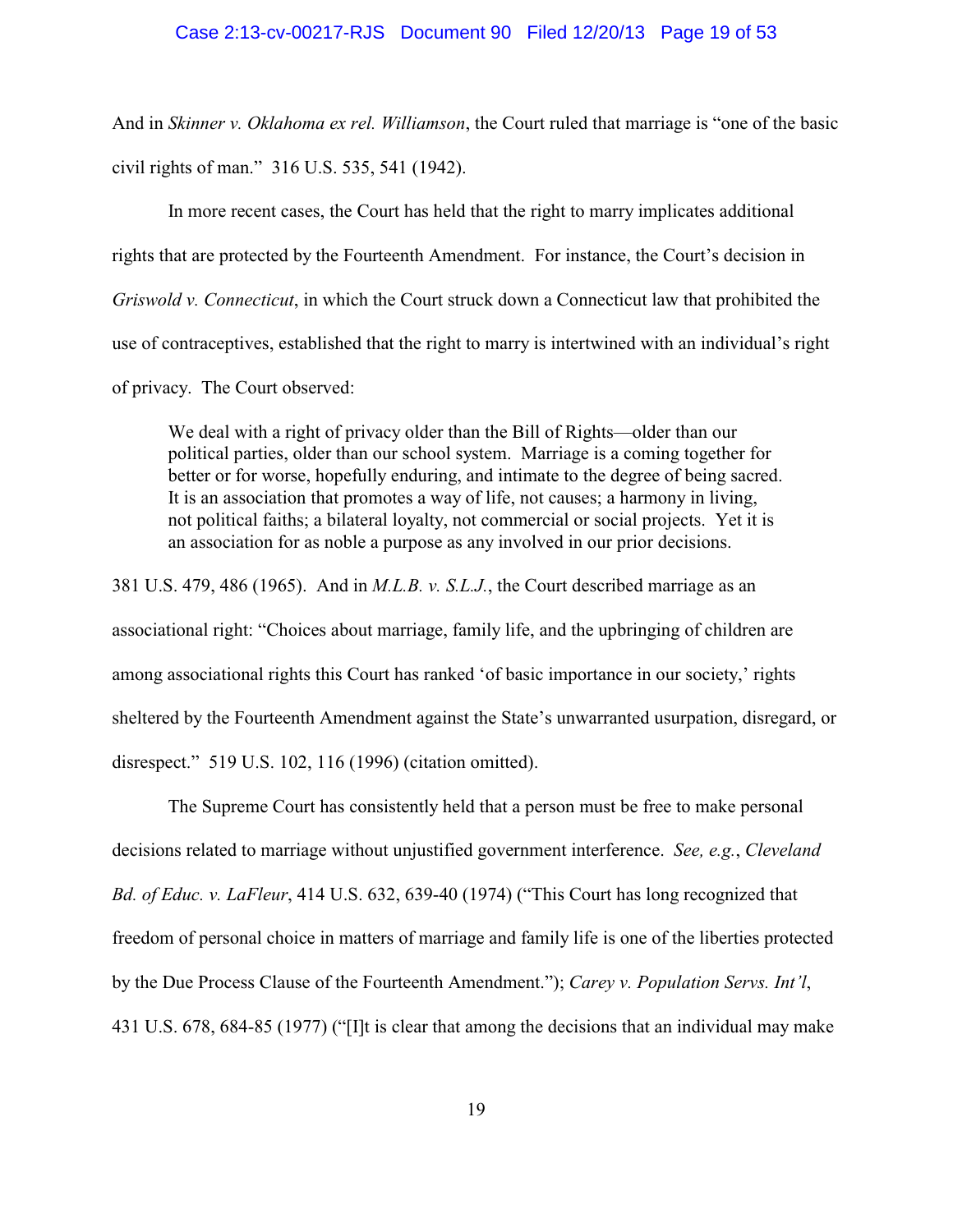# Case 2:13-cv-00217-RJS Document 90 Filed 12/20/13 Page 20 of 53

without unjustified government interference are personal decisions relating to marriage, procreation, contraception, family relationships, and child rearing and education." (citations and internal quotation marks omitted)); *Hodgson v. Minnesota*, 497 U.S. 417, 435 (1990) ("But the regulation of constitutionally protected decisions, such as where a person shall reside or whom he or she shall marry, must be predicated on legitimate state concerns other than disagreement with the choice the individual has made."). In *Planned Parenthood of Southeastern Pennsylvania v. Casey*, the Court emphasized the high degree of constitutional protection afforded to an individual's personal choices about marriage and other intimate decisions:

These matters, involving the most intimate and personal choices a person may make in a lifetime, choices central to personal dignity and autonomy, are central to the liberty protected by the Fourteenth Amendment. At the heart of liberty is the right to define one's own concept of existence, of meaning, of the universe, and of the mystery of human life. Beliefs about these matters could not define the attributes of personhood were they formed under compulsion of the State.

*Casey*, 505 U.S. at 851.

Given the importance of marriage as a fundamental right and its relation to an individual's rights to liberty, privacy, and association, the Supreme Court has not hesitated to invalidate state laws pertaining to marriage whenever such a law intrudes on an individual's protected realm of liberty. Most famously, the Court struck down Virginia's law against interracial marriage in *Loving v. Virginia*, 388 U.S. 1, 12 (1967). The Court found that Virginia's anti-miscegenation statute violated both the Equal Protection Clause and the Due Process Clause of the Fourteenth Amendment. *Id.* The Court has since noted that *Loving* was correctly decided, even though mixed-race marriages had previously been illegal in many states<sup>7</sup>

 $\frac{7}{1}$ In 1948, the California Supreme Court became the first court in the twentieth century to strike down an anti-miscegenation statute. *Perez v. Sharp*, 198 P.2d 17 (Cal. 1948); *see also*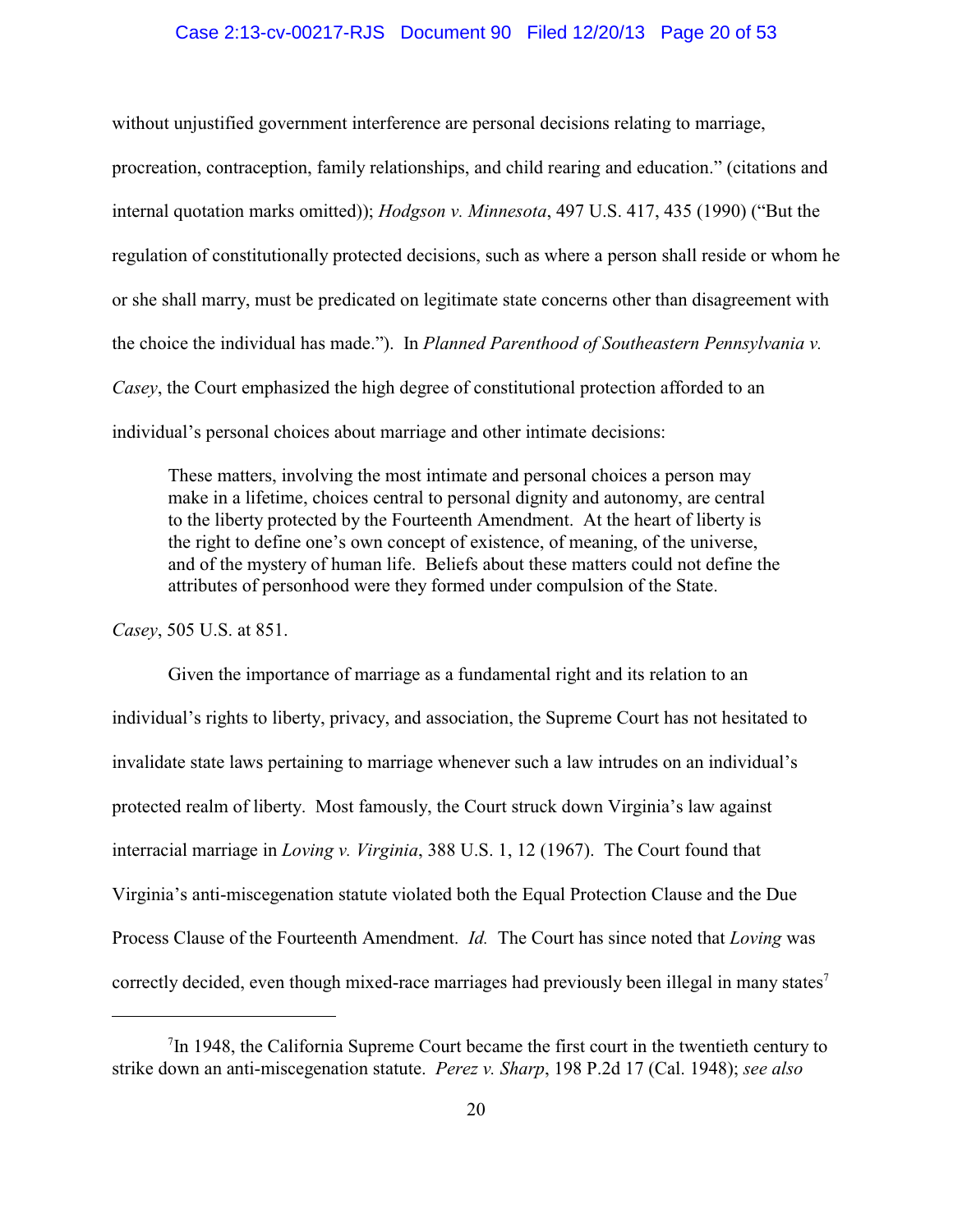# Case 2:13-cv-00217-RJS Document 90 Filed 12/20/13 Page 21 of 53

and, moreover, were not specifically protected from government interference at the time the Fourteenth Amendment was ratified: "Marriage is mentioned nowhere in the Bill of Rights and interracial marriage was illegal in most States in the 19th century, but the Court was no doubt correct in finding it to be an aspect of liberty protected against state interference by the substantive component of the Due Process Clause in *Loving v. Virginia*." *Casey*, 505 U.S. at 847-48; *see also Perry v. Schwarzenegger*, 704 F. Supp. 2d 921, 992 (N.D. Cal. 2010) ("[T]he Court recognized that race restrictions, despite their historical prevalence, stood in stark contrast to the concepts of liberty and choice inherent in the right to marry.").

In addition to the anti-miscegenation laws the Supreme Court struck down in *Loving*, the Supreme Court has held that other state regulations affecting marriage are unconstitutional where these laws infringe on an individual's access to marriage. In *Zablocki v. Redhail*, the Court considered a Wisconsin statute that required any Wisconsin resident who had children that were not currently in the resident's custody to obtain a court order before the resident was permitted to marry. 434 U.S. 374, 375 (1978). The statute mandated that the court should not grant permission to marry unless the resident proved that he was in compliance with any support obligation for his out-of-custody children, and could also show that any children covered by such a support order "[were] not then and [were] not likely thereafter to become public charges." *Id.* (quoting Wis. Stat. § 245.10 (1973)). The Court found that, while the State had a legitimate and substantial interest in the welfare of children in Wisconsin, the statute was nevertheless unconstitutional because it was not "closely tailored to effectuate only those interests" and "unnecessarily impinge[d] on the right to marry[.]" *Id.* at 388. The Court distinguished the

*Loving*, 388 U.S. at 6 n.5.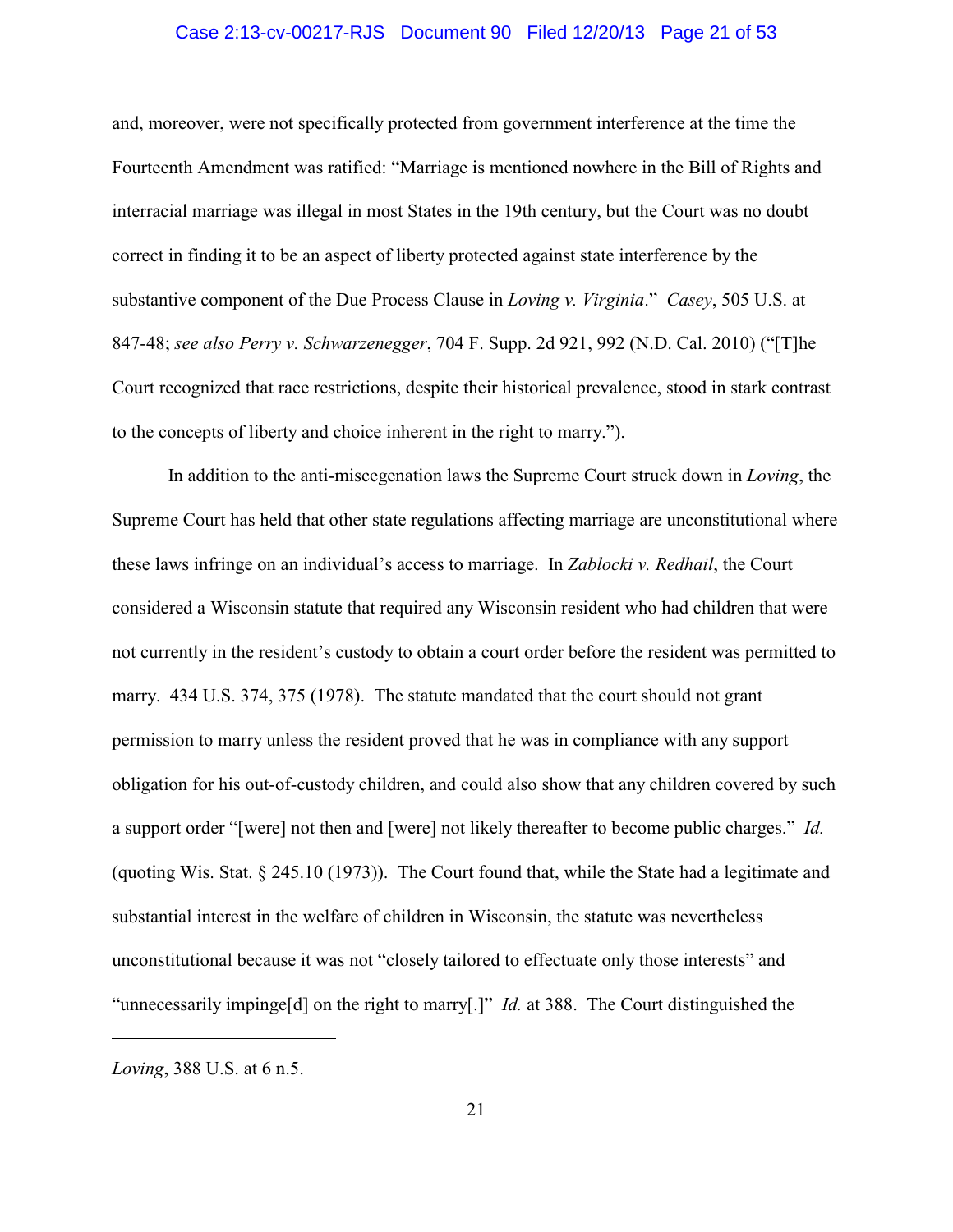# Case 2:13-cv-00217-RJS Document 90 Filed 12/20/13 Page 22 of 53

statute at issue from reasonable state regulations related to marriage that would not require any heightened review:

By reaffirming the fundamental character of the right to marry, we do not mean to suggest that every state regulation which relates in any way to the incidents of or prerequisites for marriage must be subjected to rigorous scrutiny. To the contrary, reasonable regulations that do not significantly interfere with decisions to enter into the marital relationship may legitimately be imposed.

*Id.* at 386. As the Honorable John Paul Stevens noted in his concurring opinion, "A classification based on marital status is fundamentally different from a classification which determines who may lawfully enter into the marriage relationship." *Id.* at 403-04 (Stevens, J., concurring).

In *Turner v. Safley*, the Court struck down a Missouri regulation that prohibited inmates from marrying unless the prison superintendent approved of the marriage. 482 U.S. 78, 99-100 (1987). The Court held that inmates retained their fundamental right to marry even though they had a reduced expectation of liberty in prison. *Id.* at 96. The Court emphasized the many attributes of marriage that prisoners could enjoy even if they were not able to have sexual relations:

First, inmate marriages, like others, are expressions of emotional support and public commitment. These elements are an important and significant aspect of the marital relationship. In addition, many religions recognize marriage as having spiritual significance; for some inmates and their spouses, therefore, the commitment of marriage may be an exercise of religious faith as well as an expression of personal dedication. Third, most inmates eventually will be released by parole or commutation, and therefore most inmate marriages are formed in the expectation that they ultimately will be fully consummated. Finally, marital status often is a precondition to the receipt of government benefits (*e.g.*, Social Security benefits), property rights (*e.g.*, tenancy by the entirety, inheritance rights), and other, less tangible benefits (*e.g.*, legitimation of children born out of wedlock). These incidents of marriage, like the religious and personal aspects of the marriage commitment, are unaffected by the fact of confinement or the pursuit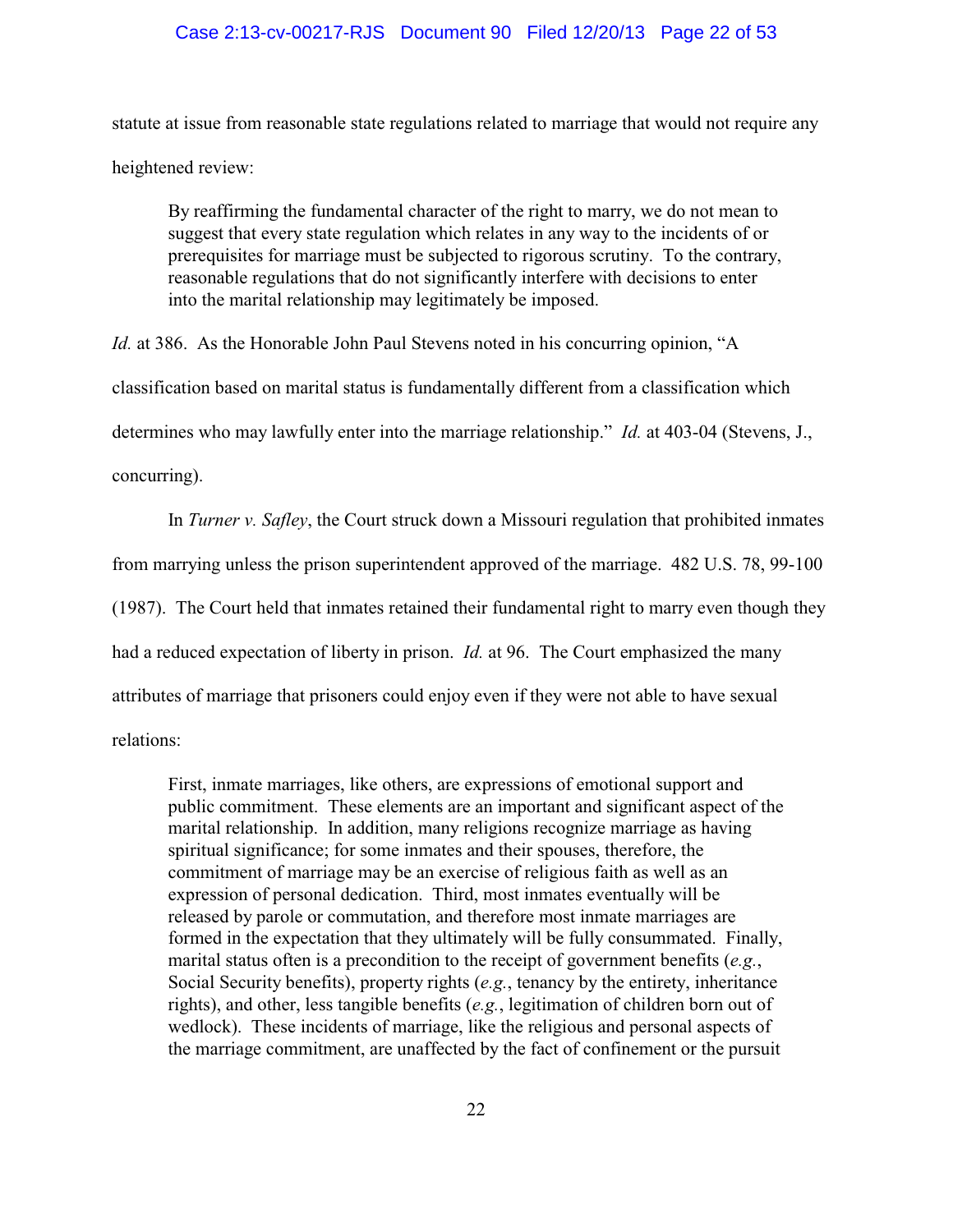of legitimate corrections goals.

*Id.* at 95-96.

These cases demonstrate that the Constitution protects an individual's right to marry as an essential part of the right to liberty. The right to marry is intertwined with the rights to privacy and intimate association, and an individual's choices related to marriage are protected because they are integral to a person's dignity and autonomy. While states have the authority to regulate marriage, the Supreme Court has struck down several state regulations that impermissibly burdened an individual's ability to exercise the right to marry. With these general observations in mind, the court turns to the specific question of Utah's ability to prohibit same-sex marriage.

# B. Application of the Court's Jurisprudence to Amendment 3

The State does not dispute, nor could it, that the Plaintiffs possess the fundamental right to marry that the Supreme Court has protected in the cases cited above. Like all fundamental rights, the right to marry vests in every American citizen. *See Zablocki*, 434 U.S. at 384 ("Although *Loving* arose in the context of racial discrimination, prior and subsequent decisions of this Court confirm that the right to marry is of fundamental importance for all individuals."). The State asserts that Amendment 3 does not abridge the Plaintiffs' fundamental right to marry because the Plaintiffs are still at liberty to marry a person of the opposite sex. But this purported liberty is an illusion. The right to marry is not simply the right to become a married person by signing a contract with someone of the opposite sex. If marriages were planned and arranged by the State, for example, these marriages would violate a person's right to marry because such arrangements would infringe an individual's rights to privacy, dignity, and intimate association. A person's choices about marriage implicate the heart of the right to liberty that is protected by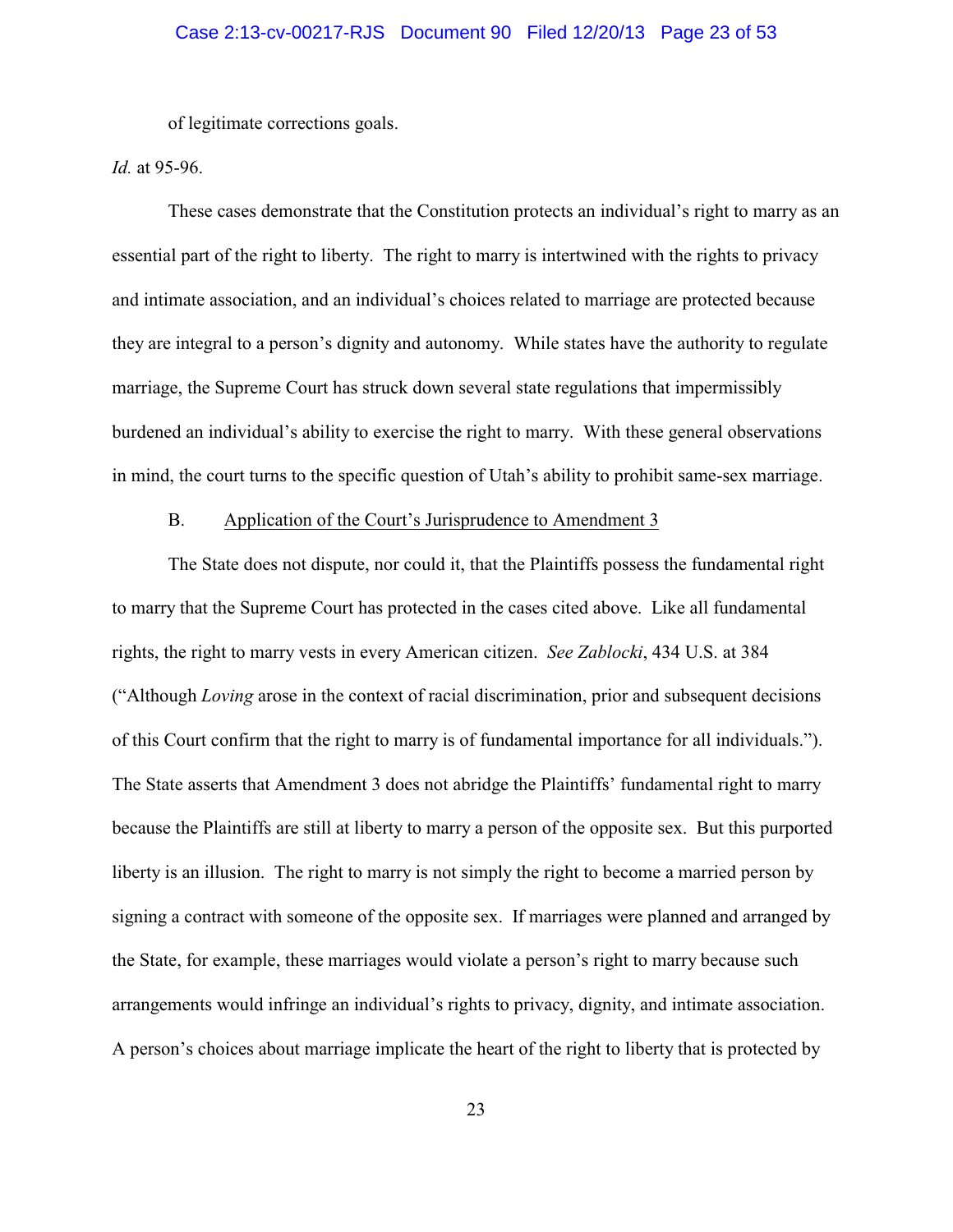# Case 2:13-cv-00217-RJS Document 90 Filed 12/20/13 Page 24 of 53

the Fourteenth Amendment. *See Casey*, 505 U.S. at 851. The State's argument disregards these numerous associated rights because the State focuses on the outward manifestations of the right to marry, and not the inner attributes of marriage that form the core justifications for why the Constitution protects this fundamental human right.

Moreover, the State fails to dispute any of the facts that demonstrate why the Plaintiffs' asserted right to marry someone of the opposite sex is meaningless. The State accepts without contest the Plaintiffs' testimony that they cannot develop the type of intimate bond necessary to sustain a marriage with a person of the opposite sex. The Plaintiffs have not come to this realization lightly, and their recognition of their identity has often risked their family relationships and work opportunities. For instance, Kody and Laurie both worried that they would lose their jobs as English teachers if they were open about their sexual identity. Kate's previous partner did lose her job because she was a lesbian, and Kate may have been let go from her position with the National Park Service for the same reason. Karen's family never accepted her identity, and Moudi testified that he remained cautious about openly discussing his sexuality because he feared that his mother might be ridiculed. The Plaintiffs' testimony supports their assertions that their sexual orientation is an inherent characteristic of their identities.

Forty years ago, these assertions would not have been accepted by a court without dispute. In 1973, the American Psychiatric Association still defined homosexuality as a mental disorder in the Diagnostic and Statistical Manual of Mental Disorders (DSM-II), and leading experts believed that homosexuality was simply a lifestyle choice. With the increased visibility of gay men and lesbians in the past few decades, a wealth of new knowledge about sexuality has upended these previous beliefs. Today, the State does not dispute the Plaintiffs' testimony that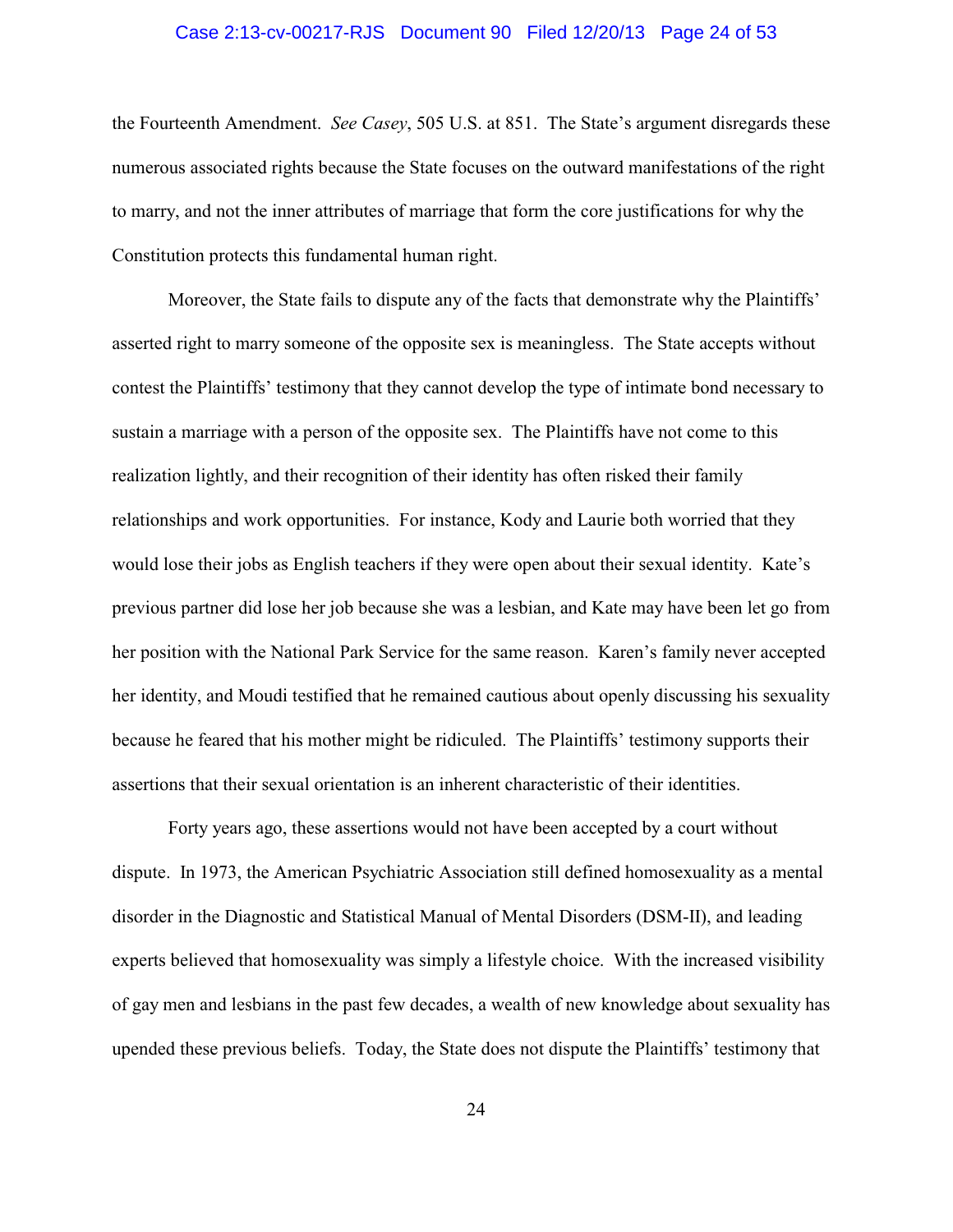# Case 2:13-cv-00217-RJS Document 90 Filed 12/20/13 Page 25 of 53

they have never been able to develop feelings of deep intimacy for a person of the opposite sex, and the State presents no argument or evidence to suggest that the Plaintiffs could change their identity if they desired to do so. Given these undisputed facts, it is clear that if the Plaintiffs are not allowed to marry a partner of the same sex, the Plaintiffs will be forced to remain unmarried. The effect of Amendment 3 is therefore that it denies gay and lesbian citizens of Utah the ability to exercise one of their constitutionally protected rights. The State's prohibition of the Plaintiffs' right to choose a same-sex marriage partner renders their fundamental right to marry as meaningless as if the State recognized the Plaintiffs' right to bear arms but not their right to buy bullets.

While admitting that its prohibition of same-sex marriage harms the Plaintiffs, the State argues that the court's characterization of Amendment 3 is incorrect for three reasons: (1) the Plaintiffs are not qualified to enter into a marriage relationship; (2) the Plaintiffs are seeking a new right, not access to an existing right; and (3) history and tradition have not recognized a right to marry a person of the same sex. The court addresses each of these arguments in turn.

# 1. *The Plaintiffs Are Qualified to Marry*

First, the State contends that same-sex partners do not possess the qualifications to enter into a marriage relationship and are therefore excluded from this right as a definitional matter. As in other states, the purposes of marriage in Utah include "the state recognition and approval of a couple's choice to live with each other, to remain committed to one another and to form a household based on their own feelings about one another. and to join in an economic partnership and support one another and any dependents." *Perry v. Schwarzenegger*, 704 F. Supp. 2d 921, 961 (N.D. Cal. 2010). There is no dispute that the Plaintiffs are able to form a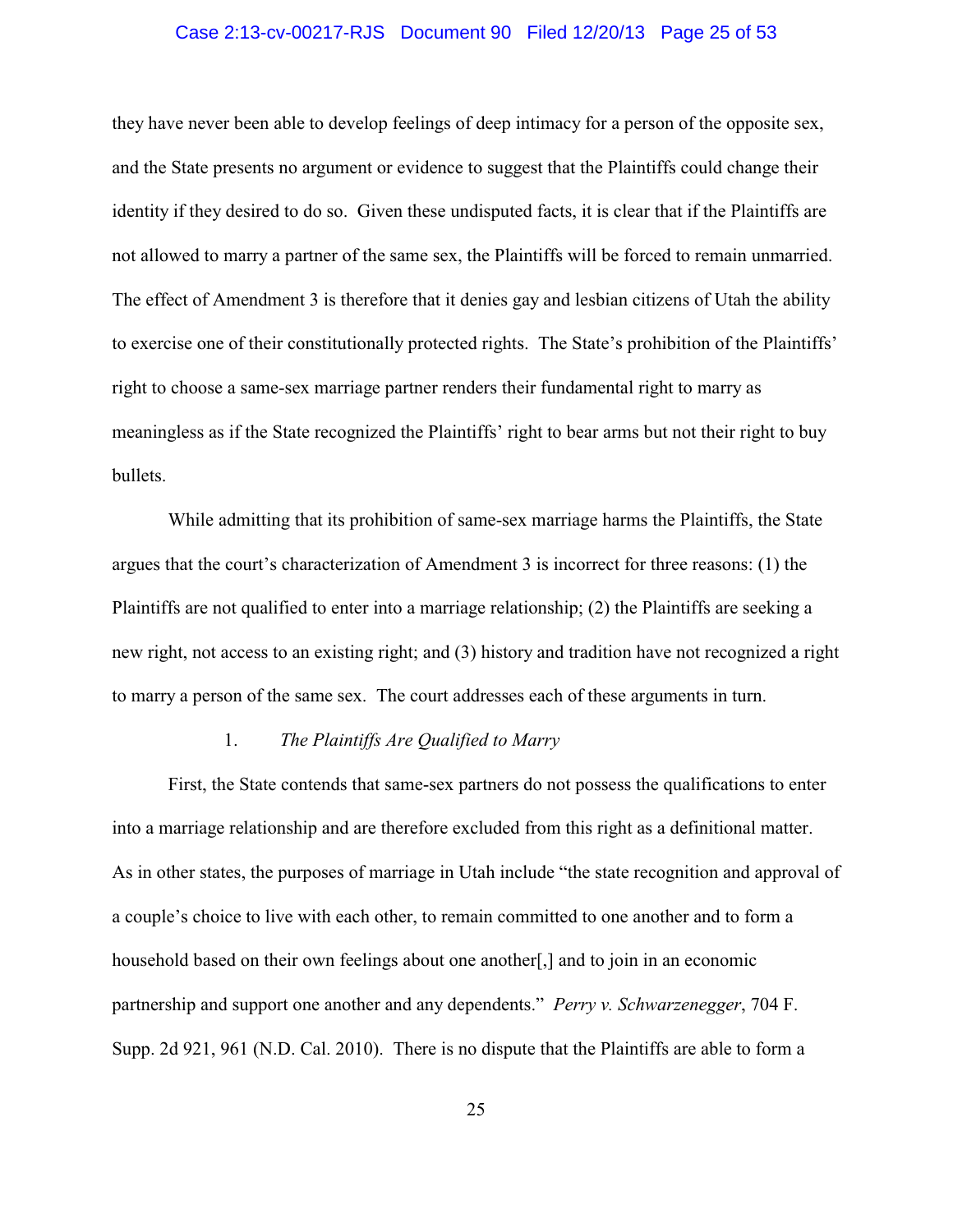#### Case 2:13-cv-00217-RJS Document 90 Filed 12/20/13 Page 26 of 53

committed relationship with one person to the exclusion of all others. There is also no dispute that the Plaintiffs are capable of raising children within this framework if they choose to do so. The State even salutes "[t]he worthy efforts of same-sex couples to rear children." (Defs.' Mem. in Opp'n, at 46 n.7, Dkt. 84.) Nevertheless, the State maintains that same-sex couples are distinct from opposite-sex couples because they are not able to naturally reproduce with each other. The State points to Supreme Court cases that have linked the importance of marriage to its relationship to procreation. *See, e.g.*, *Skinner v. Oklahoma ex rel. Williamson*, 316 U.S. 535, 541 (1942) ("Marriage and procreation are fundamental to the very existence and survival of the race.").

The court does not find the State's argument compelling because, however persuasive the ability to procreate might be in the context of a particular religious perspective, it is not a defining characteristic of conjugal relationships from a legal and constitutional point of view. The State's position demeans the dignity not just of same-sex couples, but of the many oppositesex couples who are unable to reproduce or who choose not to have children. Under the State's reasoning, a post-menopausal woman or infertile man does not have a fundamental right to marry because she or he does not have the capacity to procreate. This proposition is irreconcilable with the right to liberty that the Constitution guarantees to all citizens.

At oral argument, the State attempted to distinguish post-menopausal women from gay men and lesbians by arguing that older women were more likely to find themselves in the position of caring for a grandchild or other relative. But the State fails to recognize that many same-sex couples are also in the position of raising a child, perhaps through adoption or surrogacy. The court sees no support for the State's suggestion that same-sex couples are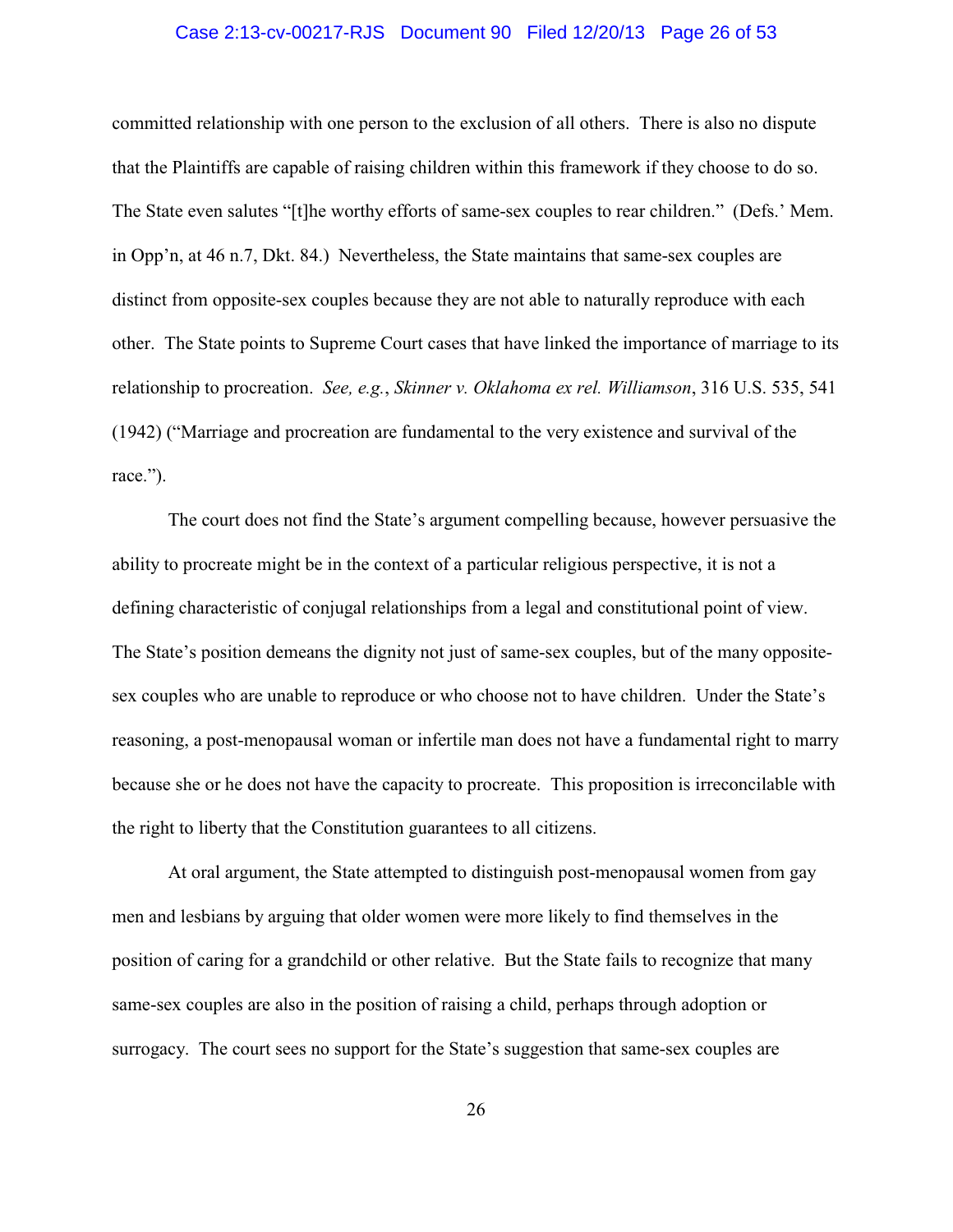# Case 2:13-cv-00217-RJS Document 90 Filed 12/20/13 Page 27 of 53

interested only in a "consent-based" approach to marriage, in which marriage focuses on the strong emotional attachment and sexual attraction of the two partners involved. *See Windsor*, 133 S. Ct. at 2718 (Alito, J., dissenting). Like opposite-sex couples, same-sex couples may decide to marry partly or primarily for the benefits and support that marriage can provide to the children the couple is raising or plans to raise. Same-sex couples are just as capable of providing support for future generations as opposite-sex couples, grandparents, or other caregivers. And there is no difference between same-sex couples who choose not to have children and those opposite-sex couples who exercise their constitutionally protected right not to procreate. *See Griswold v. Connecticut*, 381 U.S. 479 (1965).

In any event, the State's argument also neglects to consider the number of additional important attributes of marriage that exist besides procreation. As noted above, the Supreme Court has discussed those attributes in the context of marriages between inmates. *Turner v. Safley*, 482 U.S. 78, 95-96 (1987). While the Supreme Court noted that some inmates might one day be able to consummate their marriages when they were released, the Court found that marriage was important irrespective of its relationship to procreation because it was an expression of emotional support and public commitment, it was spiritually significant, and it provided access to important legal and government benefits. *Id.* These attributes of marriage are as applicable to same-sex couples as they are to opposite-sex couples.

# 2. *The Plaintiffs Seek Access to an Existing Right*

The State's second argument is that the Plaintiffs are really seeking a new right, not access to an existing right. To establish a new fundamental right, the court must determine that the right is "deeply rooted in this Nation's history and tradition" and "implicit in the concept of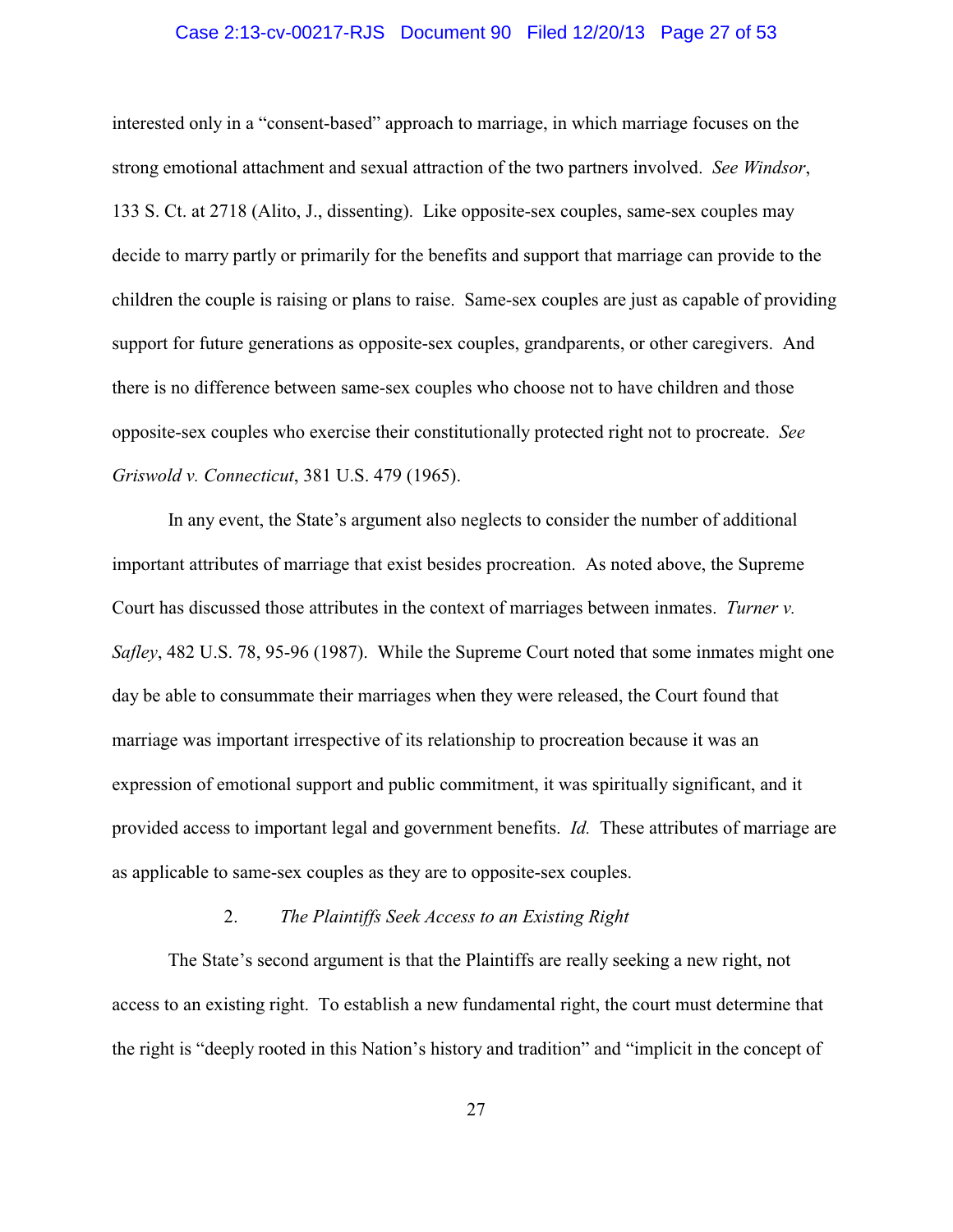# Case 2:13-cv-00217-RJS Document 90 Filed 12/20/13 Page 28 of 53

ordered liberty," such that "neither liberty nor justice would exist if [it] were sacrificed." *Washington v. Glucksberg*, 521 U.S. 702, 721 (1997) (citations omitted). Because same-sex marriage has only recently been allowed by a number of states, the State argues that an individual's right to marry someone of the same sex cannot be a fundamental right. But the Supreme Court did not adopt this line of reasoning in the analogous case of *Loving v. Virginia*, 388 U.S. 1 (1967). Instead of declaring a new right to interracial marriage, the Court held that individuals could not be restricted from exercising their existing right to marry on account of the race of their chosen partner. *Id.* at 12. Similarly, the Plaintiffs here do not seek a new right to same-sex marriage, but instead ask the court to hold that the State cannot prohibit them from exercising their existing right to marry on account of the sex of their chosen partner.

The alleged right to same-sex marriage that the State claims the Plaintiffs are seeking is simply the same right that is currently enjoyed by heterosexual individuals: the right to make a public commitment to form an exclusive relationship and create a family with a partner with whom the person shares an intimate and sustaining emotional bond. This right is deeply rooted in the nation's history and implicit in the concept of ordered liberty because it protects an individual's ability to make deeply personal choices about love and family free from government interference. And, as discussed above, this right is enjoyed by all individuals. If the right to same-sex marriage were a new right, then it should make new protections and benefits available to all citizens. But heterosexual individuals are as likely to exercise their purported right to same-sex marriage as gay men and lesbians are to exercise their purported right to opposite-sex marriage. Both same-sex and opposite-sex marriage are therefore simply manifestations of one right—the right to marry—applied to people with different sexual identities.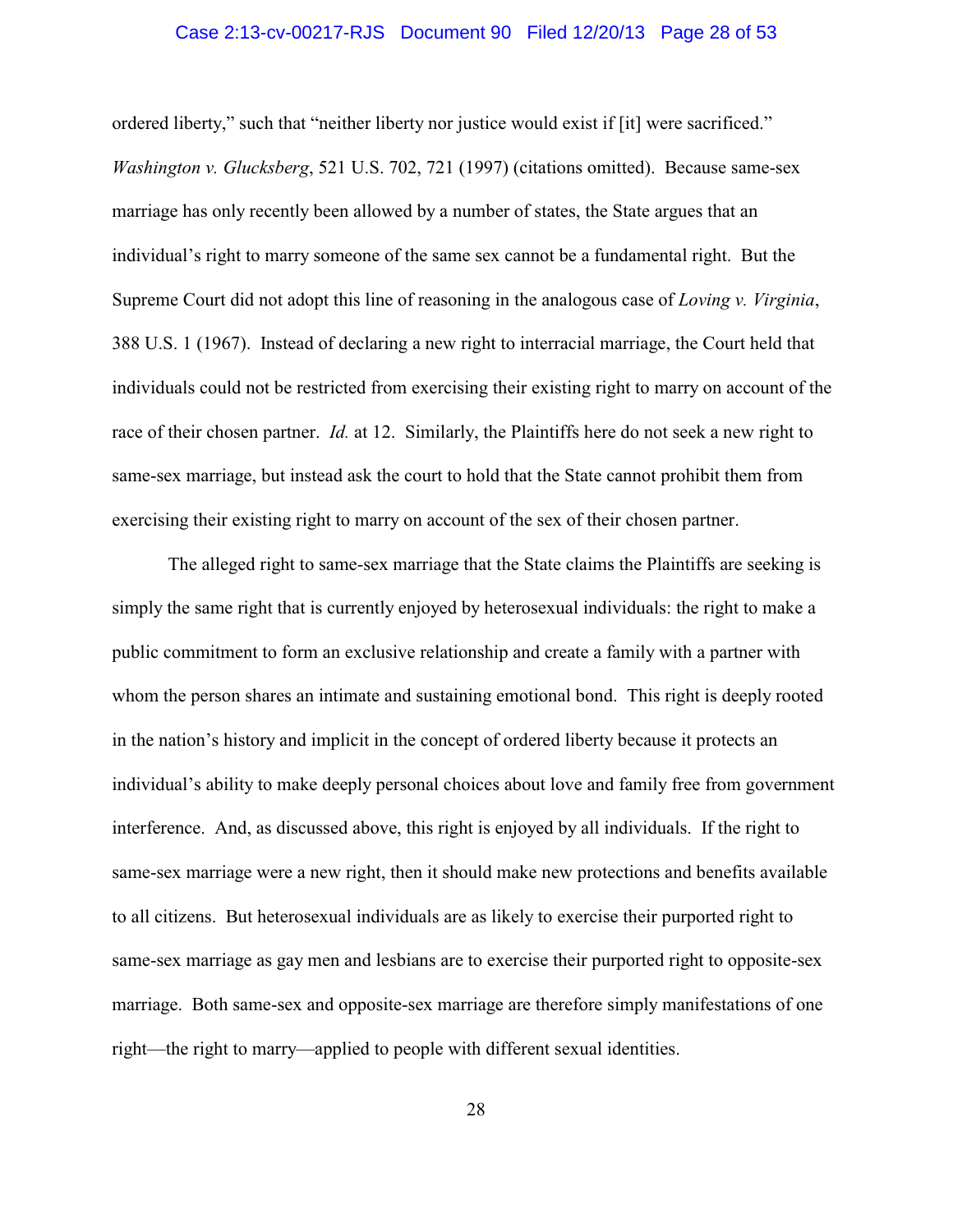# Case 2:13-cv-00217-RJS Document 90 Filed 12/20/13 Page 29 of 53

While it was assumed until recently that a person could only share an intimate emotional bond and develop a family with a person of the opposite sex, the realization that this assumption is false does not change the underlying right. It merely changes the result when the court applies that right to the facts before it. Applying that right to these Plaintiffs, the court finds that the Constitution protects their right to marry a person of the same sex to the same degree that the Constitution protects the right of heterosexual individuals to marry a person of the opposite sex.

Because the right to marry has already been established as a fundamental right, the court finds that the *Glucksberg* analysis is inapplicable here. The Plaintiffs are seeking access to an existing right, not the declaration of a new right.

# 3. *Tradition and History Are Insufficient Reasons to Deny Fundamental Rights to an Individual.*

Finally, the State contends that the fundamental right to marriage cannot encompass the right to marry someone of the same sex because this right has never been interpreted to have this meaning in the past. The court is not persuaded by the State's argument. The Constitution is not so rigid that it always mandates the same outcome even when its principles operate on a new set of facts that were previously unknown:

Had those who drew and ratified the Due Process Clauses of the Fifth Amendment or the Fourteenth Amendment known the components of liberty in its manifold possibilities, they might have been more specific. They did not presume to have this insight. They knew times can blind us to certain truths and later generations can see that laws once thought necessary and proper in fact serve only to oppress. As the Constitution endures, persons in every generation can invoke its principles in their own search for greater freedom.

*Lawrence v. Texas*, 539 U.S. 558, 578-79 (2003). Here, it is not the Constitution that has changed, but the knowledge of what it means to be gay or lesbian. The court cannot ignore the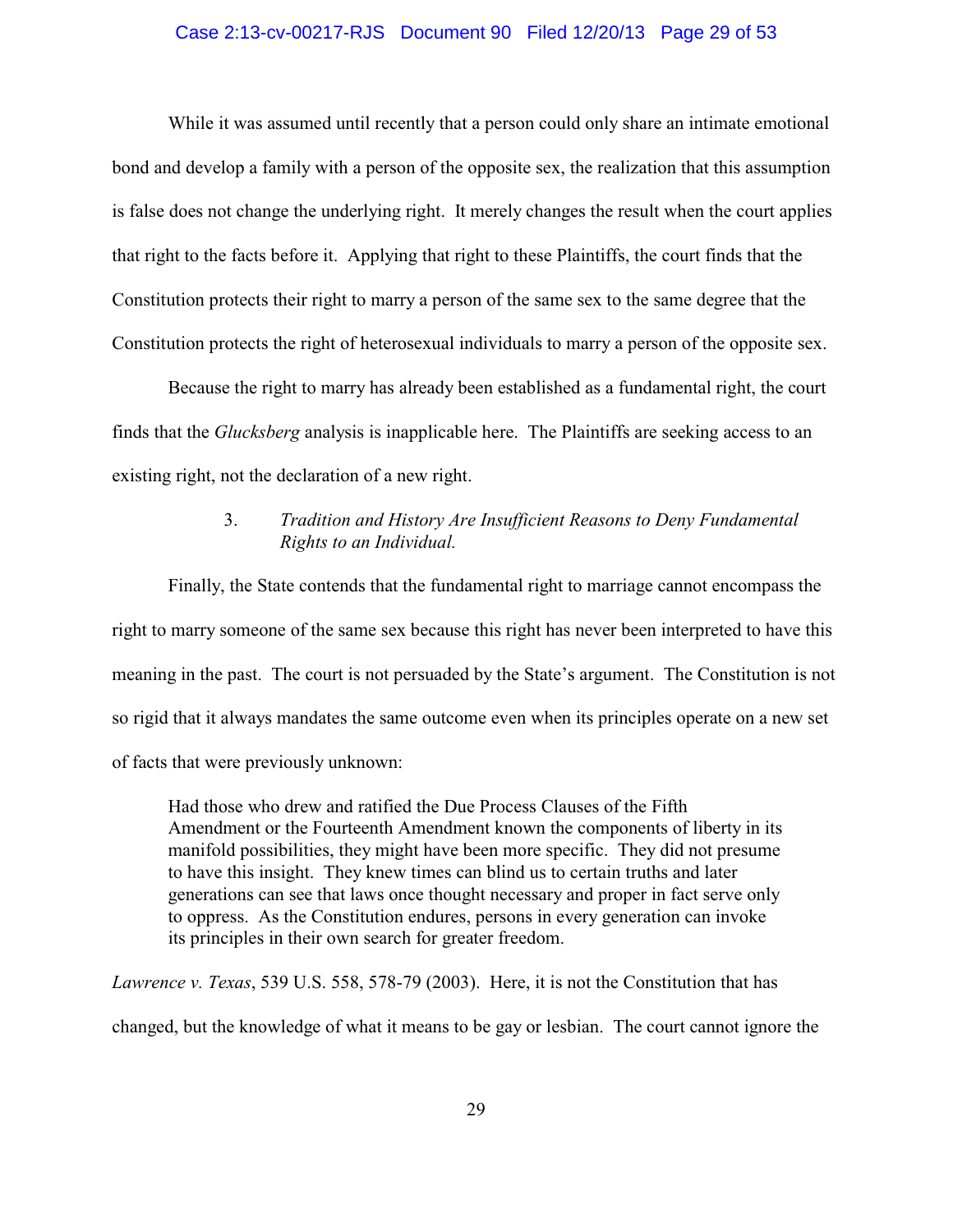#### Case 2:13-cv-00217-RJS Document 90 Filed 12/20/13 Page 30 of 53

fact that the Plaintiffs are able to develop a committed, intimate relationship with a person of the same sex but not with a person of the opposite sex. The court, and the State, must adapt to this changed understanding.

### C. Summary of Due Process Analysis

The Fourteenth Amendment protects the liberty rights of all citizens, and none of the State's arguments presents a compelling reason why the scope of that right should be greater for heterosexual individuals than it is for gay and lesbian individuals. If, as is clear from the Supreme Court cases discussing the right to marry, a heterosexual person's choices about intimate association and family life are protected from unreasonable government interference in the marital context, then a gay or lesbian person also enjoys these same protections.

The court's holding is supported, even required, by the Supreme Court's recent opinion concerning the scope of protection that the Fourteenth Amendment provides to gay and lesbian citizens. In *Lawrence v. Texas*, the Court overruled its previous decision in *Bowers v. Hardwick*, 478 U.S. 186 (1986), and held that the Due Process Clause protected an individual's right to have sexual relations with a partner of the same sex. 539 U.S. at 578. The Court ruled: "The Texas [sodomy] statute furthers no legitimate state interest which can justify its intrusion into the personal and private life of the individual." *Id.* While the Court stated that its opinion did not address "whether the government must give formal recognition to any relationship that homosexual persons seek to enter," *id.*, the Court confirmed that "our laws and tradition afford constitutional protection to personal decisions relating to *marriage*, procreation, contraception, family relationships, child rearing, and education" and held that "[p]ersons in a homosexual relationship may seek autonomy for these purposes, just as heterosexual persons do." *Id.* at 574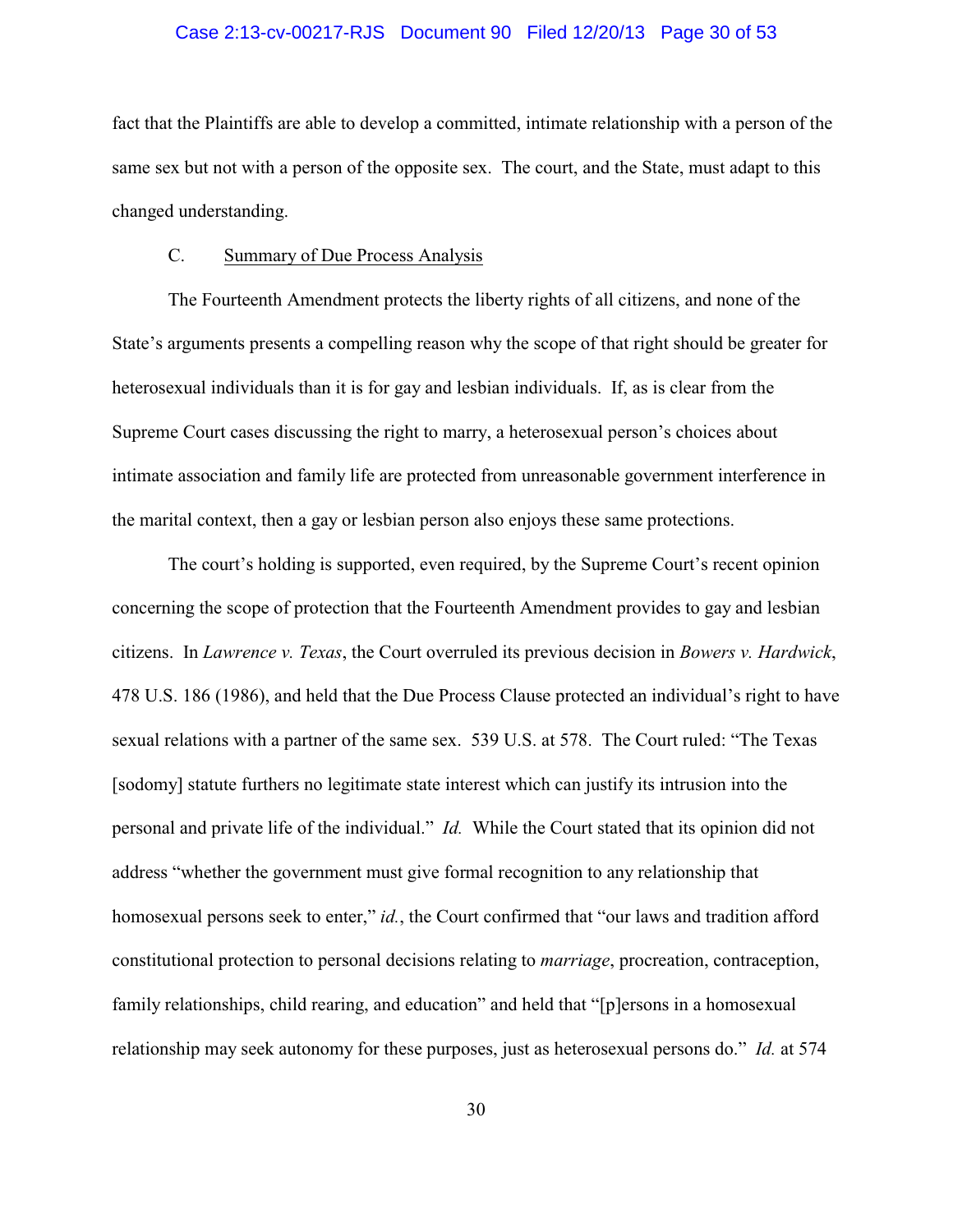# Case 2:13-cv-00217-RJS Document 90 Filed 12/20/13 Page 31 of 53

(emphasis added). The court therefore agrees with the portion of Justice Scalia's dissenting opinion in *Lawrence* in which Justice Scalia stated that the Court's reasoning logically extends to protect an individual's right to marry a person of the same sex:

Today's opinion dismantles the structure of constitutional law that has permitted a distinction to be made between heterosexual and homosexual unions, insofar as formal recognition in marriage is concerned. If moral disapprobation of homosexual conduct is "no legitimate state interest" for purposes of proscribing that conduct, . . . what justification could there possibly be for denying the benefits of marriage to homosexual couples exercising "the liberty protected by the Constitution"?

*Id.* at 604-05 (Scalia, J., dissenting) (citations omitted).

The Supreme Court's decision in *Lawrence* removed the only ground—moral disapproval—on which the State could have at one time relied to distinguish the rights of gay and lesbian individuals from the rights of heterosexual individuals. The only other distinction the State has attempted to make is its argument that same-sex couples are not able to naturally reproduce with each other. But, of course, neither can thousands of opposite-sex couples in Utah. As a result, there is no legitimate reason that the rights of gay and lesbian individuals are any different from those of other people. All citizens, regardless of their sexual identity, have a fundamental right to liberty, and this right protects an individual's ability to marry and the intimate choices a person makes about marriage and family.

The court therefore finds that the Plaintiffs have a fundamental right to marry that protects their choice of a same-sex partner.

# D. Amendment 3 Does Not Survive Strict Scrutiny

The court's determination that the fundamental right to marry encompasses the Plaintiffs' right to marry a person of the same sex is not the end of the court's analysis. The State may pass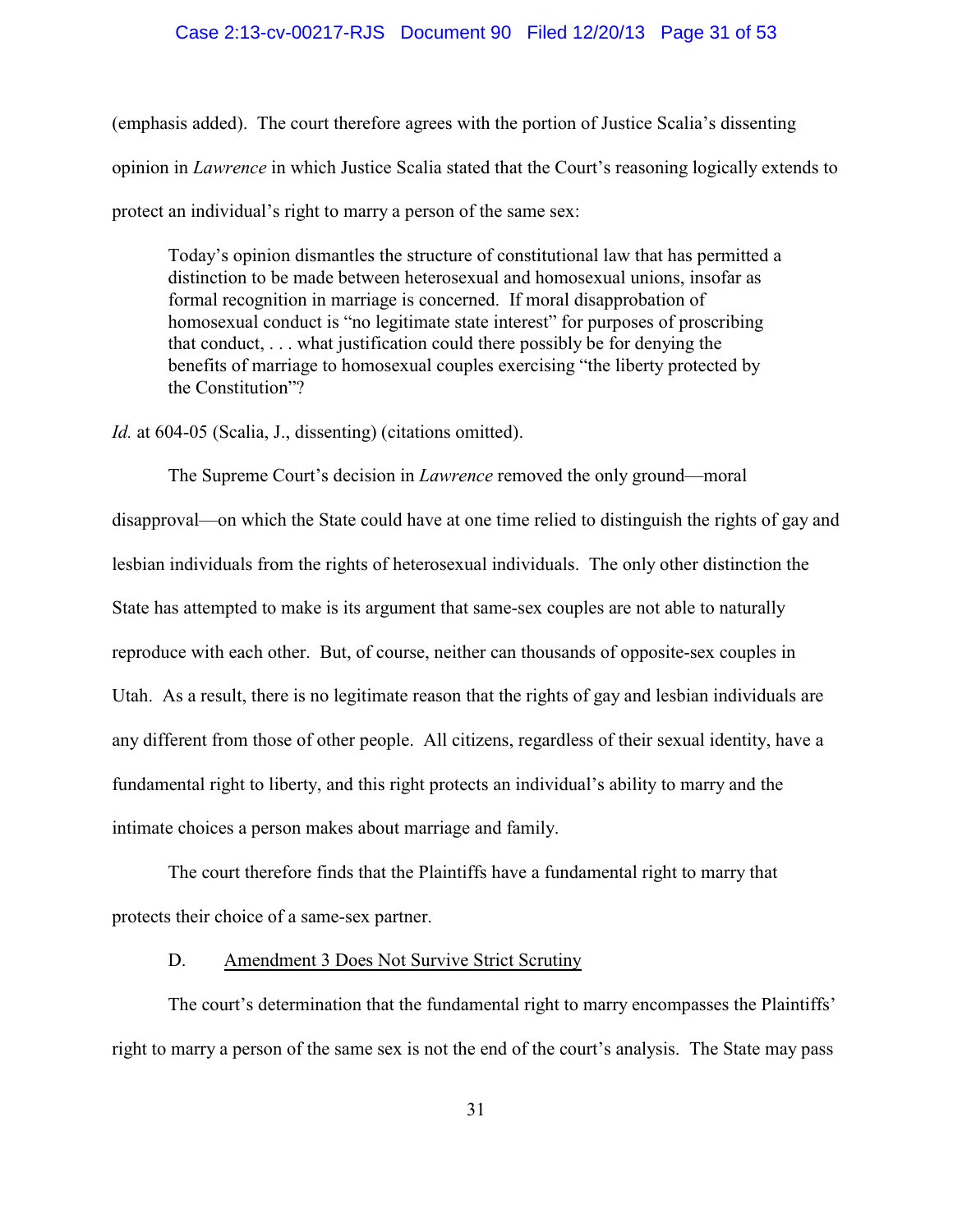# Case 2:13-cv-00217-RJS Document 90 Filed 12/20/13 Page 32 of 53

a law that restricts a person's fundamental rights provided that the law is "narrowly tailored to serve a compelling state interest." *Reno v. Flores*, 507 U.S. 292, 302 (1993). For instance, a state may permissibly regulate the age at which a person may be married because the state has a compelling interest in protecting children against abuse and coercion. Similarly, a state need not allow an individual to marry if that person is mentally incapable of forming the requisite consent, or if that prohibition is part of the punishment for a prisoner serving a life sentence. *See Butler v. Wilson*, 415 U.S. 953 (1974) (summarily affirming decision to uphold a state law that prohibited prisoners incarcerated for life from marrying).

The court finds no reason that the Plaintiffs are comparable to children, the mentally incapable, or life prisoners. Instead, the Plaintiffs are ordinary citizens—business owners, teachers, and doctors—who wish to marry the persons they love. As discussed below, the State of Utah has not demonstrated a rational, much less a compelling, reason why the Plaintiffs should be denied their right to marry. Consequently, the court finds that Amendment 3 violates the Plaintiffs' due process rights under the Fourteenth Amendment.

# **V. Amendment 3 Violates the Plaintiffs' Right to Equal Protection**

The Equal Protection Clause of the Fourteenth Amendment provides that no state shall "deny to any person within its jurisdiction the equal protection of its laws." U.S. Const. amend. XIV, § 1. The Constitution "neither knows nor tolerates classes among citizens." *Plessy v. Ferguson*, 163 U.S. 537, 559 (1896) (Harlan, J., dissenting). But the guarantee of equal protection coexists with the practical necessity that most legislation must classify for some purpose or another. *See Romer v. Evans*, 517 U.S. 620, 631 (1996).

To determine whether a piece of legislation violates the Equal Protection Clause, the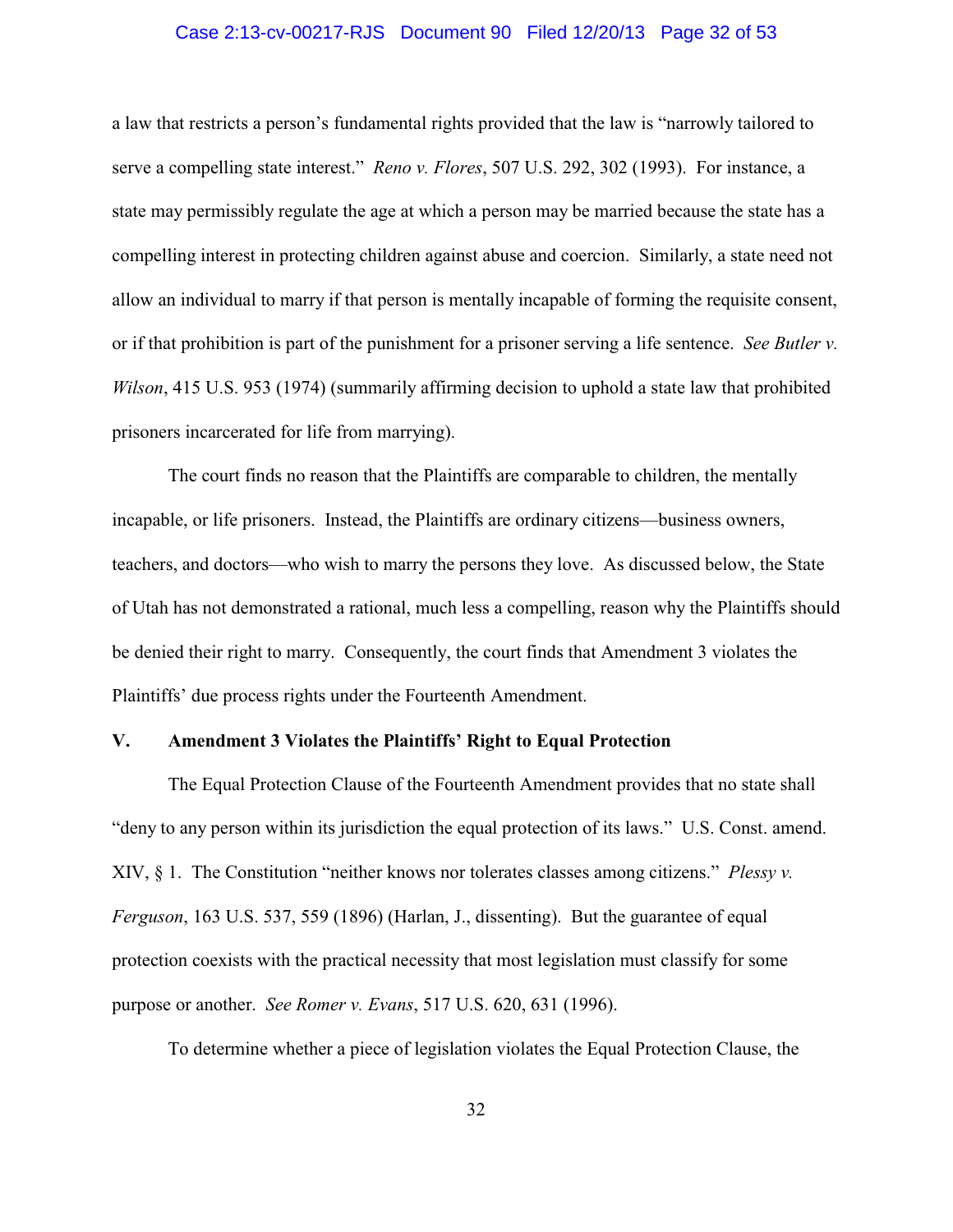# Case 2:13-cv-00217-RJS Document 90 Filed 12/20/13 Page 33 of 53

court first looks to see whether the challenged law implicates a fundamental right. "When a statutory classification significantly interferes with the exercise of a fundamental right, it cannot be upheld unless it is supported by sufficiently important state interests and is closely tailored to effectuate only those interests." *Zablocki*, 434 U.S. at 388; *see also Harper v. Va. State Bd. of Elections*, 383 U.S. 663, 670 (1966) ("We have long been mindful that where fundamental rights and liberties are asserted under the Equal Protection Clause, classifications which might invade or restrain them must be closely scrutinized and carefully confined."). Here, the court finds that Amendment 3 interferes with the exercise of the Plaintiffs' fundamental right to marry. As discussed above, Amendment 3 is therefore unconstitutional because the State has not shown that the law is narrowly tailored to meet a compelling governmental interest. But even if the court disregarded the impact of Amendment 3 on the Plaintiffs' fundamental rights, the law would still fail for the reasons discussed below.

The Plaintiffs argue that Amendment 3 discriminates against them on the basis of their sex and sexual identity in violation of the Equal Protection Clause. When a state regulation adversely affects members of a certain class, but does not significantly interfere with the fundamental rights of the individuals in that class, courts first determine how closely they should scrutinize the challenged regulation. Courts must not simply defer to the State's judgment when there is reason to suspect "prejudice against discrete and insular minorities . . . which tends seriously to curtail the operation of those political processes ordinarily relied upon to protect minorities[.]" *United States v. Carolene Prods. Co.*, 304 U.S. 144, 152-53 n.4 (1938).

To decide whether a challenged state law impermissibly discriminates against members of a class in violation of the Equal Protection Clause, the Supreme Court has developed varying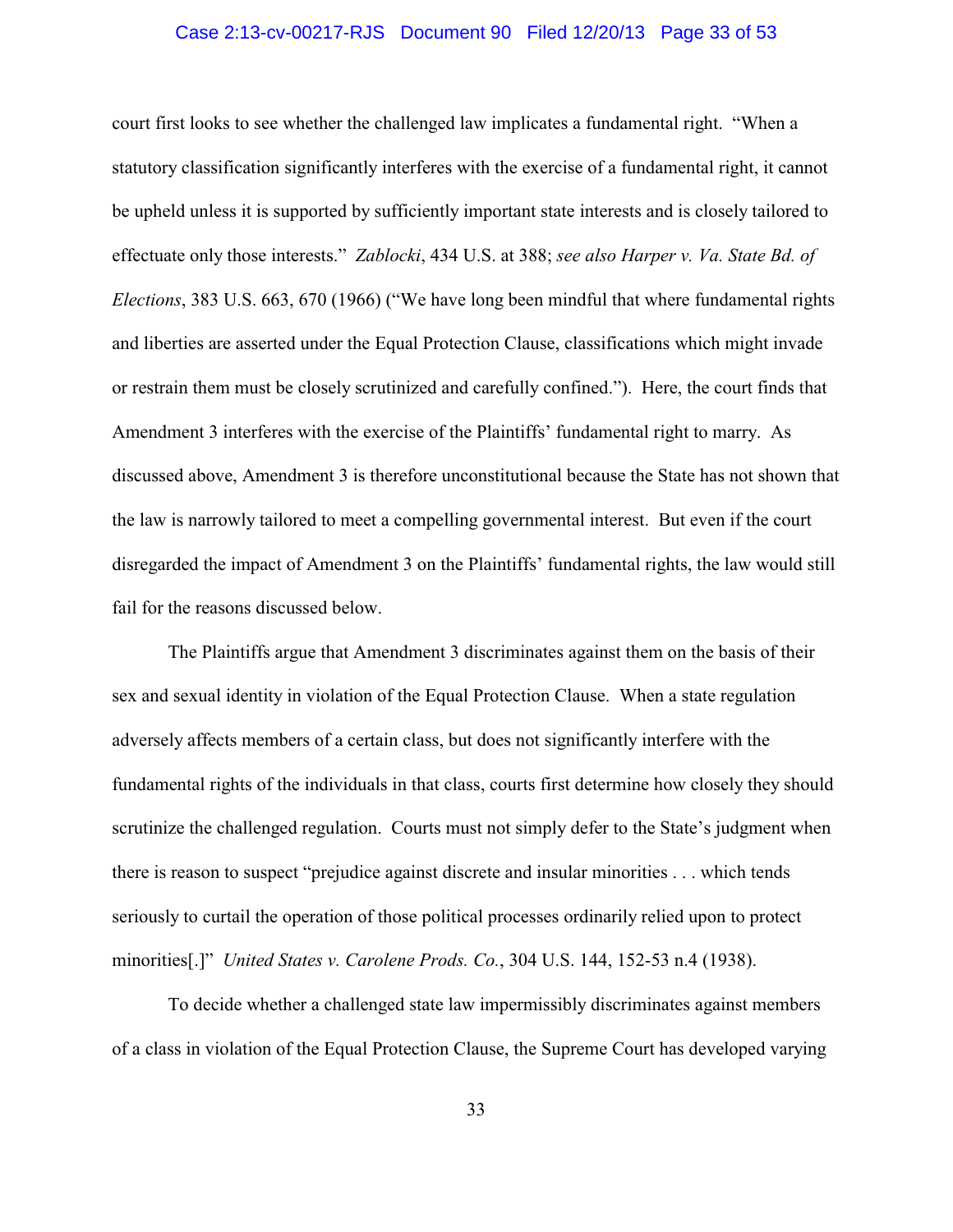#### Case 2:13-cv-00217-RJS Document 90 Filed 12/20/13 Page 34 of 53

tiers of scrutiny that courts apply depending on what class of citizens is affected. "Classifications based on race or national origin" are considered highly suspect and "are given the most exacting scrutiny." *Clark v. Jeter*, 486 U.S. 456, 461 (1988). On the other end of the spectrum, courts must uphold a legislative classification that does not target a suspect class "so long as it bears a rational relation to some legitimate end." *Romer*, 517 U.S. at 631. "Between these extremes of rational basis review and strict scrutiny lies a level of intermediate scrutiny, which generally has been applied to discriminatory classifications based on sex or illegitimacy." *Clark*, 486 U.S. at 461. Classifications receiving this intermediate level of scrutiny are quasi-suspect classifications that can be sustained only if they are "substantially related to an important governmental objective." *Id.*

# A. Heightened Scrutiny

The Plaintiffs assert three theories why the court should apply some form of heightened scrutiny to this case. While the court discusses each of these theories below, it finds that it need not apply heightened scrutiny here because Amendment 3 fails under even the most deferential level of review.

# 1. *Sex Discrimination*

The Plaintiffs argue that the court should apply heightened scrutiny to Amendment 3 because it discriminates on the basis of an individual's sex. As noted above, classifications based on sex can be sustained only where the government demonstrates that they are "substantially related" to an "important governmental objective[.]" *United States v. Virginia*, 518 U.S. 515, 533 (1996) (citation omitted); *Concrete Works v. City of Denver*, 36 F.3d 1513, 1519 (10th Cir. 1994) ("Gender-based classifications . . . are evaluated under the intermediate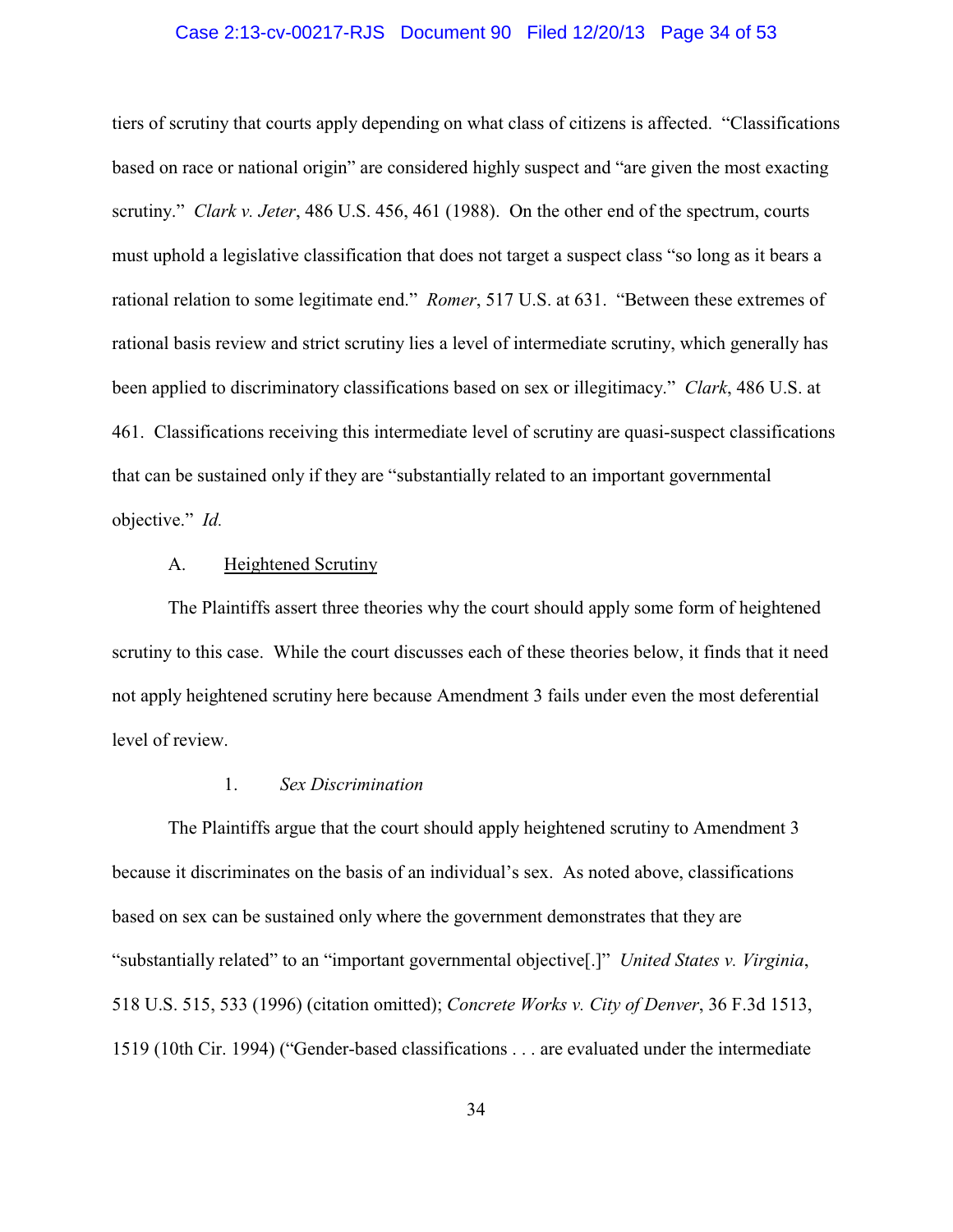scrutiny rubric").

The State concedes that Amendment 3 involves sex-based classifications because it prohibits a man from marrying another man, but does not prohibit that man from marrying a woman. Nevertheless, the State argues that Amendment 3 does not discriminate on the basis of sex because its prohibition against same-sex marriage applies equally to both men and women. The Supreme Court rejected an analogous argument in *Loving v. Virginia*, 388 U.S. 1, 8-9 (1967). In *Loving*, Virginia argued that its anti-miscegenation laws did not discriminate based on race because the prohibition against mixed-race marriage applied equally to both white and black citizens. *Id.* at 7-8. The Court found that "the fact of equal application does not immunize the statute from the very heavy burden of justification which the Fourteenth Amendment has traditionally required of state statutes drawn according to race." *Id.* at 9. Applying the same logic, the court finds that the fact of equal application to both men and women does not immunize Utah's Amendment 3 from the heightened burden of justification that the Fourteenth Amendment requires of state laws drawn according to sex.

But because the court finds that Amendment 3 fails rational basis review, it need not analyze why Utah is also unable to satisfy the more rigorous standard of demonstrating an "exceedingly persuasive" justification for its prohibition against same-sex marriage. *Virginia*, 518 U.S. at 533.

# 2. *Sexual Orientation as a Suspect Class*

The Plaintiffs assert that, even if Amendment 3 does not discriminate on the basis of sex, it is undisputed that the law discriminates on the basis of a person's sexual orientation. The Plaintiffs maintain that gay men and lesbians as a class exhibit the "traditional indicia" that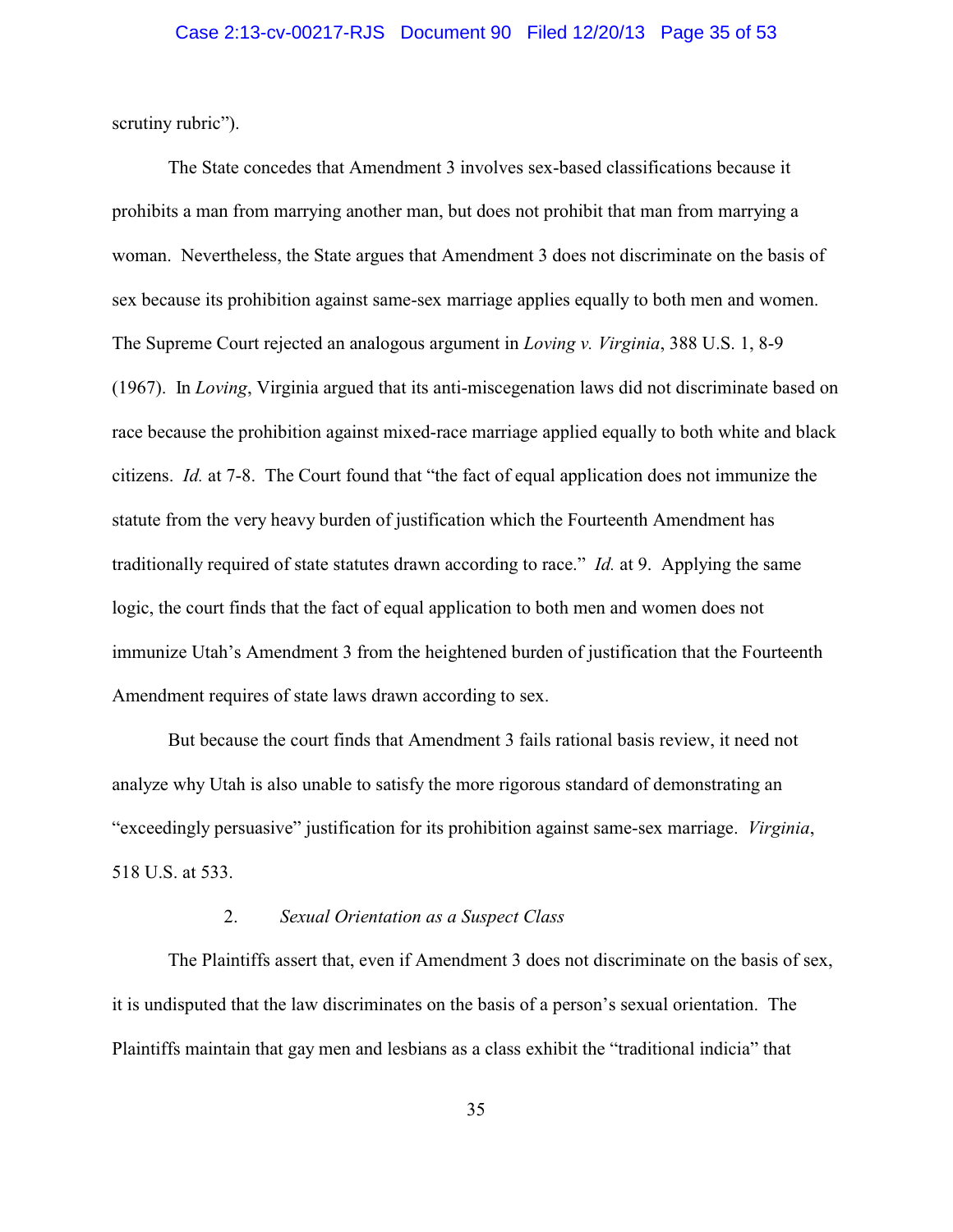#### Case 2:13-cv-00217-RJS Document 90 Filed 12/20/13 Page 36 of 53

indicate they are especially at risk of discrimination. *San Antonio Indep. Sch. Dist. v. Rodriguez*, 411 U.S. 1, 28 (1973). The Plaintiffs therefore urge the court to hold that sexual orientation should be considered at least a quasi-suspect class, a holding which would require the court to apply heightened scrutiny to its analysis of Amendment 3.

The court declines to address the Plaintiffs' argument because it finds that it is bound by the Tenth Circuit's discussion of this issue. In *Price-Cornelison v. Brooks*, the Tenth Circuit considered a claim that an undersheriff refused to enforce a protective order because the domestic violence victim was a lesbian. 524 F.3d 1103, 1105 (2008). The court held that the plaintiff's claim did not "implicate a protected class, which would warrant heightened scrutiny." *Id.* at 1113. In a footnote, the court supported its statement with a number of citations to cases from the Tenth Circuit and other Courts of Appeal. *See id.* at 1113 n.9.

The American Civil Liberties Union submitted an amicus brief arguing that the Tenth Circuit had no occasion to decide whether heightened scrutiny would be appropriate in *Price-Cornelison* because the court found that the discrimination at issue did not survive even rational basis review. *Id.* at 1114. As a result, the ACLU contends that the Tenth Circuit's statement was dicta and not binding. The court is not persuaded by the ACLU's argument. Even if the Tenth Circuit did not need to reach this question, the court's extensive footnote in *Price-Cornelison* clearly indicates that the Tenth Circuit currently applies only rational basis review to classifications based on sexual orientation. Unless the Supreme Court or the Tenth Circuit hold differently, the court continues to follow this approach.

# 3. *Animus*

The Plaintiffs contend that Amendment 3 is based on animus against gay and lesbian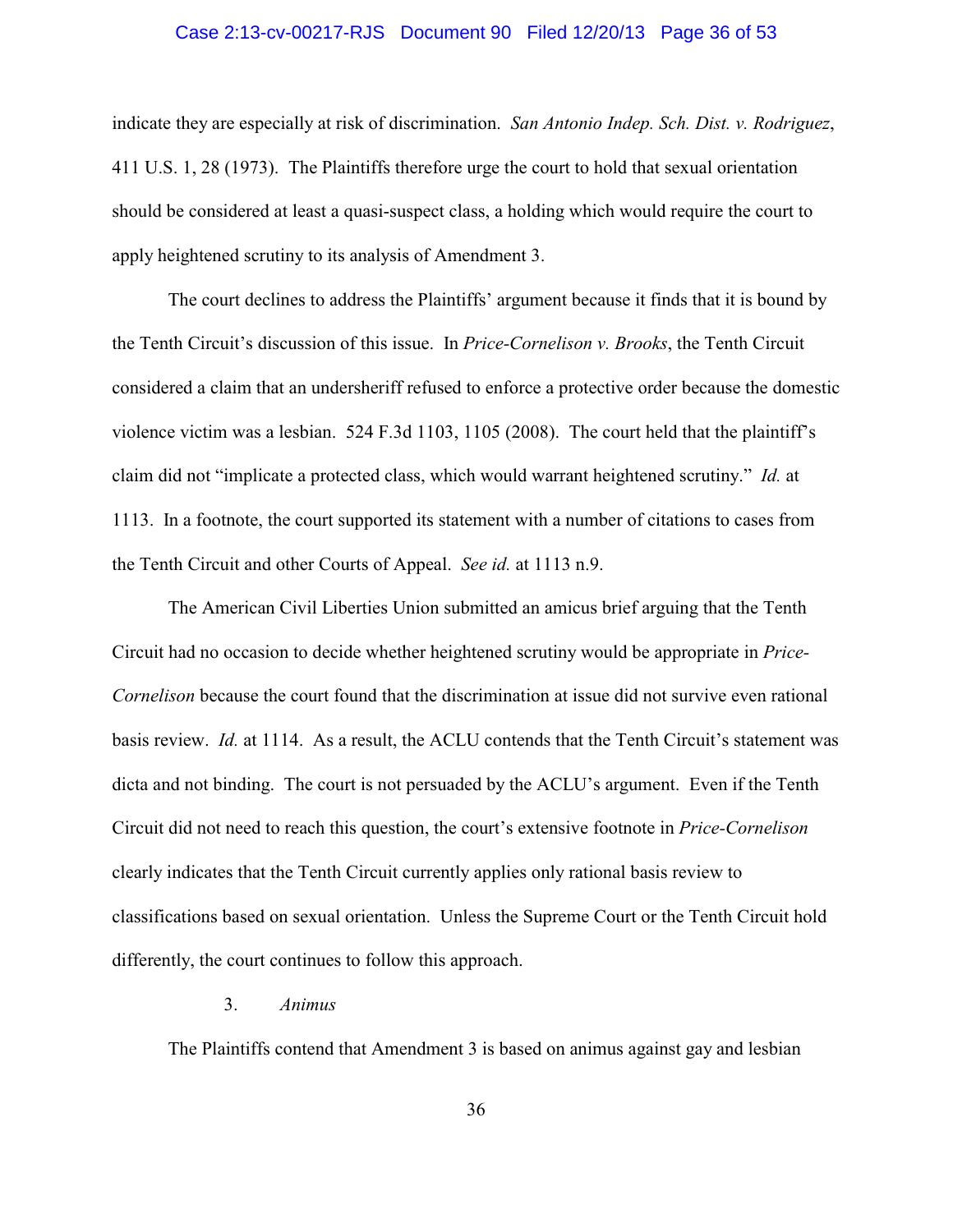# Case 2:13-cv-00217-RJS Document 90 Filed 12/20/13 Page 37 of 53

individuals and that the court should therefore apply a heightened level of scrutiny to the law. As discussed below, there is some support for the Plaintiffs' argument in the Supreme Court opinions of *Romer v. Evans*, 517 U.S. 620 (1996) and *United States v. Windsor*, 133 S. Ct. 2675 (2013). But because the Supreme Court has not yet delineated the contours of such an approach, this court will continue to apply the standard rational basis test.

In *Romer*, the Supreme Court considered an amendment to the Colorado Constitution that prohibited any department or agency of the State of Colorado or any Colorado municipality from adopting any law or regulation that would protect gay men, lesbians, or bisexuals from discrimination. 517 U.S. at 624. The amendment not only prevented future attempts to establish these protections, but also repealed ordinances that had already been adopted by the cities of Denver, Boulder, and Aspen. *Id.* at 623-24. The Supreme Court held that the amendment was unconstitutional because it violated the Equal Protection Clause. *Id.* at 635. While the Court cited the rational basis test, the Court also stated that the Colorado law "confound[ed] this normal process of judicial review." *Id.* at 633. The Court then held that the law had no rational relation to a legitimate end for two reasons. First, the Court ruled that it was not "within our constitutional tradition" to enact a law "declaring that in general it shall be more difficult for one group of citizens than for all others to seek aid from the government[.]" *Id.* Second, the Court held that "laws of the kind now before us raise the inevitable inference that the disadvantage imposed is born of animosity toward the class of persons affected." *Id.* at 634. The Court's analysis focused more on the purpose and effect of the Colorado amendment than on a consideration of the purported legitimate interests the State asserted in support of its law.

The Supreme Court's opinion in *Windsor* is similar. The Court did not analyze the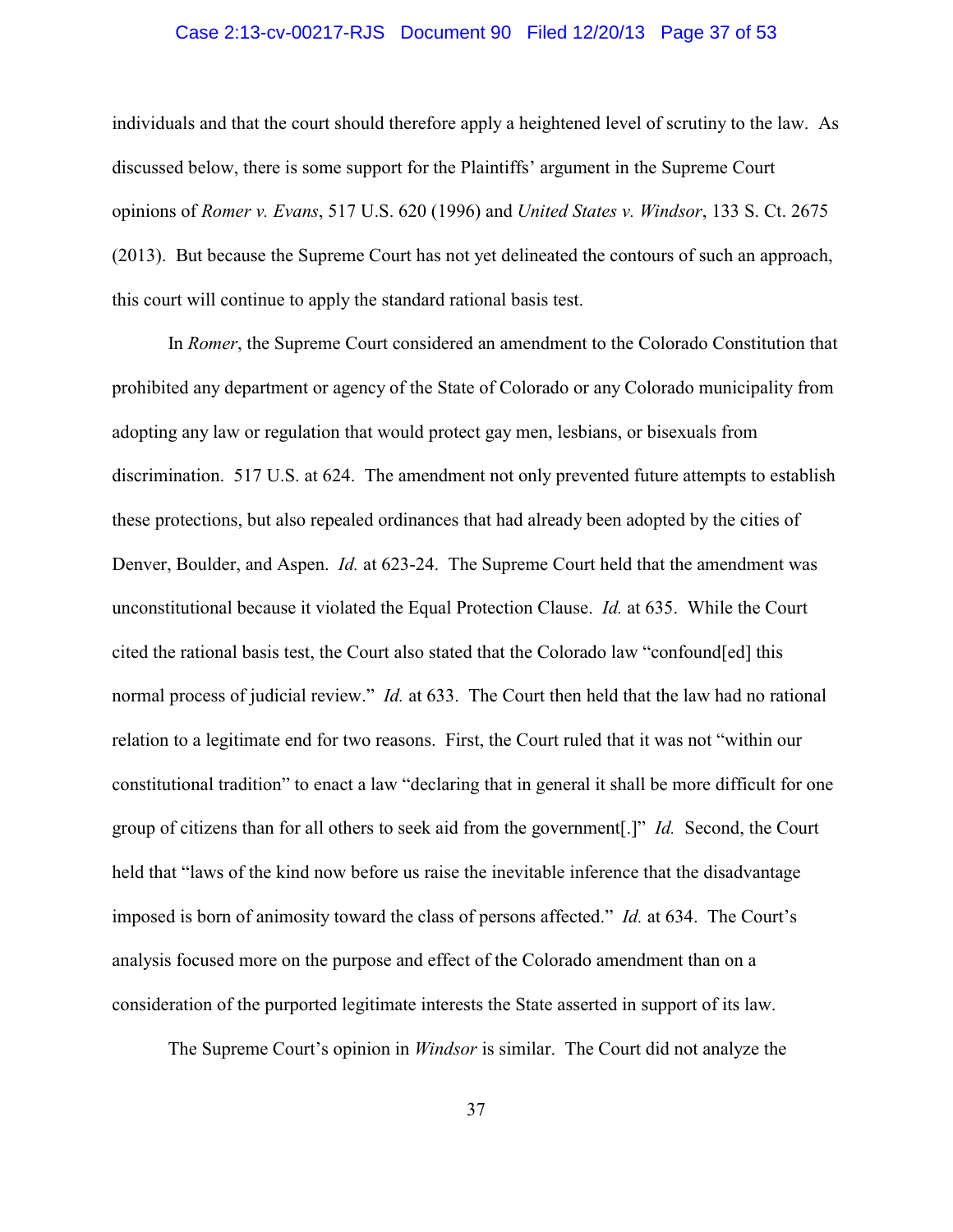# Case 2:13-cv-00217-RJS Document 90 Filed 12/20/13 Page 38 of 53

legitimate interests cited by DOMA's defenders as would be typical in a rational basis review. *See Windsor*, 133 S. Ct. at 2707 (Scalia, J., dissenting) ("[The majority] makes only a passing mention of the 'arguments put forward' by the Act's defenders, and does not even trouble to paraphrase or describe them."). Instead, the Court focused on the "design, purpose, and effect of DOMA," *id.* at 2689, and held that the law's "avowed purpose and practical effect" was "to impose a disadvantage, a separate status, and so a stigma" on same-sex couples that a state had permitted to wed. *Id.* at 2693. Because DOMA's "principal purpose" was "to impose inequality," *id.* at 2694, the Court ruled that the law deprived legally wed same-sex couples of "an essential part of the liberty protected by the Fifth Amendment." *Id.* at 2692.

In both *Romer* and *Windsor*, the Court cited the following statement from *Louisville Gas & Elec. Co. v. Coleman*: "Discriminations of an unusual character especially suggest careful consideration to determine whether they are obnoxious to the constitutional provision." 277 U.S. 32, 37-38 (1928), *quoted in Romer*, 517 U.S. at 633. Indeed, the *Windsor* Court held that "discriminations of an unusual character especially *require* careful consideration." 133 S. Ct. at 2693 (emphasis added) (citation omitted). The Court's emphasis on discriminations of an unusual character suggests that, when presented with an equal protection challenge, courts should first analyze the law's design, purpose, and effect to determine whether the law is subject to "careful consideration." If the principal purpose or effect of a law is to impose inequality, a court need not even consider whether the class of citizens that the law effects requires heightened scrutiny or a rational basis approach. Such laws are "not within our constitutional tradition," *Romer*, 517 U.S. at 633, and violate the Equal Protection Clause regardless of the class of citizens that bears the disabilities imposed by the law. If, on the other hand, the law merely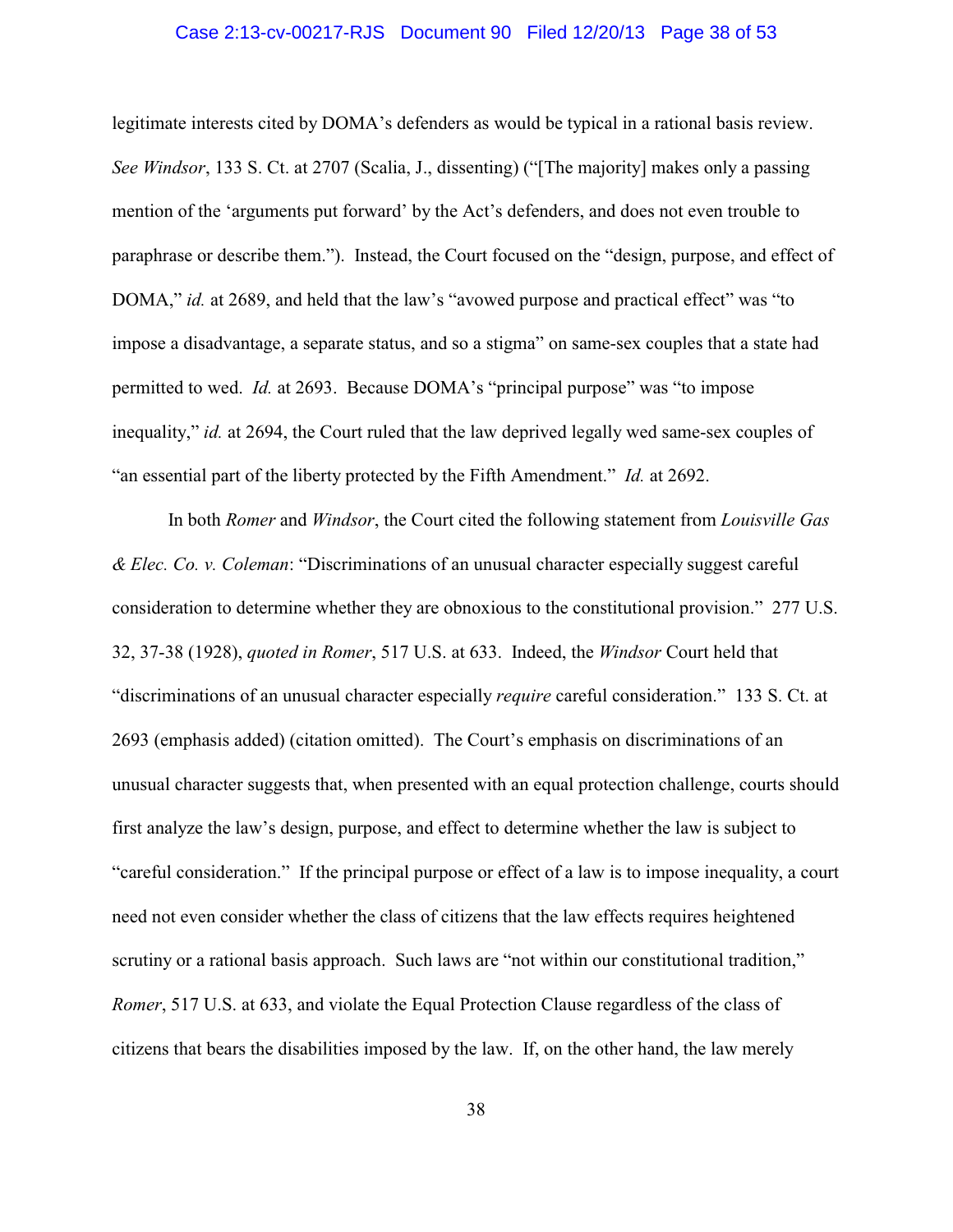# Case 2:13-cv-00217-RJS Document 90 Filed 12/20/13 Page 39 of 53

distributes benefits unevenly, then the law is subject to heightened scrutiny only if the disadvantages imposed by that law are borne by a class of people that has a history of oppression and political powerlessness.

While this analysis appears to follow the Supreme Court's reasoning in *Romer* and *Windsor*, the court is wary of adopting such an approach here in the absence of more explicit guidance. For instance, the Supreme Court has not elaborated how a court should determine whether a law imposes a discrimination of an unusual character. There are a number of reasons why Amendment 3 is similar to both DOMA and the Colorado amendment that the Supreme Court struck down in *Windsor* and *Romer*. First, the avowed purpose and practical effect of Amendment 3 is to deny the responsibilities and benefits of marriage to same-sex couples, which is another way of saying that the law imposes inequality. Indeed, Amendment 3 went beyond denying gay and lesbian individuals the right to marry and held that no domestic union could be given the same or substantially equivalent legal effect as marriage. This wording suggests that the imposition of inequality was not merely the law's effect, but its goal.

Second, Amendment 3 has an unusual character when viewed within the historical context in which it was passed. Even though Utah already had statutory provisions that restricted marriage to opposite-sex couples, the State nevertheless passed a constitutional amendment to codify this prohibition. This action is only logical when viewed against the developments in Massachusetts, whose Supreme Court held in 2003 that the Massachusetts Constitution required the recognition of same-sex marriages. *Goodridge v. Dep't of Pub. Health*, 798 N.E.2d 941, 948 (Mass. 2003). The Utah legislature believed that a constitutional amendment was necessary to maintain Utah's ban on same-sex marriage because of the possibility that a Utah court would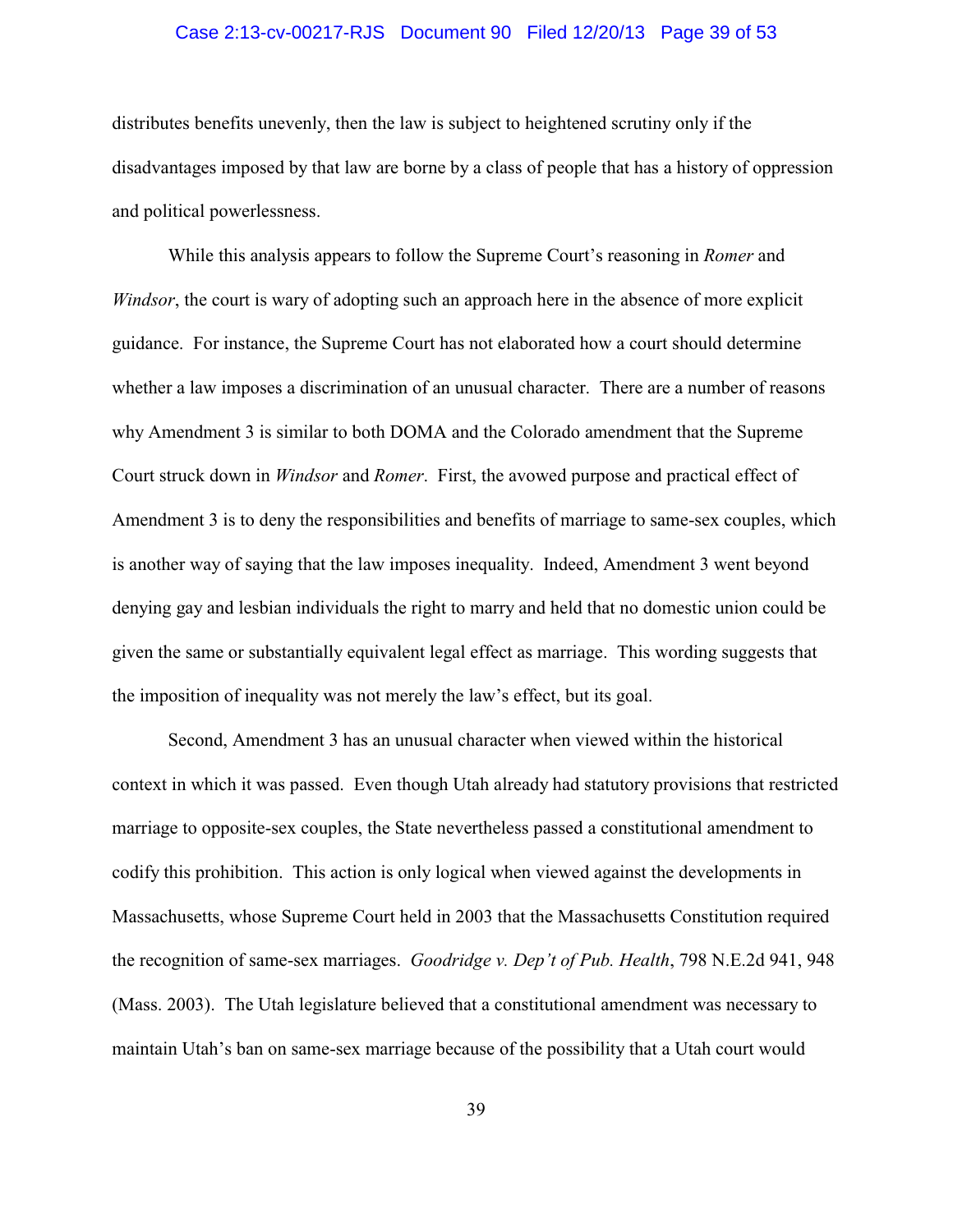# Case 2:13-cv-00217-RJS Document 90 Filed 12/20/13 Page 40 of 53

adopt reasoning similar to the Massachusetts Supreme Court and hold that the Utah Constitution already protected an individual's right to marry a same-sex partner. Amendment 3 thereby preemptively denied rights to gay and lesbian citizens of Utah that they may have already had under the Utah Constitution.

But there are also reasons why Amendment 3 may be distinguishable from the laws the Supreme Court has previously held to be discriminations of an unusual character. Most notably, the Court has not articulated to what extent such a discrimination must be motivated by a "bare . . . desire to harm a politically unpopular group." *U.S. Dep't of Agric. v. Moreno*, 413 U.S. 528, 534 (1973). The Plaintiffs argue that Amendment 3 was motivated by animus and urge the court to consider the statements in the Voter Information Pamphlet that was provided to Utah voters. The Pamphlet includes arguments made by Amendment 3's proponents that the amendment was necessary to "maintain[] public morality" and to ensure the continuation of "the ideal relationship where men, women and children thrive best." (Utah Voter Information Pamphlet to General Election on Nov. 2, 2004, at 36, Dkt. 32-2.) The Plaintiffs submit that these statements demonstrate that Amendment 3 was adopted to further privately held moral views that same-sex couples are immoral and inferior to opposite-sex couples.

While the Plaintiffs argue that many Utah citizens voted for Amendment 3 out of a dislike of gay and lesbian individuals, the court finds that it is impossible to determine what was in the mind of each individual voter. Some citizens may have voted for Amendment 3 purely out of a belief that the amendment would protect the benefits of opposite-sex marriage. Of course, good intentions do not save a law if the law bears no rational connection to its stated legitimate interests, but this analysis is the test the court applies when it follows the Supreme Court's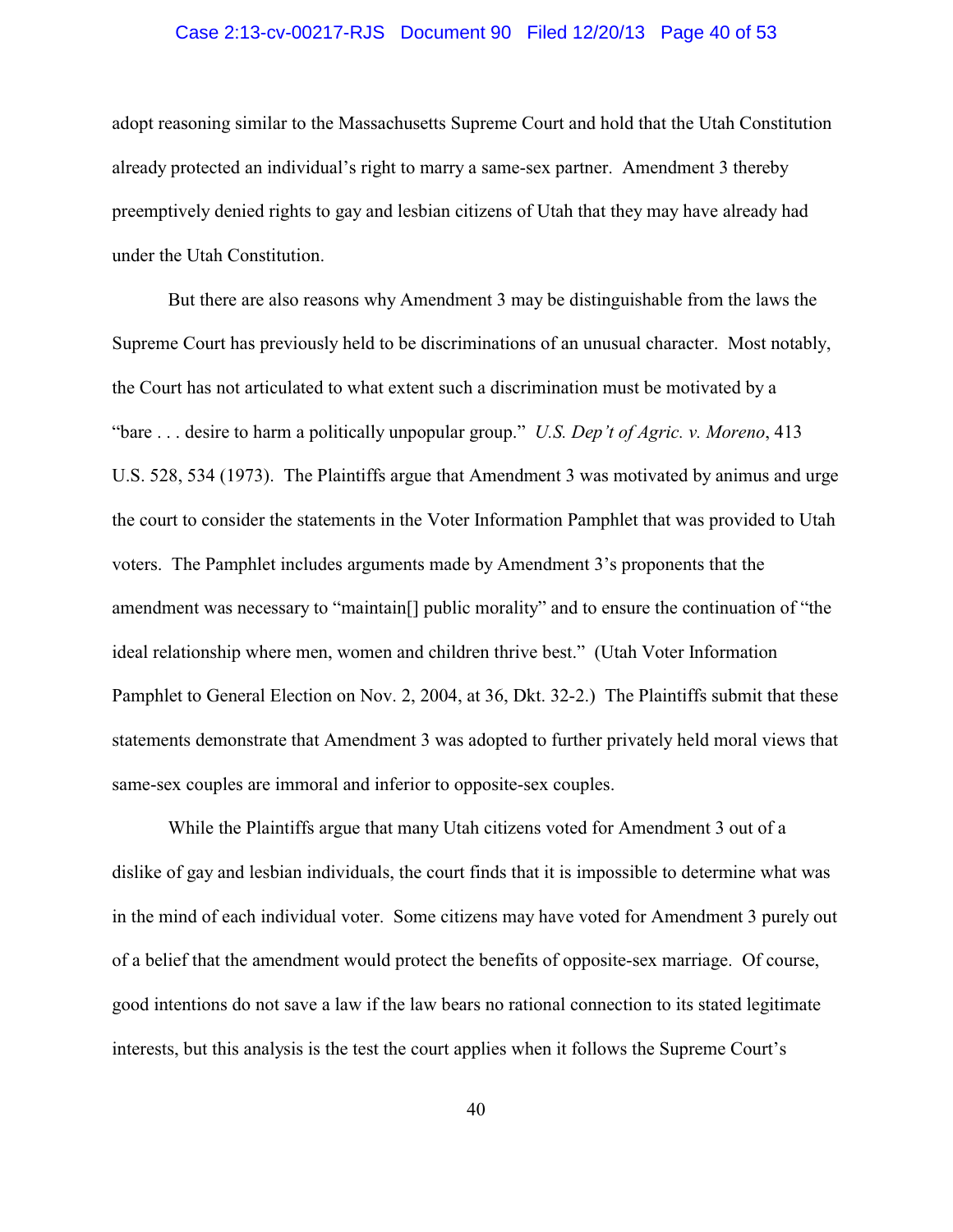#### Case 2:13-cv-00217-RJS Document 90 Filed 12/20/13 Page 41 of 53

rational basis jurisprudence. It is unclear how a mix of animus and good intentions affects the determination of whether a law imposes a discrimination of such unusual character that it requires the court to give it careful consideration.

In any event, the theory of heightened scrutiny that the Plaintiffs advocate is not necessary to the court's determination of Amendment 3's constitutionality. The court has already held that Amendment 3 burdens the Plaintiffs' fundamental right to marriage and is therefore subject to strict scrutiny. And, as discussed below, the court finds that Amendment 3 bears no rational relationship to any legitimate state interests and therefore fails rational basis review. It may be that some laws neither burden a fundamental right nor target a suspect class, but nevertheless impose a discrimination of such unusual character that a court must review a challenge to such a law with careful consideration. But the court's analysis here does not hinge on that type of heightened review. The court therefore proceeds to apply the well-settled rational basis test to Amendment 3.

# B. Rational Basis Review

When a law creates a classification but does not target a suspect class or burden a fundamental right, the court presumes the law is valid and will uphold it so long as it rationally relates to some legitimate governmental purpose. *See Heller v. Doe*, 509 U.S. 312, 319 (1993). The court defers to the judgment of the legislature or the judgment of the people who have spoken through a referendum if there is at least a debatable question whether the underlying basis for the classification is rational. *See Minnesota v. Clover Leaf Creamery Co.*, 449 U.S. 456, 464 (1981). But even under the most deferential standard of review, the court must still "insist on knowing the relation between the classification adopted and the object to be obtained." *Romer v.*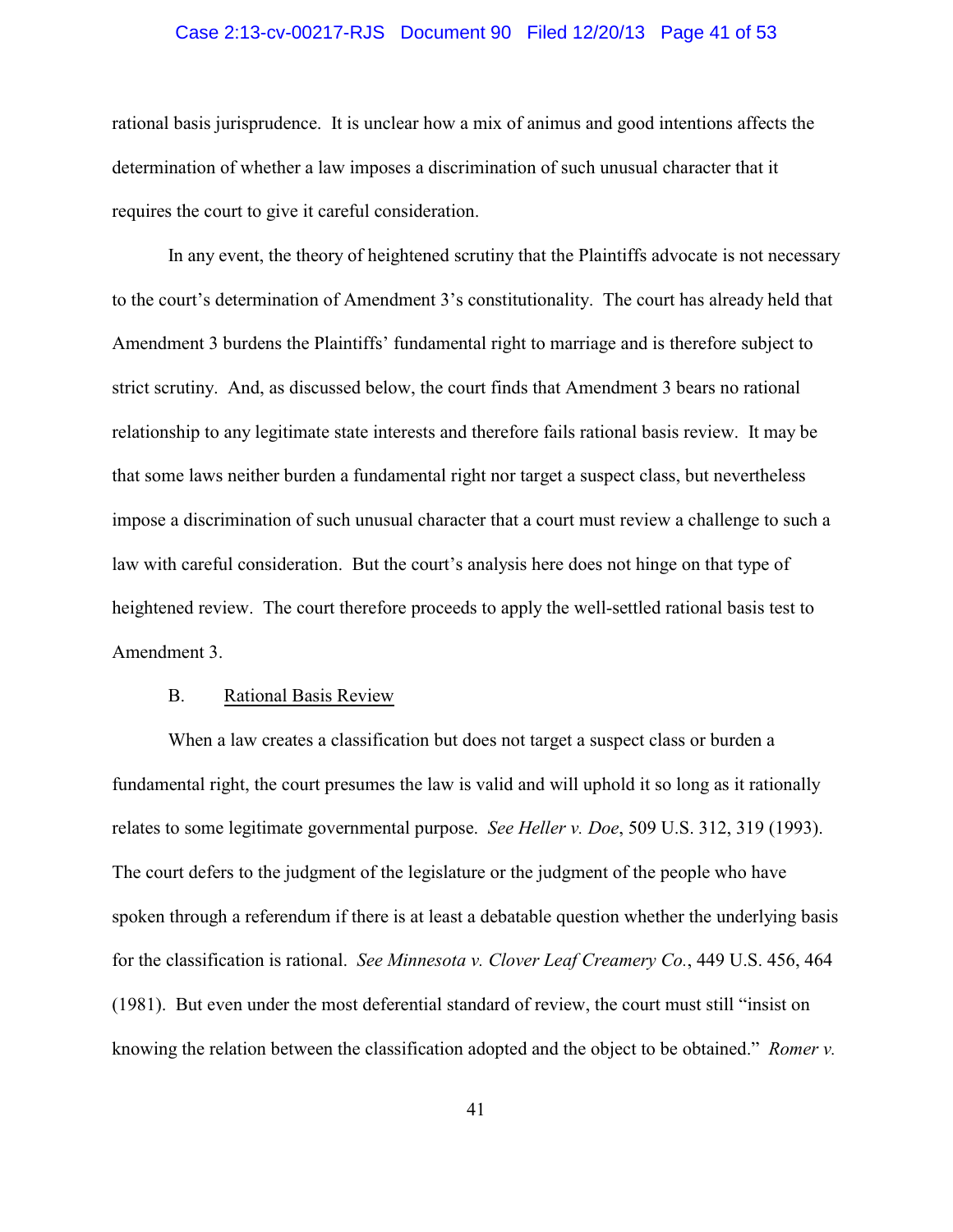# Case 2:13-cv-00217-RJS Document 90 Filed 12/20/13 Page 42 of 53

*Evans*, 517 U.S. 620, 632 (1996); *Lyng v. Int'l Union*, 485 U.S. 360, 375 ("[L]egislative enactments must implicate legitimate goals, and the means chosen by the legislature must bear a rational relationship to those goals."). This search for a rational relationship "ensure[s] that classifications are not drawn for the purpose of disadvantaging the group burdened by the law." *Romer*, 517 U.S. at 633. As a result, a law must do more than disadvantage or otherwise harm a particular group to survive rational basis review. *See U.S. Dep't of Agric. v. Moreno*, 413 U.S. 528, 534 (1973).

The State emphasizes that the court must accept any legislative generalizations, "even when there is an imperfect fit between means and ends." *Heller*, 509 U.S. at 321. The court will uphold a classification provided "the inclusion of one group promotes a legitimate governmental purpose, and the addition of other groups would not." *Johnson v. Robison*, 415 U.S. 361, 383 (1974). Based on this principle, the State argues that its extension of marriage benefits to opposite-sex couples promotes certain governmental interests such as responsible procreation and optimal child-rearing that would not be furthered if marriage benefits were extended to same-sex couples. But the State poses the wrong question. The court's focus is not on whether extending marriage benefits to heterosexual couples serves a legitimate governmental interest. No one disputes that marriage benefits serve not just legitimate, but compelling governmental interests, which is why the Constitution provides such protection to an individual's fundamental right to marry. Instead, courts are required to determine whether there is a rational connection between the challenged statute and a legitimate state interest. Here, the challenged statute does not grant marriage benefits to opposite-sex couples. The effect of Amendment 3 is only to disallow same-sex couples from gaining access to these benefits. The court must therefore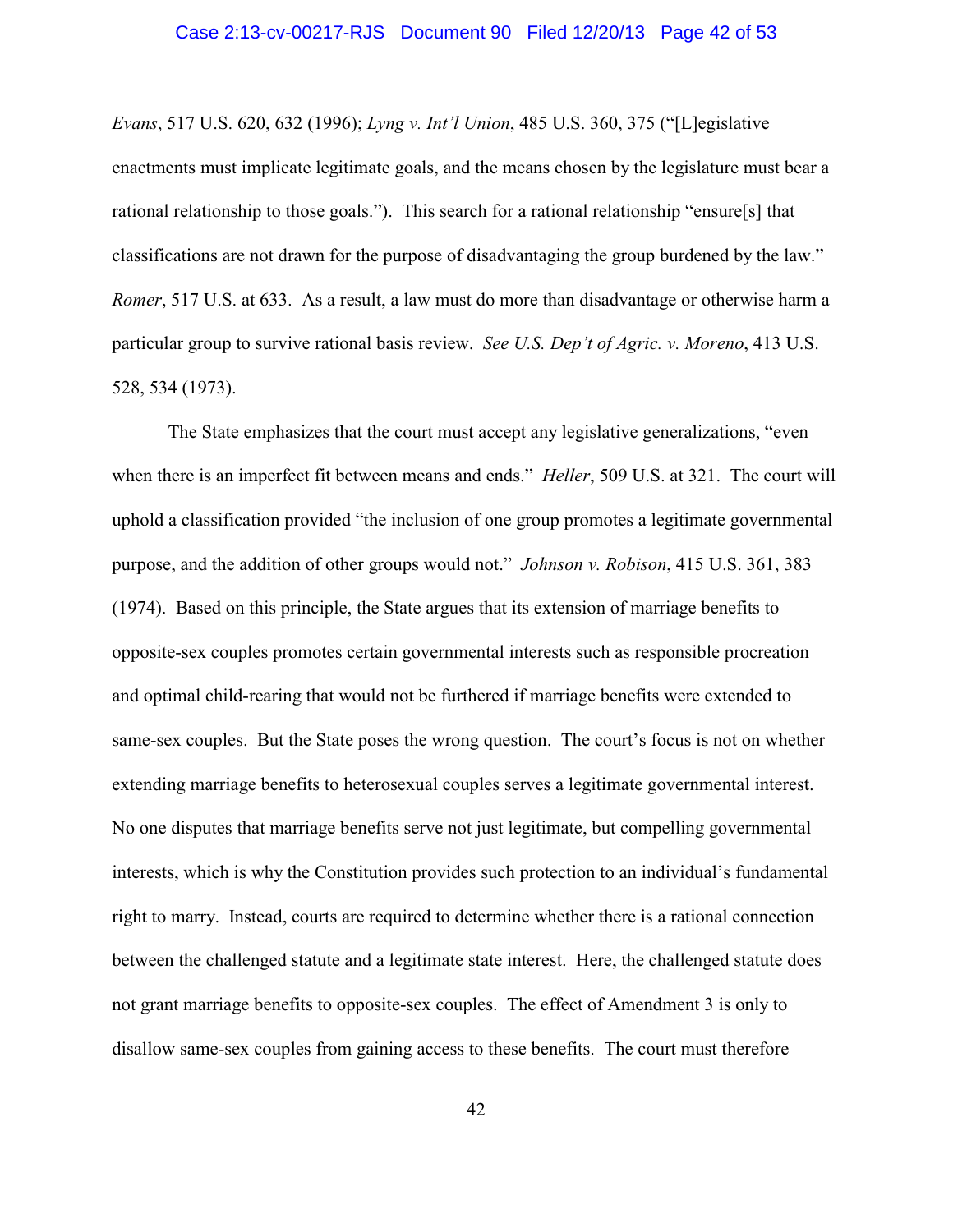# Case 2:13-cv-00217-RJS Document 90 Filed 12/20/13 Page 43 of 53

analyze whether the State's interests in responsible procreation and optimal child-rearing are furthered by prohibiting same-sex couples from marrying.

This focus on a rational connection between the State's legitimate interests and the State's exclusion of a group from benefits is well-supported in a number of Supreme Court decisions. For instance, the Court held in *Johnson v. Robinson* that the rational basis test was satisfied by a congressional decision to exclude conscientious objectors from receiving veterans' tax benefits because their lives had not been disrupted to the same extent as the lives of active service veterans. 415 U.S. at 381-82. *See also City of Cleburne v. Cleburne Living Ctr., Inc.*, 473 U.S. 432, 448-50 (1985) (examining the city's interest in denying housing for people with developmental disabilities, not in continuing to allow residence for others); *Moreno*, 413 U.S. at 535-38 (testing the federal government's interest in excluding unrelated households from food stamp benefits, not in maintaining food stamps for related households); *Eisenstadt v. Baird*, 405 U.S. 438, 448-53 (1972) (requiring a state interest in the exclusion of unmarried couples from lawful access to contraception, not merely an interest in continuing to allow married couples access); *Loving v. Virginia*, 388 U.S. 1, 9-12 (1967) (examining whether Virginia's exclusion of interracial couples from marriage violated equal protection principles independent of Virginia's interest in providing marriage to same-race couples).

For the reasons stated below, the court finds that the legitimate government interests that Utah cites are not rationally related to Utah's prohibition of same-sex marriage.

# 1. *Responsible Procreation*

The State argues that the exclusion of same-sex couples from marriage is justified based on an interest in promoting responsible procreation within marriage. According to the State,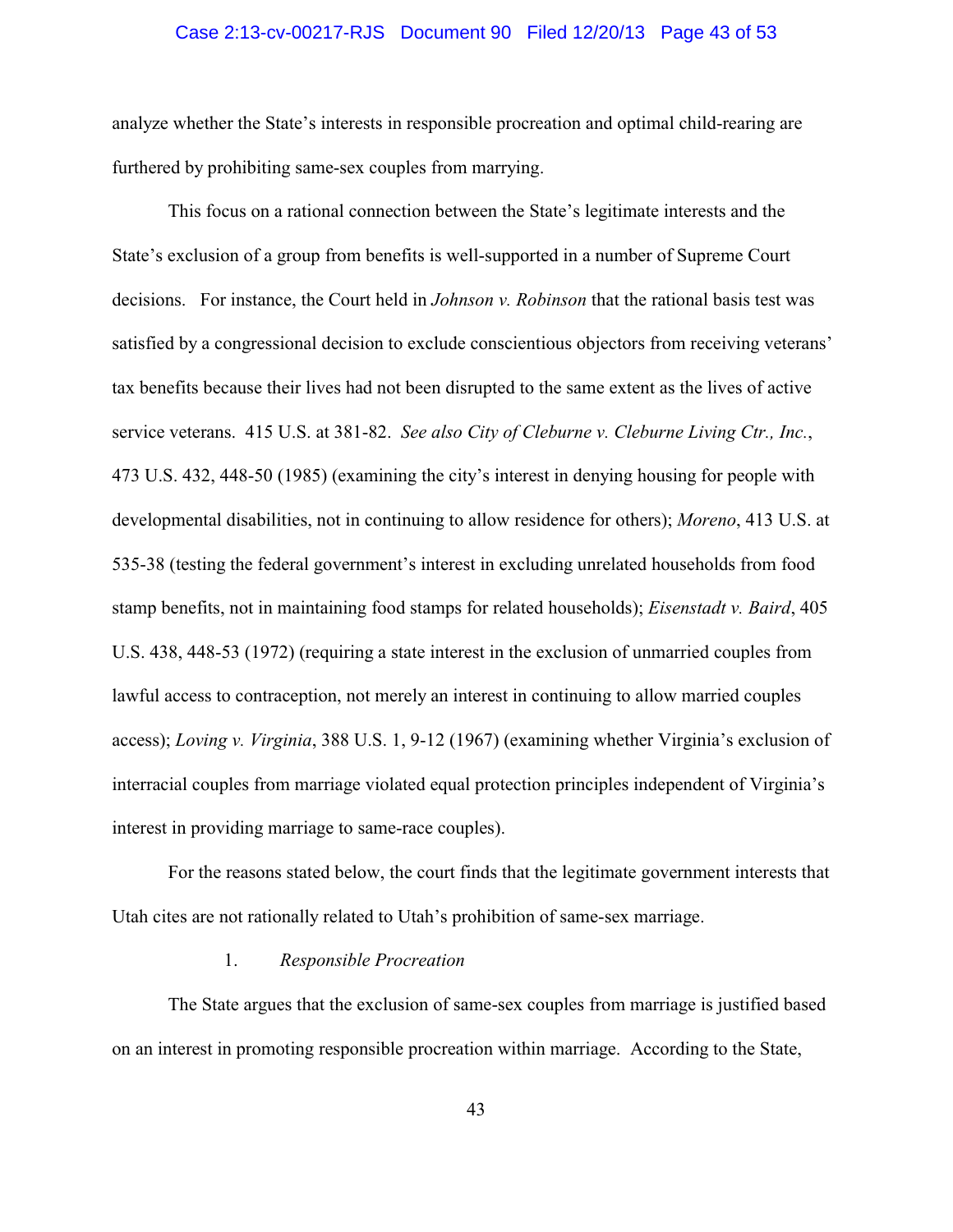# Case 2:13-cv-00217-RJS Document 90 Filed 12/20/13 Page 44 of 53

"[t]raditional marriage with its accompanying governmental benefits provides an incentive for opposite-sex couples to commit together to form [] a stable family in which their planned, and especially unplanned, biological children may be raised." (Defs.' Mot. Summ. J., at 28, Dkt. 33.) The Plaintiffs do not dispute the State's assertion, but question how disallowing same-sex marriage has any effect on the percentage of opposite-sex couples that have children within a marriage. The State has presented no evidence that the number of opposite-sex couples choosing to marry each other is likely to be affected in any way by the ability of same-sex couples to marry. Indeed, it defies reason to conclude that allowing same-sex couples to marry will diminish the example that married opposite-sex couples set for their unmarried counterparts. Both opposite-sex and same-sex couples model the formation of committed, exclusive relationships, and both establish families based on mutual love and support. If there is any connection between same-sex marriage and responsible procreation, the relationship is likely to be the opposite of what the State suggests. Because Amendment 3 does not currently permit same-sex couples to engage in sexual activity within a marriage, the State reinforces a norm that sexual activity may take place outside the marriage relationship.

As a result, any relationship between Amendment 3 and the State's interest in responsible procreation "is so attenuated as to render the distinction arbitrary or irrational." *City of Cleburne*, 473 U.S. at 446; *see also Perry v. Schwarzenegger*, 704 F. Supp. 2d 921, 972 (N.D. Cal. 2010) ("Permitting same-sex couples to marry will not affect the number of opposite-sex couples who marry, divorce, cohabit, have children outside of marriage or otherwise affect the stability of opposite-sex marriage."). Accordingly, the court finds no rational connection between Amendment 3 and the state's interest in encouraging its citizens to engage in responsible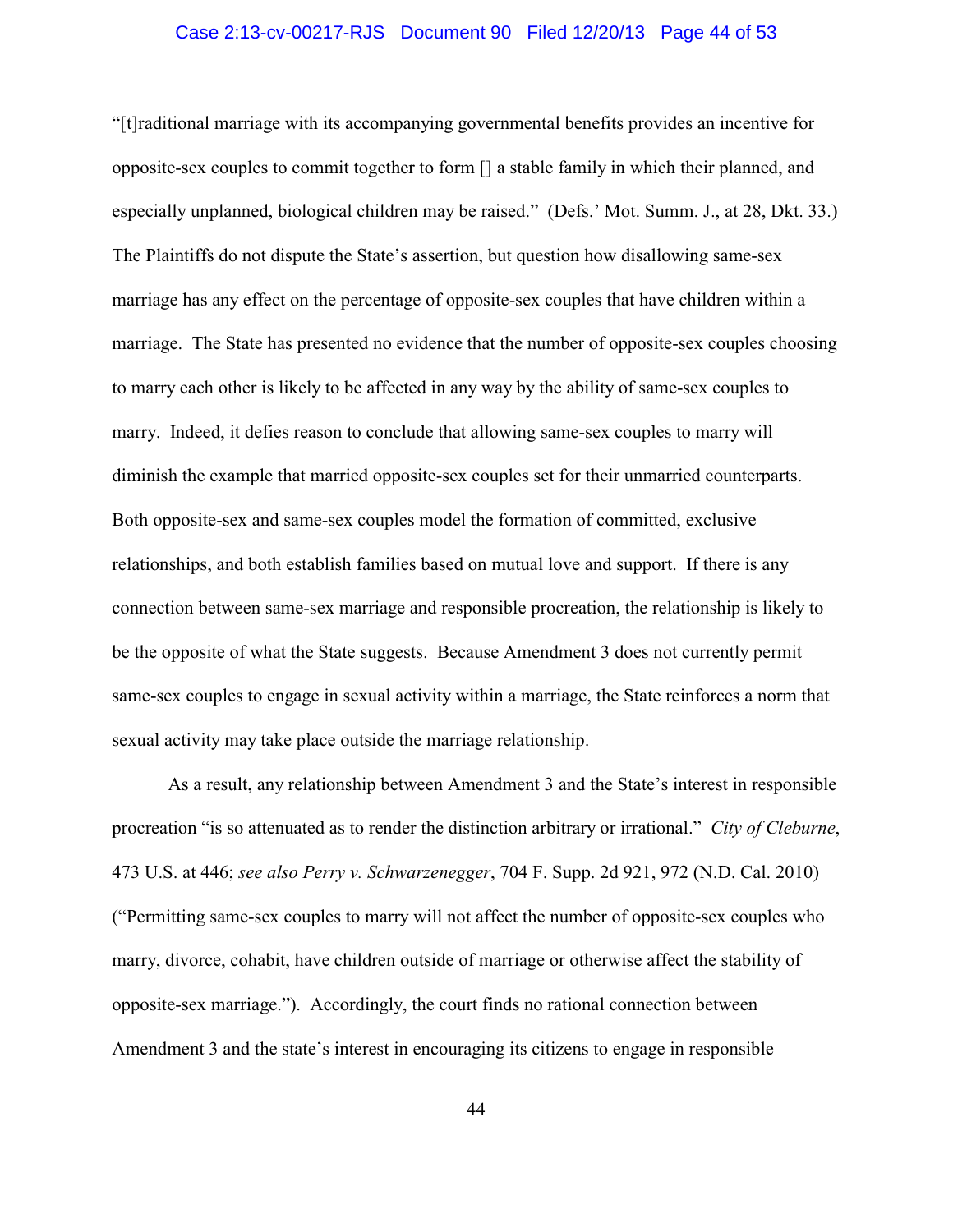procreation.

# 2. *Optimal Child-Rearing*

The State also asserts that prohibiting same-sex couples from marrying "promotes the ideal that children born within a state-sanctioned marriage will be raised by both a mother and father in a stable family unit." (Defs.' Mot. Summ. J., at 33, Dkt. 33.) Utah contends that the "gold standard" for family life is an intact, biological, married family. (*Id.* at 34.) By providing incentives for only opposite-sex marriage, Utah asserts that more children will be raised in this ideal setting. The Plaintiffs dispute the State's argument that children do better when raised by opposite-sex parents than by same-sex parents. The Plaintiffs claim that the State's position is demeaning not only to children of same-sex parents, but also to adopted children of opposite-sex parents, children of single parents, and other children living in families that do not meet the State's "gold standard." Both parties have cited numerous authorities to support their positions. To the extent the parties have created a factual dispute about the optimal environment for children, the court cannot resolve this dispute on motions for summary judgment. But the court need not engage in this debate because the State's argument is unpersuasive for another reason. Once again, the State fails to demonstrate any rational link between its prohibition of same-sex marriage and its goal of having more children raised in the family structure the State wishes to promote.

There is no reason to believe that Amendment 3 has any effect on the choices of couples to have or raise children, whether they are opposite-sex couples or same-sex couples. The State has presented no evidence that Amendment 3 furthers or restricts the ability of gay men and lesbians to adopt children, to have children through surrogacy or artificial insemination, or to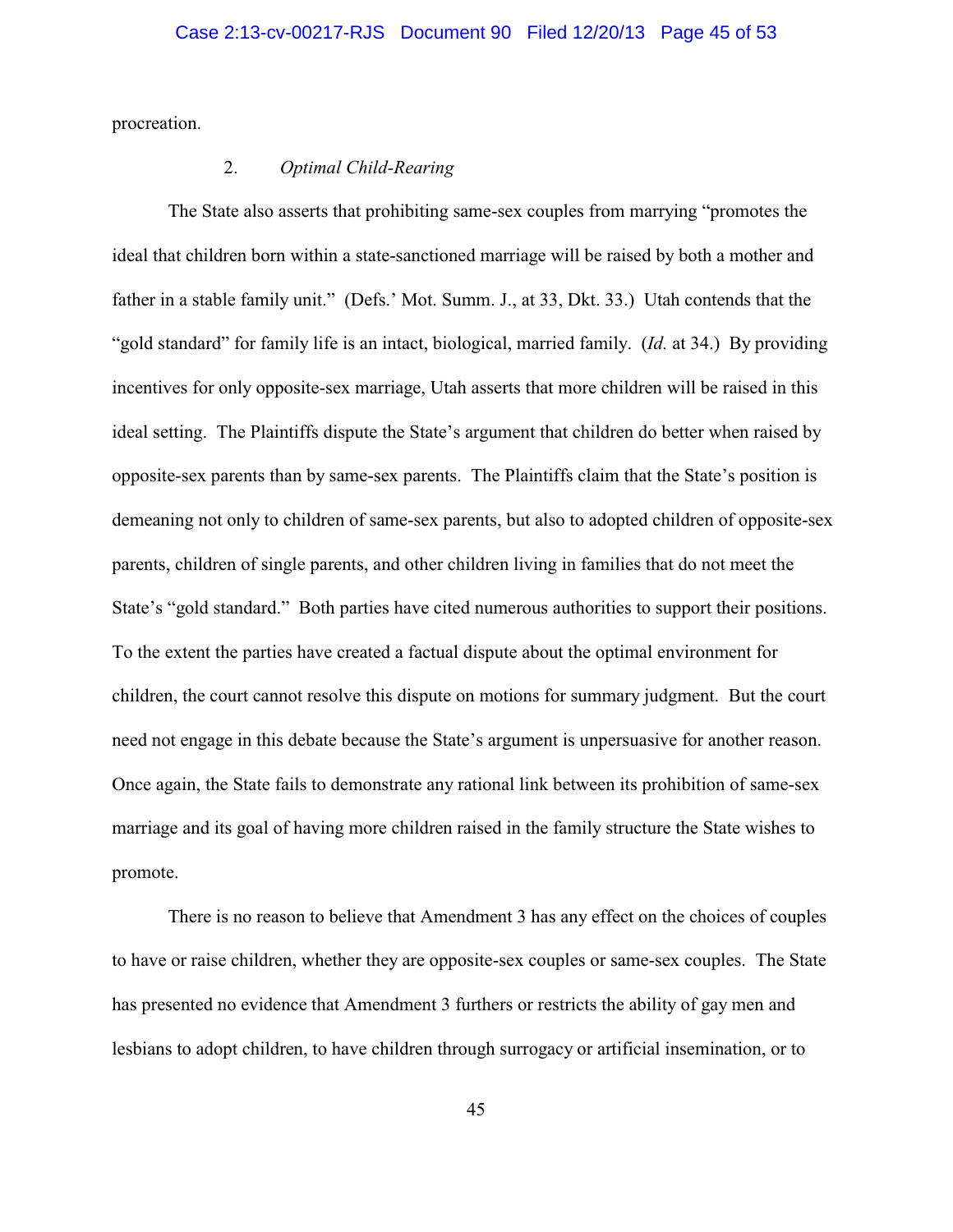# Case 2:13-cv-00217-RJS Document 90 Filed 12/20/13 Page 46 of 53

take care of children that are biologically their own whom they may have had with an oppositesex partner. Similarly, the State has presented no evidence that opposite-sex couples will base their decisions about having children on the ability of same-sex couples to marry. To the extent the State wishes to see more children in opposite-sex families, its goals are tied to laws concerning adoption and surrogacy, not marriage.

If anything, the State's prohibition of same-sex marriage detracts from the State's goal of promoting optimal environments for children. The State does not contest the Plaintiffs' assertion that roughly 3,000 children are currently being raised by same-sex couples in Utah. (Patterson Decl. ¶ 40, Dkt. 85.) These children are also worthy of the State's protection, yet Amendment 3 harms them for the same reasons that the Supreme Court found that DOMA harmed the children of same-sex couples. Amendment 3 "humiliates [] thousands of children now being raised by same-sex couples. The law in question makes it even more difficult for the children to understand the integrity and closeness of their own family and its concord with other families in their community and in their daily lives." *Windsor*, 133 S. Ct. at 2694. Amendment 3 "also brings financial harm to children of same-sex couples," *id.* at 2695, because it denies the families of these children a panoply of benefits that the State and the federal government offer to families who are legally wed. Finally, Utah's prohibition of same-sex marriage further injures the children of both opposite-sex and same-sex couples who themselves are gay or lesbian, and who will grow up with the knowledge that the State does not believe they are as capable of creating a family as their heterosexual friends.

For these reasons, Amendment 3 does not make it any more likely that children will be raised by opposite-sex parents. As a result, the court finds that there is no rational connection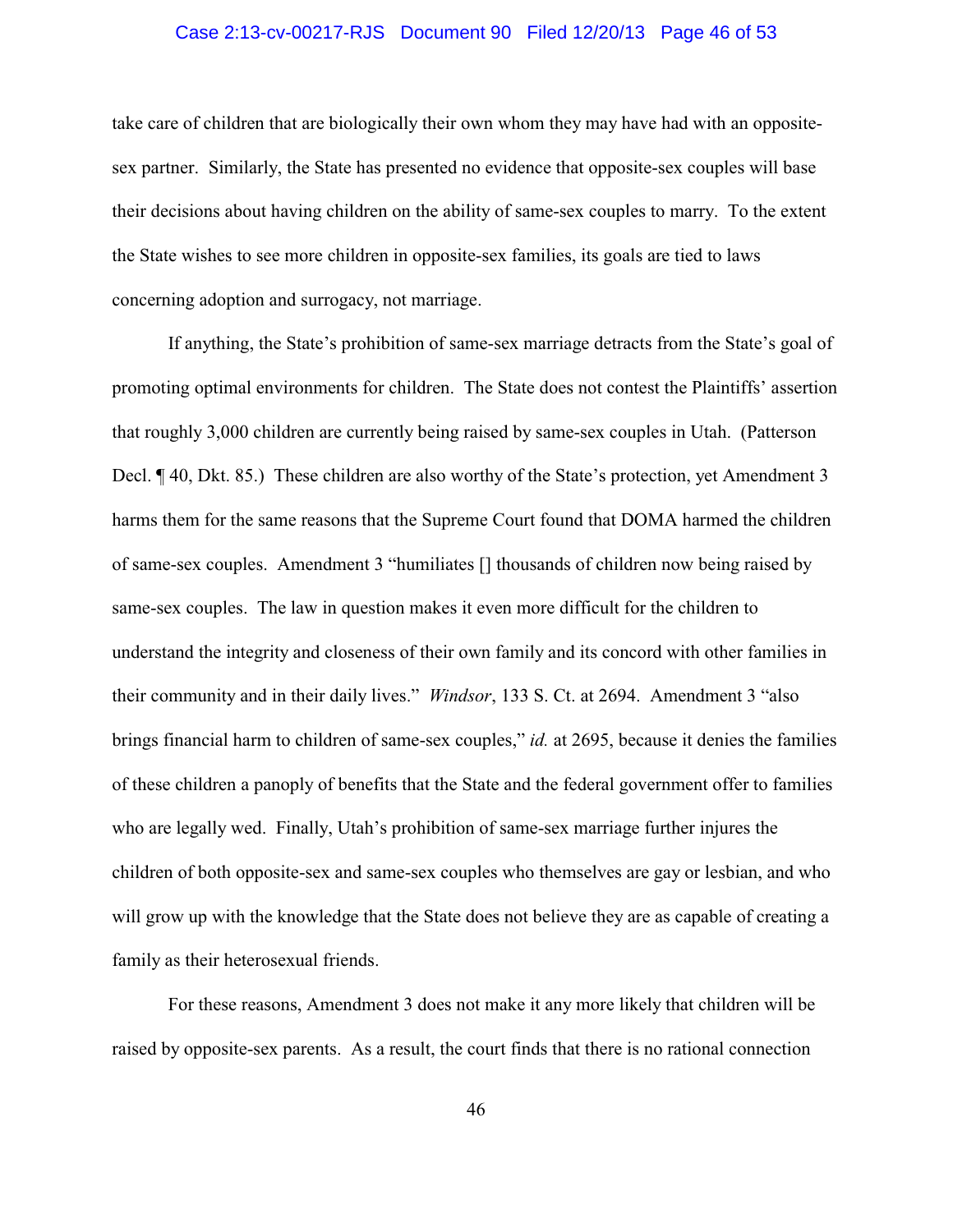# Case 2:13-cv-00217-RJS Document 90 Filed 12/20/13 Page 47 of 53

between Utah's prohibition of same-sex marriage and its goal of fostering an ideal family environment for a child.

# 3. *Proceeding with Caution*

The State contends that it has a legitimate interest in proceeding with caution when considering expanding marriage to encompass same-sex couples. But the State is not able to cite any evidence to justify its fears. The State's argument is analogous to the City of Cleburne's position in *City of Cleburne v. Cleburne Living Center, Inc.*, 473 U.S. 432 (1985). In that case, the City was concerned about issuing a permit for a home for the developmentally disadvantaged because of the fears of the property owners near the facility. *Id.* at 448. The Supreme Court held that "mere negative attitudes, or fear, . . . are not permissible bases for treating a home for the mentally retarded differently from apartment houses, multiple dwellings, and the like." *Id.* The State can plead an interest in proceeding with caution in almost any setting. If the court were to accept the State's argument here, it would turn the rational basis analysis into a toothless and perfunctory review.

In any event, the only evidence that either party submitted concerning the effect of samesex marriage suggests that the State's fears are unfounded. In an amicus brief submitted to the Ninth Circuit Court of Appeals by the District of Columbia and fourteen states that currently permit same-sex marriage, the states assert that the implementation of same-sex unions in their jurisdictions has not resulted in any decrease in opposite-sex marriage rates, any increase in divorce rates, or any increase in the number of nonmarital births. (Brief of State Amici in *Sevcik v. Sandoval*, at 24-28, Ex. 13 to Pls.' Mem. in Opp'n, Dkt. 85-14.) In addition, the process of allowing same-sex marriage is straightforward and requires no change to state tax, divorce, or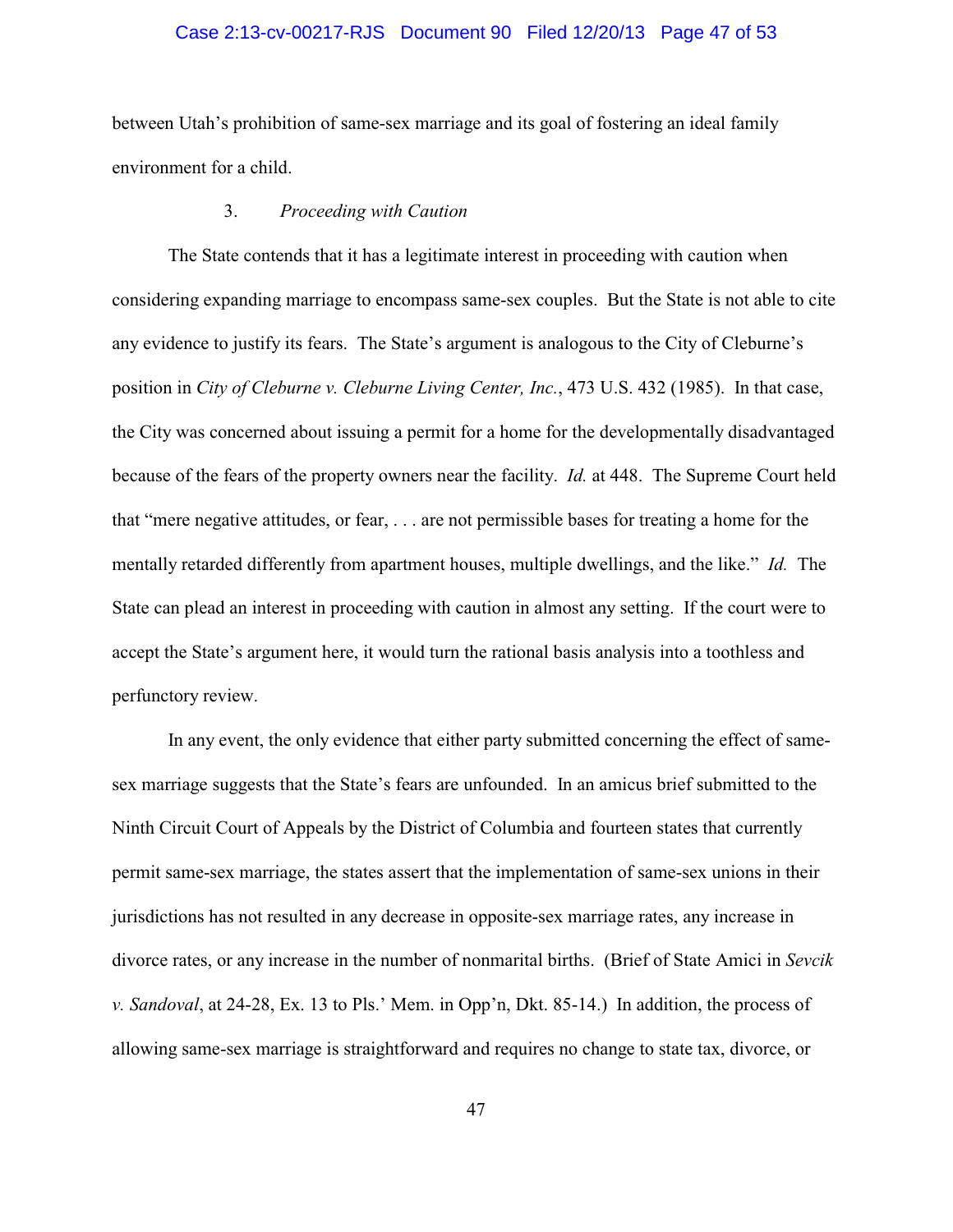# Case 2:13-cv-00217-RJS Document 90 Filed 12/20/13 Page 48 of 53

inheritance laws.

For these reasons, the court finds that proceeding with caution is not a legitimate state interest sufficient to survive rational basis review.

# 4. *Preserving the Traditional Definition of Marriage*

As noted in the court's discussion of fundamental rights, the State argues that preserving the traditional definition of marriage is itself a legitimate state interest. But tradition alone cannot form a rational basis for a law. *Williams v. Illinois*, 399 U.S. 235, 239 (1970) ("[N]either the antiquity of a practice nor the fact of steadfast legislative and judicial adherence to it through the centuries insulates it from constitutional attack"); *see also Heller v. Doe*, 509 U.S. 312, 326 (1993) ("Ancient lineage of a legal concept does not give it immunity from attack for lacking a rational basis.").

The traditional view of marriage has in the past included certain views about race and gender roles that were insufficient to uphold laws based on these views. *See Lawrence v. Texas*, 539 U.S. 558, 577-78 (2003) ("[N]either history nor tradition could save a law prohibiting miscegenation from constitutional attack") (citation omitted); *Nevada Dep't of Human Res. v. Hibbs*, 538 U.S. 721, 733-35 (2003) (finding that government action based on stereotypes about women's greater suitability or inclination to assume primary childcare responsibility was unconstitutional). And, as Justice Scalia has noted in dissent, "'preserving the traditional institution of marriage' is just a kinder way of describing the State's *moral disapproval* of samesex couples." *Lawrence*, 539 U.S. at 601 (Scalia, J., dissenting). While "[p]rivate biases may be outside the reach of the law, . . . the law cannot, directly or indirectly, give them effect" at the expense of a disfavored group's constitutional rights. *Palmore v. Sidoti*, 466 U.S. 429, 433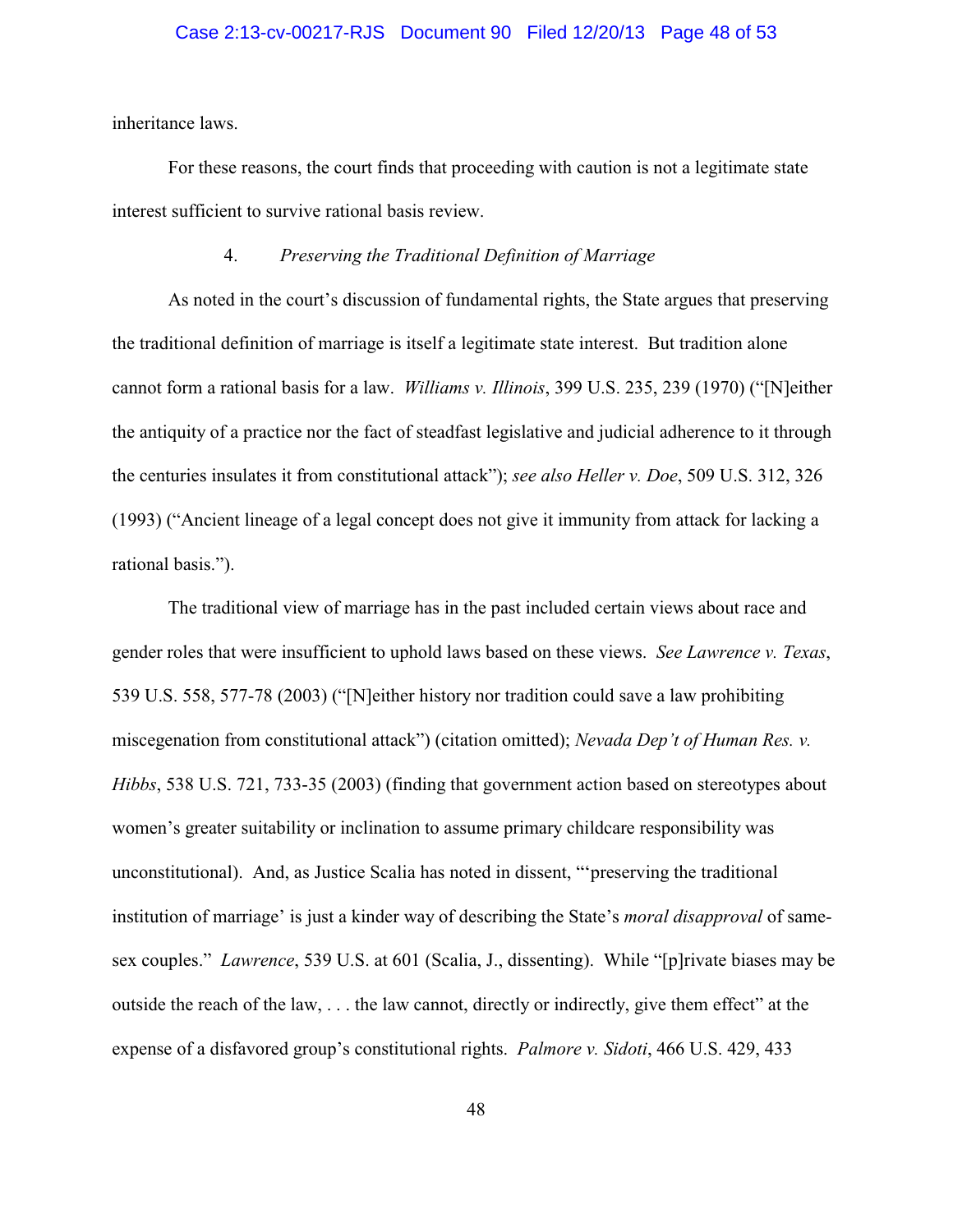(1984).

Although the State did not directly present an argument based on religious freedom, the court notes that its decision does not mandate any change for religious institutions, which may continue to express their own moral viewpoints and define their own traditions about marriage. If anything, the recognition of same-sex marriage expands religious freedom because some churches that have congregations in Utah desire to perform same-sex wedding ceremonies but are currently unable to do so. *See* Brief of Amici Curiae Bishops et al., at 8-15, *United States v. Windsor*, 133 S. Ct. 2675 (2013) (No. 12-307) (arguing that the inherent dignity of lesbian and gay individuals informs the theology of numerous religious beliefs, including the Unitarian Universalist Church and the United Church of Christ). By recognizing the right to marry a partner of the same sex, the State allows these groups the freedom to practice their religious beliefs without mandating that other groups must adopt similar practices.

For these reasons, the court finds that the State's interest in preserving its traditional definition of marriage is not sufficient to survive rational basis review.

# C. Summary of Rational Basis Analysis

In its briefing and at oral argument, the State was unable to articulate a specific connection between its prohibition of same-sex marriage and any of its stated legitimate interests. At most, the State asserted: "We just simply don't know." (Hr'g Tr., at 94, 97, Dec. 4, 2013, Dkt. 88.) This argument is not persuasive. The State's position appears to be based on an assumption that the availability of same-sex marriage will somehow cause opposite-sex couples to forego marriage. But the State has not presented any evidence that heterosexual individuals will be any less inclined to enter into an opposite-sex marriage simply because their gay and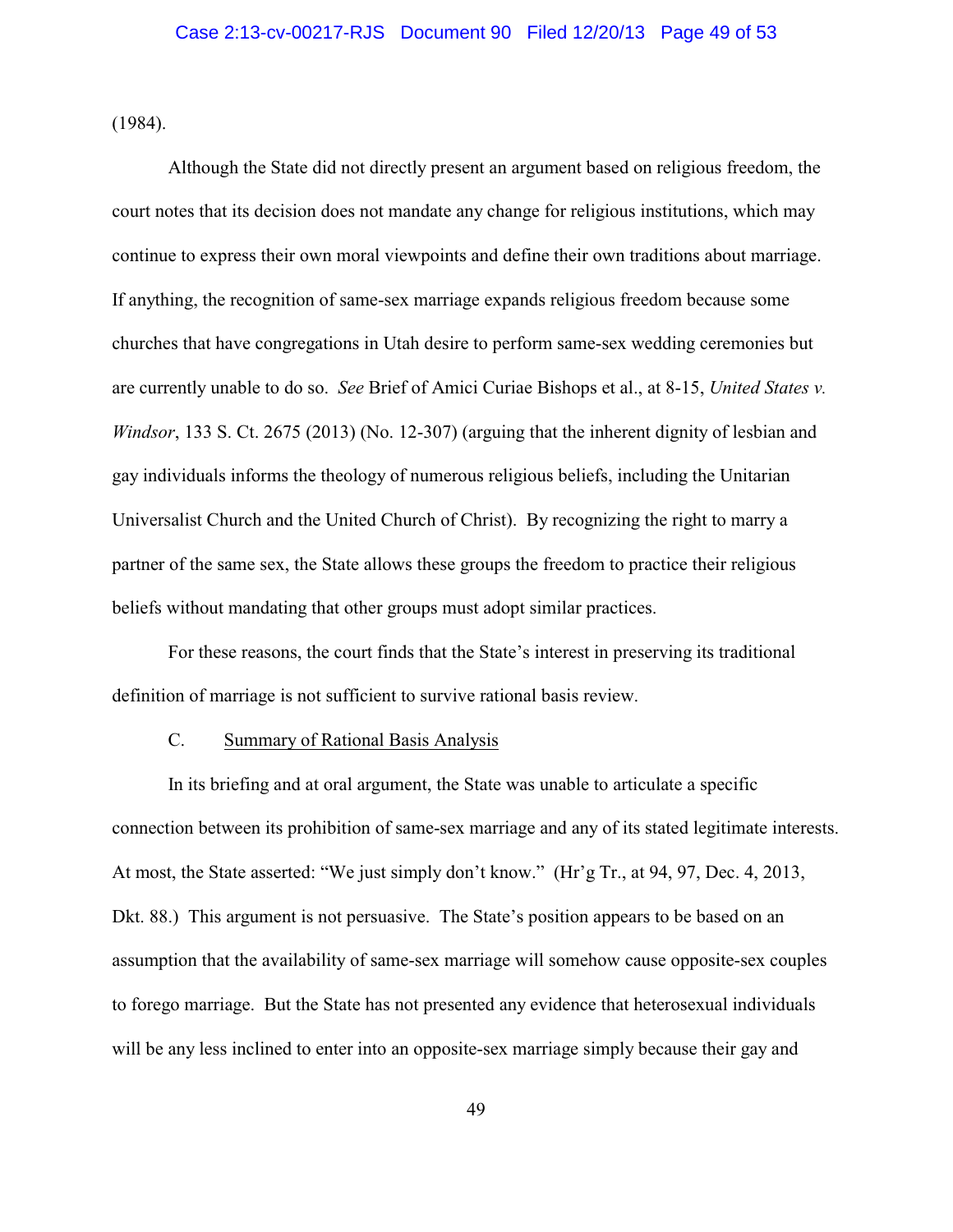# Case 2:13-cv-00217-RJS Document 90 Filed 12/20/13 Page 50 of 53

lesbian fellow citizens are able to enter into a same-sex union. Similarly, the State has not shown any effect of the availability of same-sex marriage on the number of children raised by either opposite-sex or same-sex partners.

In contrast to the State's speculative concerns, the harm experienced by same-sex couples in Utah as a result of their inability to marry is undisputed. To apply the Supreme Court's reasoning in *Windsor*, Amendment 3 "tells those couples, and all the world, that their otherwise valid [relationships] are unworthy of [state] recognition. This places same-sex couples in an unstable position of being in a second-tier [relationship]. The differentiation demeans the couple, whose moral and sexual choices the Constitution protects." *Windsor*, 133 S. Ct. at 2694; *see also id.* at 2710 (Scalia, J., dissenting) (suggesting that the majority's reasoning could be applied to the state-law context in precisely this way). And while Amendment 3 does not offer any additional protection to children being raised by opposite-sex couples, it demeans the children of same-sex couples who are told that their families are less worthy of protection than other families.

The Plaintiffs have presented a number of compelling arguments demonstrating that the court should be more skeptical of Amendment 3 than of typical legislation. The law differentiates on the basis of sex and closely resembles the type of law containing discrimination of an unusual character that the Supreme Court struck down in *Romer* and *Windsor*. But even without applying heightened scrutiny to Amendment 3, the court finds that the law discriminates on the basis of sexual identity without a rational reason to do so. Because Amendment 3 fails even rational basis review, the court finds that Utah's prohibition on same-sex marriage violates the Plaintiffs' right to equal protection under the law.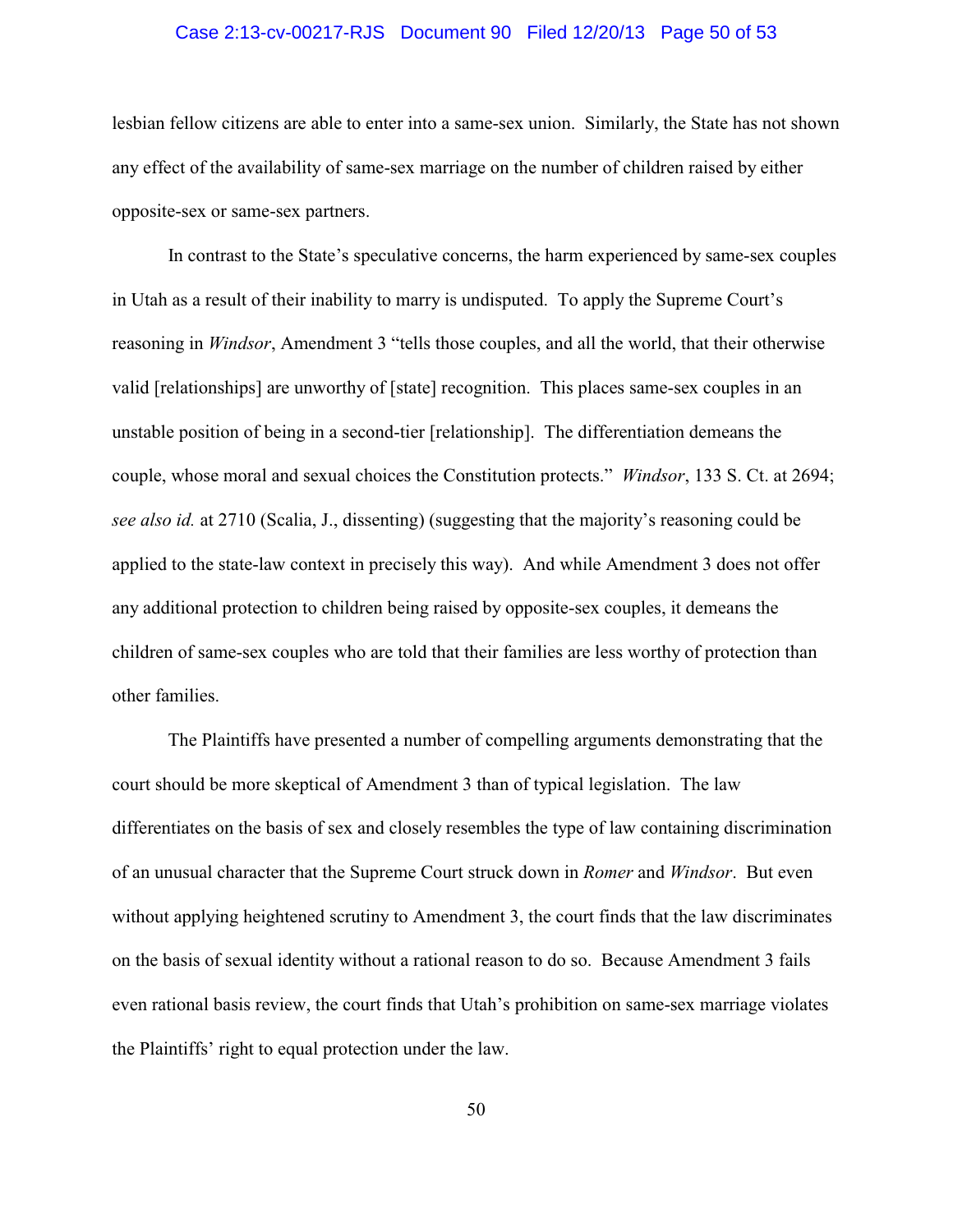# **VI. Utah's Duty to Recognize a Marriage Validly Performed in Another State**

Plaintiffs Karen Archer and Kate Call contend that their rights to due process and equal protection are further infringed by the State's refusal to recognize their marriage that was validly performed in Iowa. The court's disposition of the other issues in this lawsuit renders this question moot. Utah's current laws violate the rights of same-sex couples who were married elsewhere not because they discriminate against a subsection of same-sex couples in Utah who were validly married in another state, but because they discriminate against all same-sex couples in Utah.

#### **CONCLUSION**

In 1966, attorneys for the State of Virginia made the following arguments to the Supreme Court in support of Virginia's law prohibiting interracial marriage: (1) "The Virginia statutes here under attack reflects [sic] a policy which has obtained in this Commonwealth for over two centuries and which still obtains in seventeen states"; (2) "Inasmuch as we have already noted the higher rate of divorce among the intermarried, is it not proper to ask, 'Shall we then add to the number of children who become the victims of their intermarried parents?"; (3) "[I]ntermarriage constitutes a threat to society"; and (4) "[U]nder the Constitution the regulation and control of marital and family relationships are reserved to the States." Brief for Respondents at 47-52, *Loving v. Virginia*, 388 U.S. 1 (1967), 1967 WL 113931. These contentions are almost identical to the assertions made by the State of Utah in support of Utah's laws prohibiting same-sex marriage. For the reasons discussed above, the court finds these arguments as unpersuasive as the Supreme Court found them fifty years ago. Anti-miscegenation laws in Virginia and elsewhere were designed to, and did, deprive a targeted minority of the full measure of human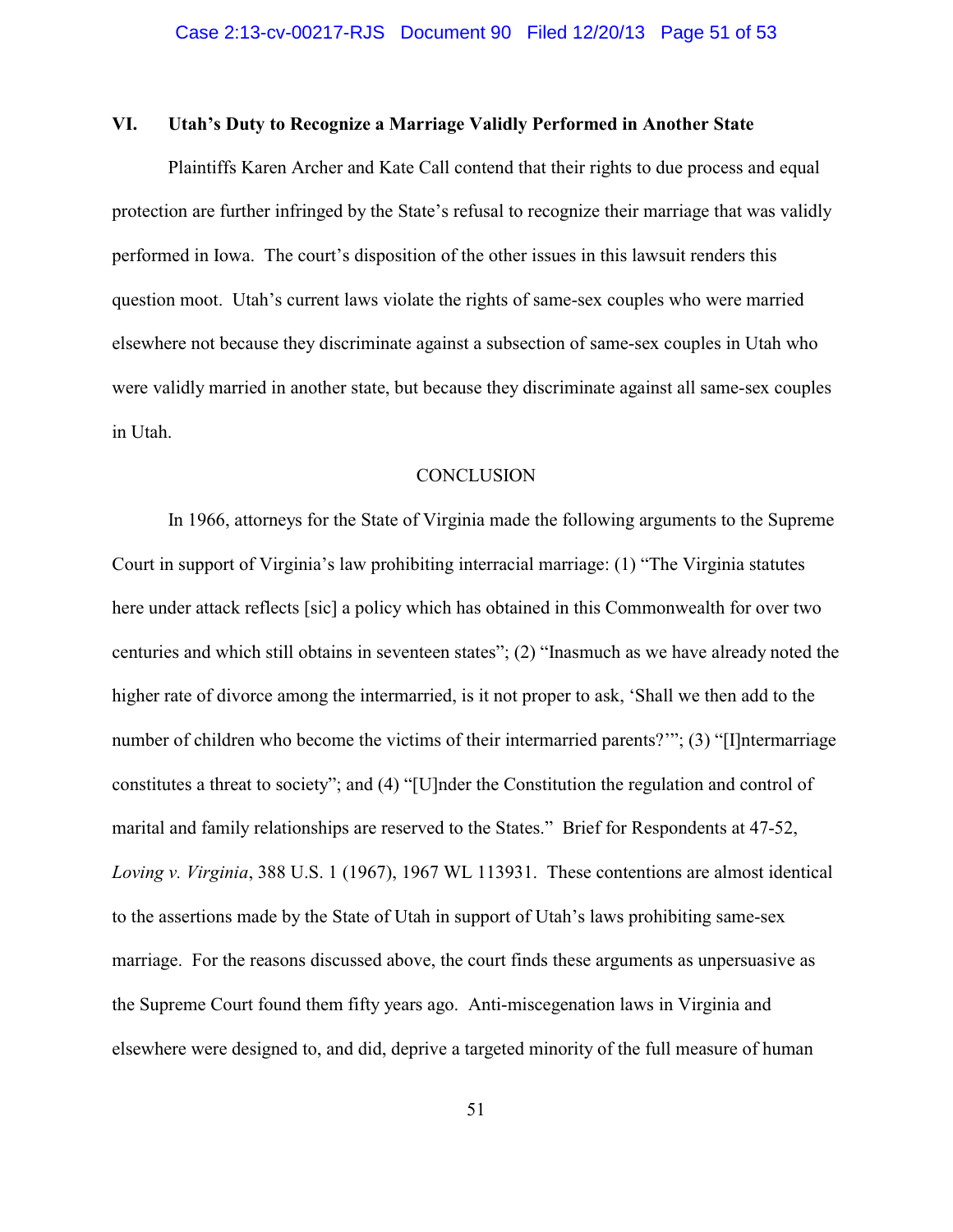# Case 2:13-cv-00217-RJS Document 90 Filed 12/20/13 Page 52 of 53

dignity and liberty by denying them the freedom to marry the partner of their choice. Utah's Amendment 3 achieves the same result.

Rather than protecting or supporting the families of opposite-sex couples, Amendment 3 perpetuates inequality by holding that the families and relationships of same-sex couples are not now, nor ever will be, worthy of recognition. Amendment 3 does not thereby elevate the status of opposite-sex marriage; it merely demeans the dignity of same-sex couples. And while the State cites an interest in protecting traditional marriage, it protects that interest by denying one of the most traditional aspects of marriage to thousands of its citizens: the right to form a family that is strengthened by a partnership based on love, intimacy, and shared responsibilities. The Plaintiffs' desire to publicly declare their vows of commitment and support to each other is a testament to the strength of marriage in society, not a sign that, by opening its doors to all individuals, it is in danger of collapse.

The State of Utah has provided no evidence that opposite-sex marriage will be affected in any way by same-sex marriage. In the absence of such evidence, the State's unsupported fears and speculations are insufficient to justify the State's refusal to dignify the family relationships of its gay and lesbian citizens. Moreover, the Constitution protects the Plaintiffs' fundamental rights, which include the right to marry and the right to have that marriage recognized by their government. These rights would be meaningless if the Constitution did not also prevent the government from interfering with the intensely personal choices an individual makes when that person decides to make a solemn commitment to another human being. The Constitution therefore protects the choice of one's partner for all citizens, regardless of their sexual identity.